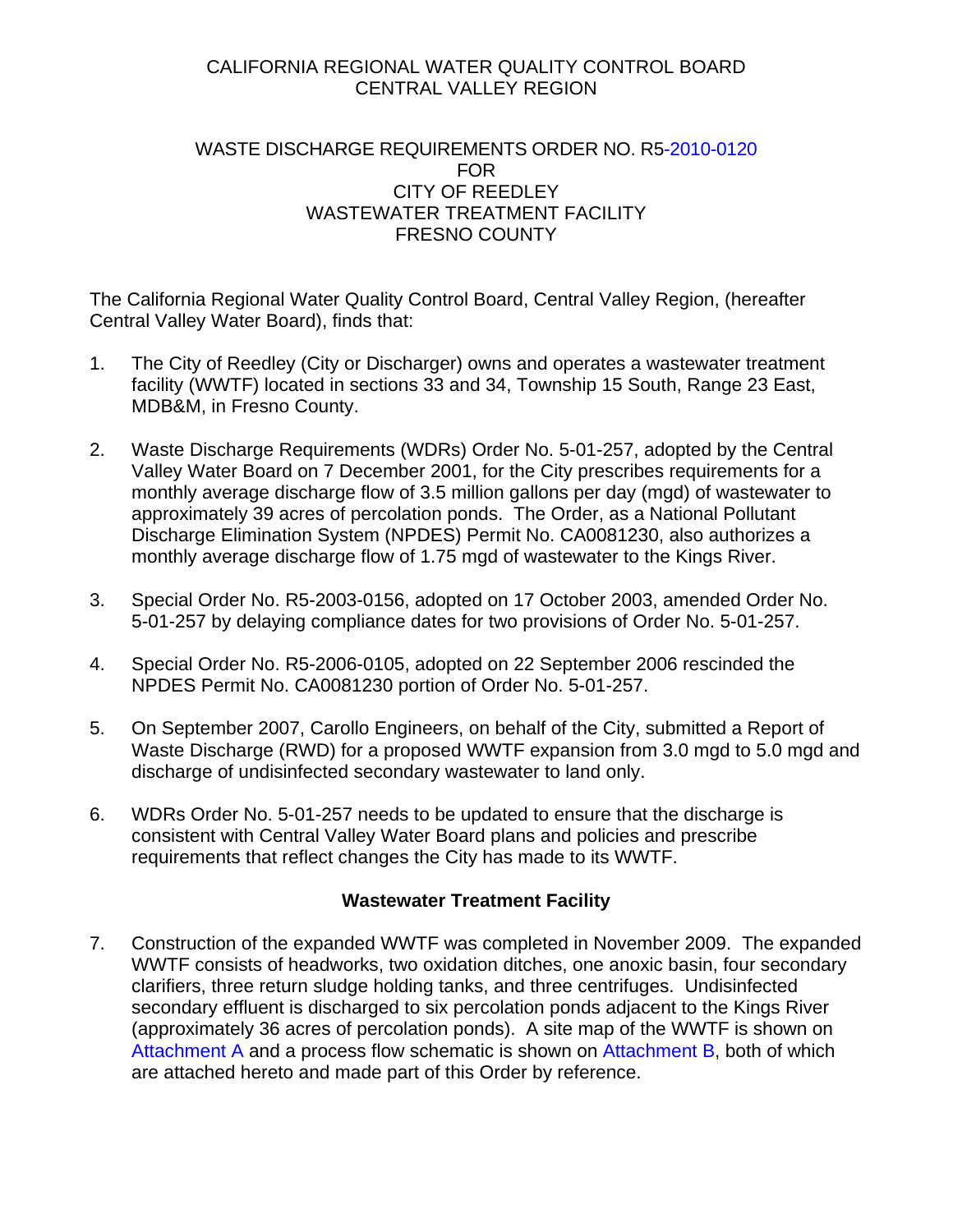- 8. A water balance included in the September 2007 RWD calculated, based on a 100-year wet year, the storage/disposal capacity of the percolation ponds assuming all the percolation ponds would be in use at the same time, not accounting for instances when a percolation pond might need to be taken out of service for maintenance and/or repairs. The water balance indicated the 36 acres of percolation available at the time would provide enough storage/disposal capacity for a discharge flow of 4.69 mgd. The City reconfigured its ponds and submitted a revised water balance in April 2009 shows that the capacity of its now existing 37.46 acres of ponds is 5.0 mgd. The revised water balance does not account for instances when percolation ponds are out of service for maintenance or, as discussed in more detail in Finding 36 below, when Ponds 4 and 5 are out of service due to high river flows. Therefore, this Order limits the discharge flow to 4.69 mgd and includes a provision requiring the Discharger to demonstrate the WWTF has sufficient treatment, storage, and disposal capacity before the discharge flow limit can be increased to 5.0 mgd.
- 9. Based on data contained in the City's Self-Monitoring Reports (SMRs) from January 2008 through March 2009, the monthly average discharge flows range from 1.99 to 3.51 mgd. Also, the monthly average influent and effluent characteristics for constituents/parameters of concern in the discharge from January 2008 through October 2009 is as follows:

|                                     |          | Average  | Average         |
|-------------------------------------|----------|----------|-----------------|
| <b>Constituents/Parameters</b>      | Units    | Influent | <b>Effluent</b> |
| Biochemical Oxygen Demand (BOD)     | mg/L     | 207      | 8               |
| <b>Total Suspended Solids (TSS)</b> | mg/L     | 230      | 9               |
| <b>Electrical Conductivity (EC)</b> | umhos/cm | 826      | 602             |
| pH                                  | pH Units | 7.5      |                 |
| Total Kjeldahl Nitrogen (TKN)       | mg/L     |          | 5               |
| Total Nitrogen (TN)                 | mg/L     |          | 10              |
| <b>Total Dissolved Solids (TDS)</b> | mg/L     |          | 358             |
| Sodium                              | mg/L     |          | 67              |
| Chloride                            | mg/L     |          | 53              |
|                                     |          |          |                 |

10. Monthly average influent and effluent data from November 2009 to May 2010 after the expansion of the WWTF is presented below.

|                                |          | Average  | Average         |
|--------------------------------|----------|----------|-----------------|
| <b>Constituents/Parameters</b> | Units    | Influent | <b>Effluent</b> |
| <b>BOD</b>                     | mg/L     | 262      |                 |
| <b>TSS</b>                     | mg/L     | 257      | 6               |
| EC                             | umhos/cm | 778      | 566             |
| pH                             | pH Units | 7.5      | 7.2             |
| <b>TKN</b>                     | mg/L     |          | $\overline{2}$  |
| <b>TN</b>                      | mg/L     |          | 10              |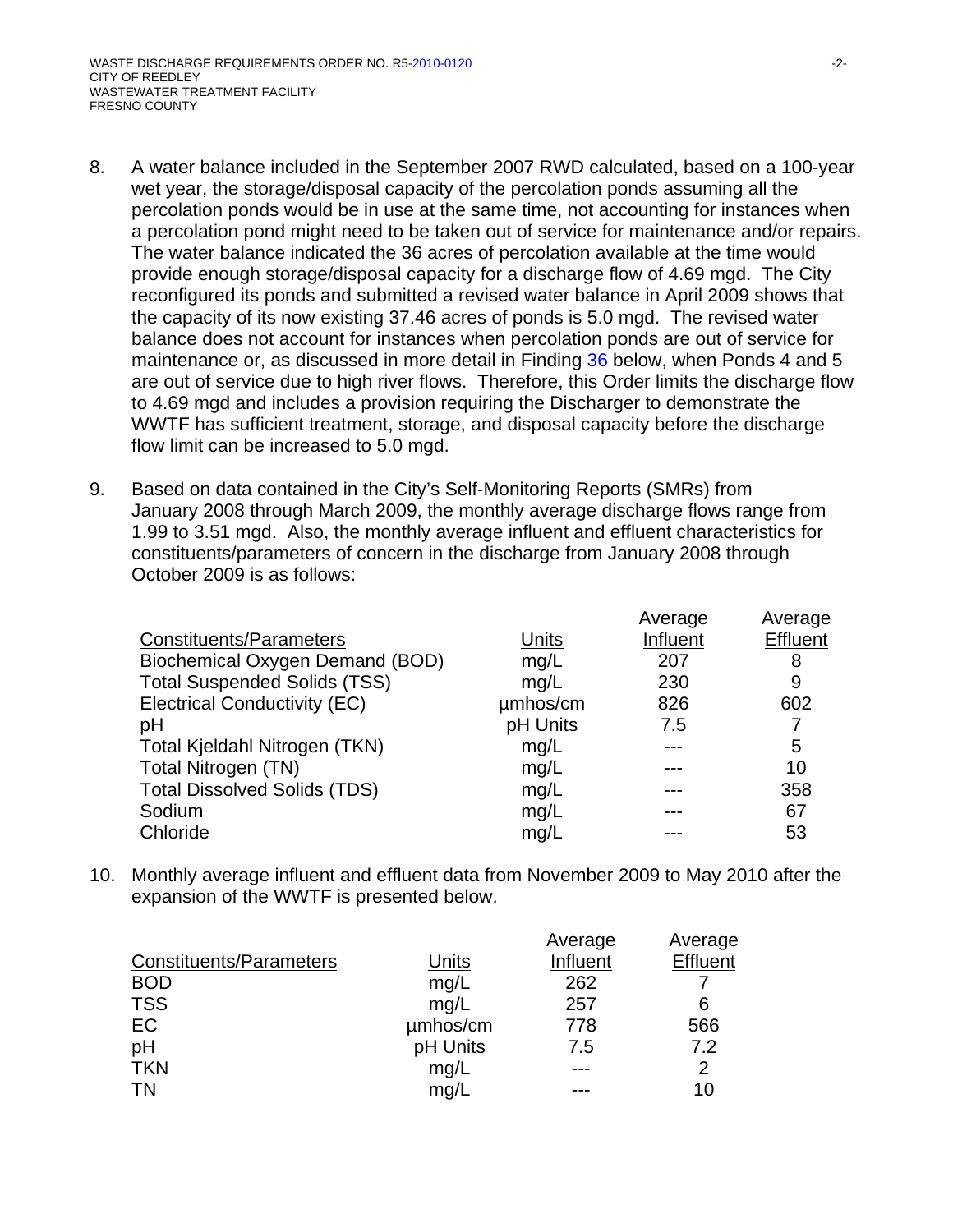|                         |       | Average  | Average         |
|-------------------------|-------|----------|-----------------|
| Constituents/Parameters | Units | Influent | <b>Effluent</b> |
| <b>TDS</b>              | mq/L  | ---      | 507             |
| Sodium                  | mq/L  | ---      | 77              |
| Chloride                | mq/L  | ---      | 62              |

11. Treated wastewater consistently meets the monthly average BOD and TSS effluent limits of 40 mg/L established in WDRs Order No. 5-01-257. The average effluent total nitrogen concentration is approximately the same numerical value as the Maximum Contaminant Level (MCL) of 10 mg/L for nitrate as nitrogen (hereafter "nitrate (as N)") in Title 22, California Code of Regulations (CCR), section 64431. Given nitrogen losses in the percolation ponds and as the effluent percolates to groundwater, the nitrate (as N) concentration in groundwater will not exceed the MCL.

### **Sludge Management and Disposal**

- 12. Sludge as used herein means the solid, semisolid, and liquid residues generated during the treatment of industrial and domestic sewage in a municipal WWTF. Sludge includes solids removed during primary, secondary, or advanced wastewater treatment processes, but no grit or screening material generated during preliminary treatment.
- 13. Historically, sludge handling practices included discharging sludge to unlined sludge drying beds; a practice that was conducted for over twenty years and has adversely impacted shallow groundwater. In August 2001, the Discharger submitted a technical report, *Groundwater Assessment Wastewater Treatment Facility* (GWA). The GWA report evaluated existing groundwater monitoring data from 1999 and 2000 quarterly monitoring reports. The average nitrate (as N) concentrations in MW-1, MW-2, MW-3, MW-15, MW-18, and MW-21 of 17, 28, 28, 19, 12, and 19 mg/L, respectively, well above the MCL of 10 mg/L. All these wells are near the north end of the WWTF, near the discontinued sludge drying operations. The GWA report identified MW-1, MW-2, MW-3, and MW-21 as being impacted from the historical use of unlined sludge drying beds.
- 14. In 1996, the City changed its sludge handling practices by installing two centrifuge units and hauling its sludge off-site.
- 15. In late 1997, the City excavated and then spread high nitrogen soils over the area where the sludge storage area and sludge drying beds were. In March 1998, the City planted the area with Eucalyptus trees in an effort to phytoremediate site soils and groundwater.
- 16. Currently, one older centrifuge unit is in use, along with two new centrifuge units that were installed as part of the WWTF expansion. Sludge generated at the WWTF will continue to be hauled off-site and discharged to McCarthy Family Farms Inc., near Corcoran, California, for composting under appropriate WDRs.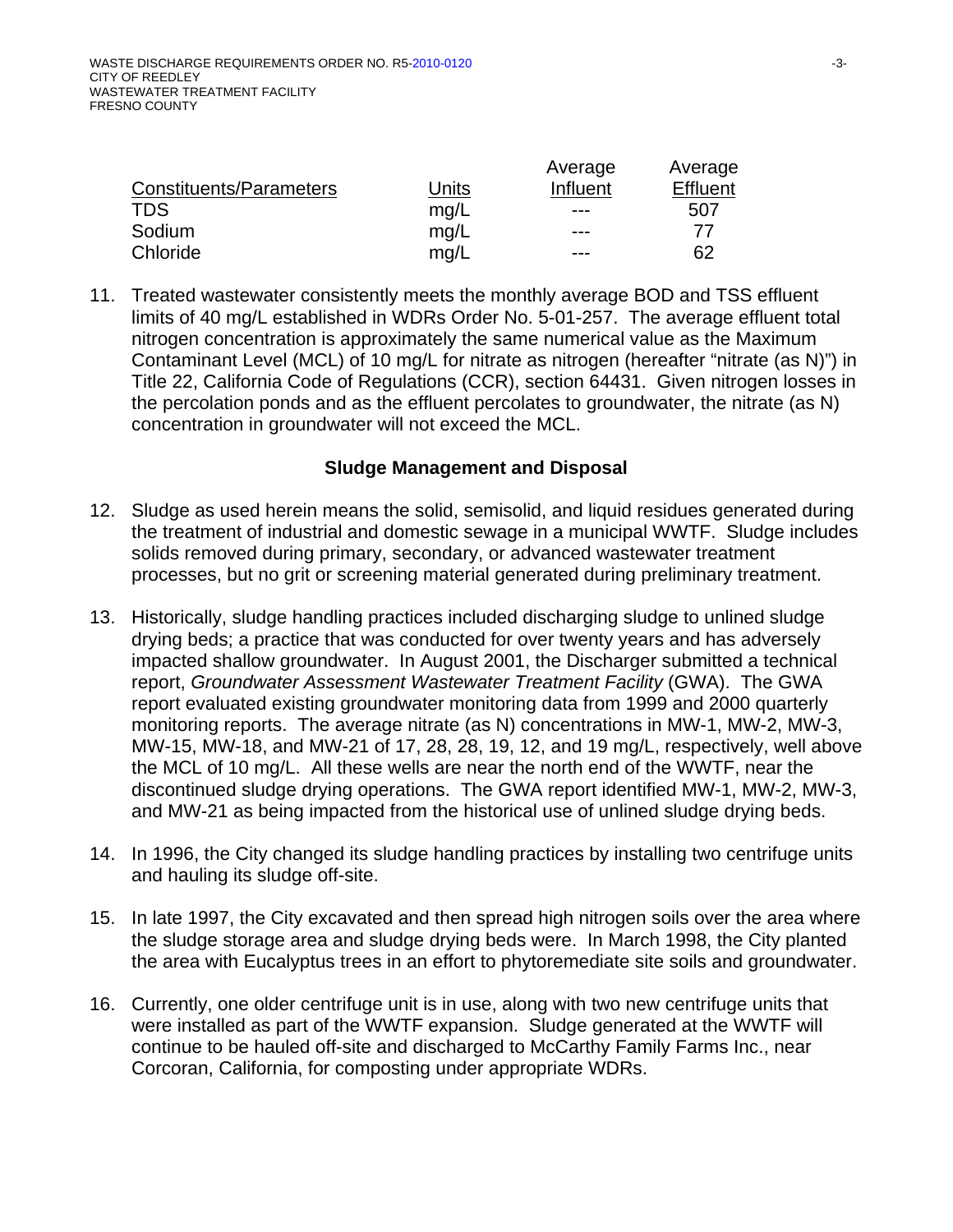17. The WWTF does have approximately 1.5 acres of asphalt-lined sludge drying beds. The asphalt-lined sludge drying beds are only used in case of emergency.

### **Pretreatment Program**

- 18. The City implements an industrial pretreatment program. Through its program, the City regulates one discharger that is classified as significant industrial user (SIU) as defined by Title 40 of the Code of Federal Regulations (CFR) section 403.3(v). The SIU is a categorical industrial user (CIU). The City also monitors and permits approximately 53 additional nondomestic dischargers.
- 19. Guardian Industries Corp., is a mirror manufacturing facility that is a CIU. Wastewater produced at this facility includes mirror process wastewater, hot wash from the laminating process, and glass-edging process wastewater. Pretreatment consists of cerium settling through small tubs and silver recovery unit utilizing ultrafiltration.

## **Sanitary Sewer Overflows**

- 20. A "sanitary sewer overflow" is defined as a discharge to ground or surface water from the sanitary sewer system at any point upstream of the treatment facility. Temporary storage and conveyance facilities (such as wet wells, regulated impoundments, tanks, highlines, etc.) may be part of a sanitary sewer system and discharges to these facilities are not considered sanitary sewer overflows, provided that the waste is fully contained within these temporary storage/conveyance facilities.
- 21. On 2 May 2006, the State Water Resources Control Board (hereafter State Water Board) adopted a General Sanitary Sewer Systems Order (State Water Board Water Quality Order No. 2006-0003-DWQ, *Statewide General Waste Discharge Requirements for Sanitary Sewer Systems*) (General Order). The General Order requires all public agencies that own or operate sanitary sewer systems greater than one mile in length to comply with this order. The Discharger's collection system is greater than one mile in length; therefore, the Discharger applied for, and is covered by, the General Order.

## **Water Recycling**

- 22. On 3 February 2009, the State Water Board adopted Resolution No. 2009-0011, *Adoption of a Policy for Water Quality Control for Recycled Water* (Recycled Water Policy). The Recycled Water Policy promotes the use of recycled water to achieve sustainable local water supplies and reduce greenhouse gases.
- 23. On 23 April 2009, the Central Valley Water Board adopted Resolution No. R5-2009-0028, *In Support of Regionalization, Reclamation, Recycling and Conservation for Wastewater Treatment Plant* (Regionalization Resolution). The Regionalization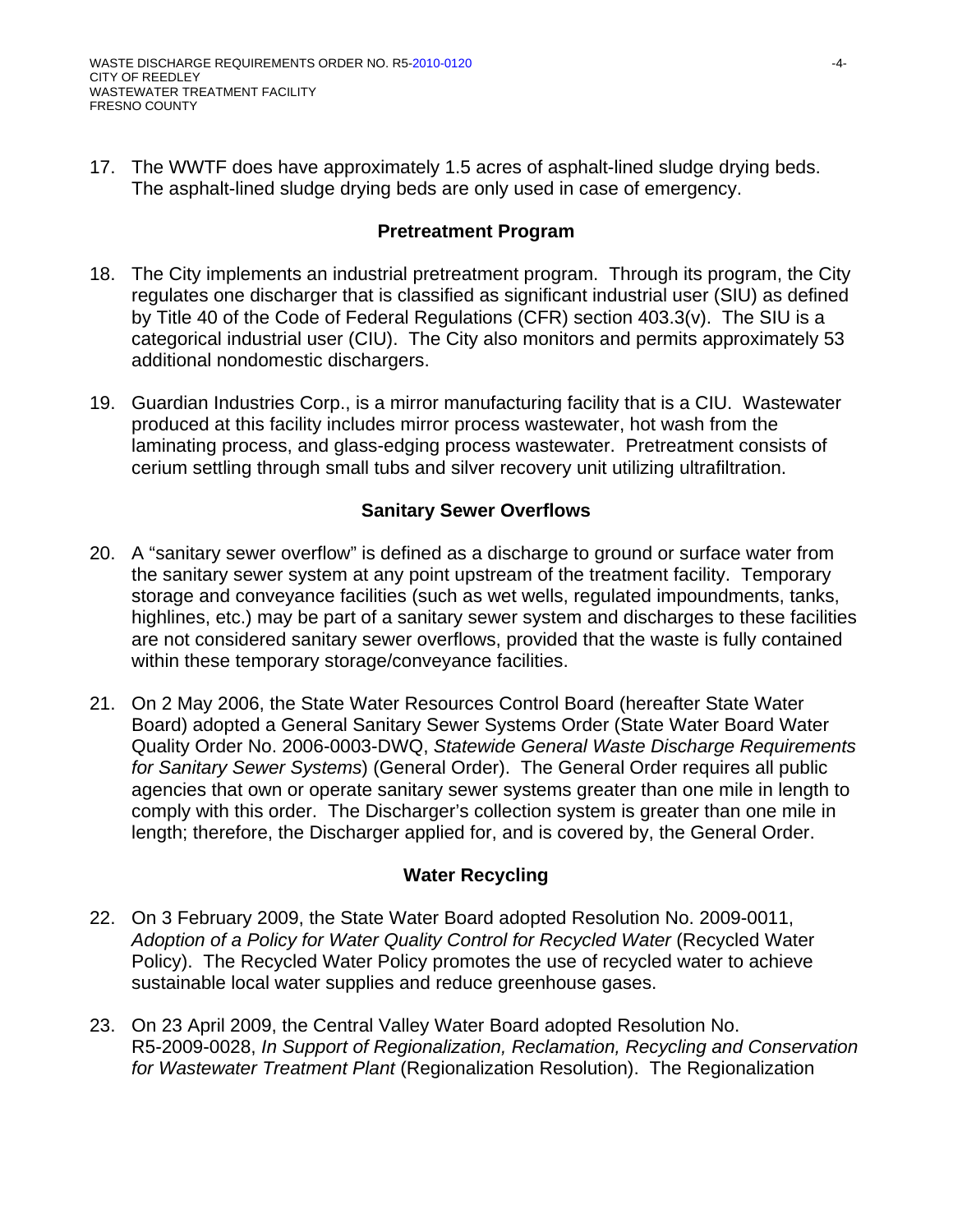Resolution encourages water recycling, water conservation, and regionalization of wastewater treatment facilities. It requires discharges to document:

- a. Effort to promote new or expanded wastewater recycling opportunities and programs;
- b. Water conservation measures; and
- c. Regional wastewater management opportunities and solutions (e.g. regionalization).
- 24. In 1997, a Feasibility Study was conducted by Provost and Pritchard Engineering Group, Inc. which investigated and evaluated five recycling alternatives: direct irrigation on neighboring privately-owned farmland, discharge to the Consolidated Irrigation District canal, landscape and golf course irrigation, irrigation of farmland owned and operated by the University of California Kearney Agricultural Center, and irrigation of City-owned farmland at the WWTF. The City determined that effluent recycling for irrigation to be infeasible due to the cost involved in providing additional treatment, and the University of California did not show an interest in obtaining treated wastewater for irrigation.
- 25. The recycling alternatives in the 1997 Feasibility Study were reevaluated by the City in the 2006 Master Plan. Again it was concluded that effluent recycling was infeasible because the WWTF was surrounded by orchards and vineyards, requiring higher quality water than what the WWTF can produce and the 20 acres of City land would instead be used to construct percolation ponds in the future to increase discharge capacity beyond 4.7 mgd.
- 26. The City needs to evaluate future land disposal options and conduct studies to promote new or expanded wastewater recycling opportunities in accordance with the Recycled Water Policy No. 2009-0011 and Regionalization Resolution No. R5-2009-0028. A provision requiring the City to document its efforts to promote new or expanded wastewater recycling and reclamation opportunities is included in this Order.

## **Site-Specific Conditions**

- 27. The WWTF and percolation ponds are in an arid climate characterized by dry summers and mild winters. The rainy season generally extends from November through March. Occasional rains occur during spring and fall months, but summer months are dry. Average annual evaporation in the discharge area is about 65 inches, according to information published by the California Department of Water Resources (DWR). The average annual precipitation in the discharge area is about 11 inches, according to Western Regional Climate Center.
- 28. Soils in the vicinity of the WWTF are predominately Hanford Fine Sandy Loam, followed by Tujunga Loamy Sand, according to the Web Soil Survey published by the United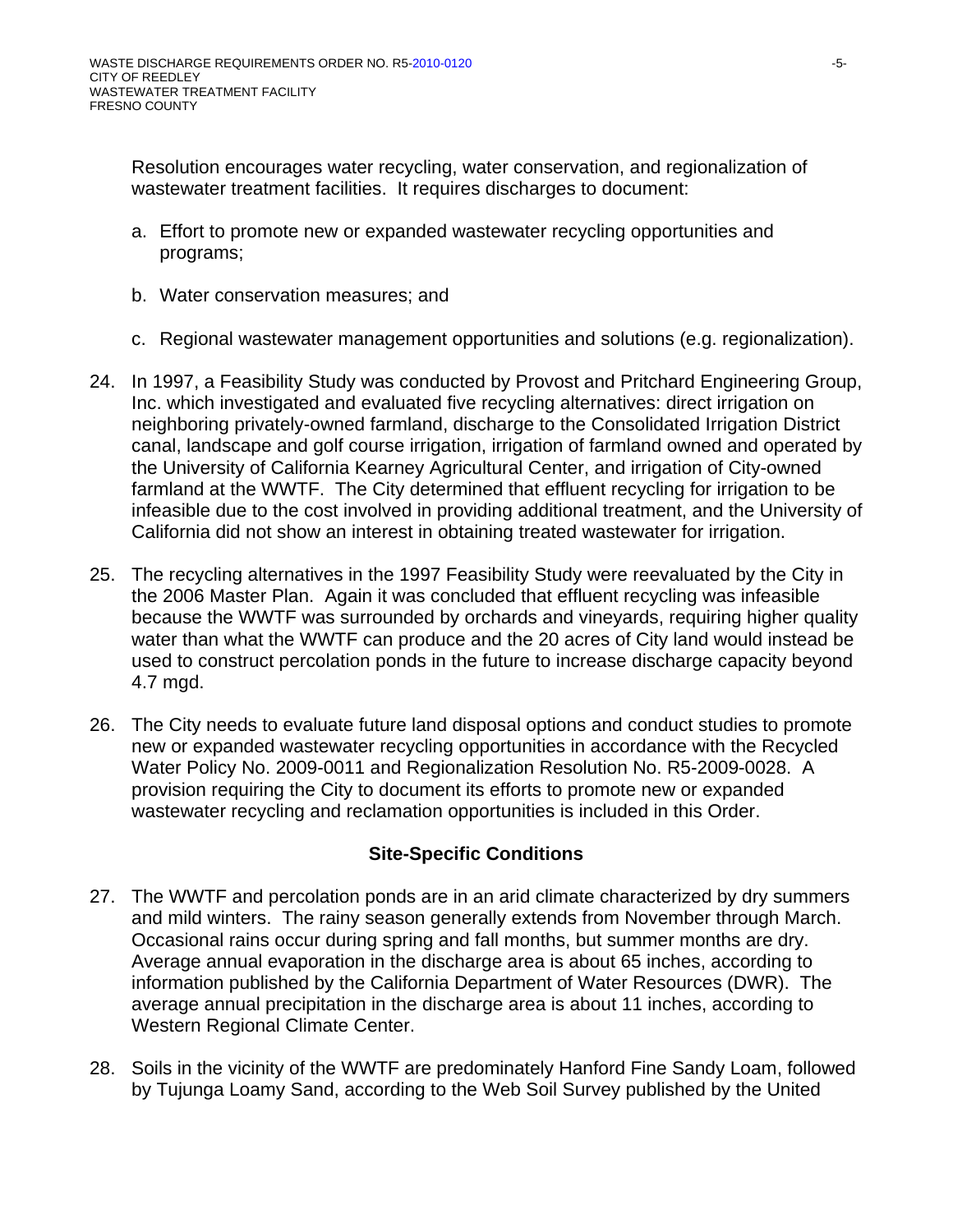States Department of Agriculture Natural Resources Conservation Service. Hanford Fine Sandy Loam and Tujunga Loamy Sand have been assigned a land capacity classification of 1 and 4S, respectively. These soils have slight to severe limitations that restrict the choice of plants or that require very careful conservation management, or both. These soils have limitations within the root zone, such as shallowness of the root zone, a high content of stones, a low available water capacity, low fertility, or excessive salinity.

- 29. Land uses in the vicinity of the WWTF are primarily agricultural. There are residential developments to the north and northeast of the WWTF. The primary crops to the west and northwest are peaches and nectarines followed by plums, pears and some vineyards, according to the Fresno County 2000 Land Use Map published by the DWR.
- 30. According to the Federal Emergency Management Agency maps (Map Number 06019C2680H) the eastern portion of the WWTF is located within Zone X, an area outside of the 1% annual chance of inundation with water depth of one-foot or less.
- 31. The Discharger is not required to obtain coverage under a National Pollutant Discharge Elimination System General Industrial Storm Water Permit for the WWTF because all storm water runoff is retain onsite and does not discharge to a water of the United States.

## **Groundwater Considerations**

- 32. Shallow groundwater beneath the WWTF varies from 15 to over 30 feet below ground surface (bgs) based on groundwater monitoring data from 1999 to 2001. This variation is due to surface relief rather than a steep groundwater gradient. Groundwater generally flows southeast, towards the Kings River. Data from the early 1990s, the end of a six-year drought, indicated a northwesterly gradient away from the Kings River.
- 33. According to information in *Lines of Equal Elevation in Wells in Unconfined Aquifer*, published by the DWR in Spring 2004 regional groundwater flows southwesterly and is found at approximately 70 ft bgs.
- 34. A Water-Level Elevations and Direction of Groundwater Flow Map included in the September 2007 RWD indicates that groundwater flows in a northwest direction based on groundwater monitoring data from the 2007 third quarter groundwater monitoring report. Groundwater flow maps from the 2005 fourth quarter and the 1999 first quarter groundwater monitoring reports show water flowing to the southeast towards the Kings River.
- 35. Mounding and seasonal fluctuations in the groundwater table depicted by groundwater flow maps in the September 2007 RWD make it clear that groundwater flow direction varies.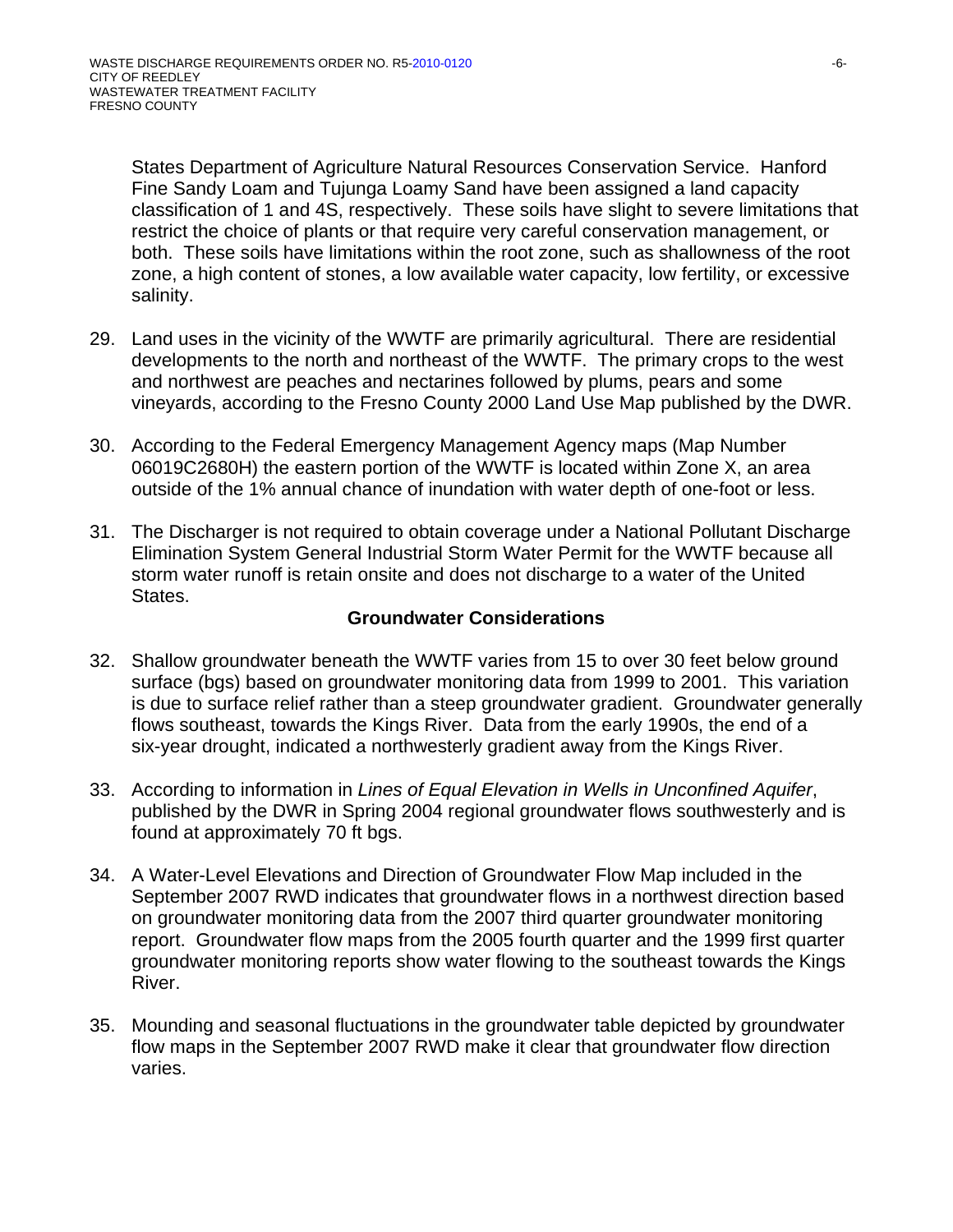- 36. Groundwater elevation data and staff observations indicate that high Kings River flows during the irrigation season (generally April through September) can result in groundwater mounding that eliminates the separation between the inverts of Ponds 4 and 5 and groundwater. This may reduce the effectiveness of pathogen removal as effluent migrates through the soil to groundwater. It is appropriate to limit the use of Ponds 4 and 5 to the non-irrigation season and to times when the separation of the Ponds' inverts and underlying groundwater is greater than five feet.
- 37. The quality of groundwater in the vicinity of the percolation ponds is depicted by groundwater monitoring wells MW-4, MW-5, MW-6, and MW-16. Based on groundwater monitoring data from February 1997 through 2010, the average EC (in µmhos/cm), nitrate (as  $NO<sub>3</sub>$ , in mg/L) and chloride (in mg/L) concentrations for these monitoring wells is as follows MW-4 (658, 26, 62), MW-5 (691, 25, 55), MW-6 (649, 24, 61), and MW-16 (645, 28, 57), respectively.
- 38. EC in MW-4 fluctuated with a slight downward trend. EC in MW-5 is fairly stable through out the years until 2008 when EC decreased. EC in MW-6 and MW-16 is stable with no increase or decrease. EC in monitoring wells MW-4, MW-5, MW-6, and MW-16 are all below 1,000 µmhos/cm.
- 39. Nitrate (as  $NO<sub>3</sub>$ ) concentrations for MW-4, MW-5, and MW-6 fluctuate with no apparent pattern. Nitrate (as  $NO<sub>3</sub>$ ) concentrations are below the MCL of 45 mg/L. Nitrate (as NO3) concentrations in MW-16 fluctuated generally above the MCL of 45 mg/L.
- 40. Chloride in MW-4, MW-5, MW-6, and MW-16 is stable with no increase or decrease in concentration.
- 41. As mentioned in Finding 13, the GWA report evaluated existing groundwater data and identified monitoring wells MW-4, MW-5, MW-6, and MW-16 as being effluent dominated since their location is adjacent to the percolation ponds. The GWA report further stated that monitoring wells MW-1, MW-2, MW-3, and MW-21 are impacted from the historical use of unlined sludge drying beds and that the northern extent of nitrate pollution had not been defined.
- 42. Based on groundwater monitoring data from February 1997 through March 2010, the average EC (in  $\mu$ mhos/cm), nitrate (as NO<sub>3</sub>, in mg/L) and chloride (in mg/L) concentrations for monitoring wells in the vicinity of the abandoned sludge drying beds (MW-1, MW-2, MW-3, MW-15, MW-21, and MW-22) are as follows, MW-1 (1047, 92, 83), MW-2 (729, 86, 58), MW-3 (966, 134, 51), MW-15 (807, 44, 70), MW-21 (1045, 74, 62), and MW-22 (796, 49, 76), respectively.
- 43. EC in MW-1 fluctuated, and then decreased slowly from December 2008 through May 2010. EC in MW-2 and MW-15 has gradually been decreasing. EC in MW-3 has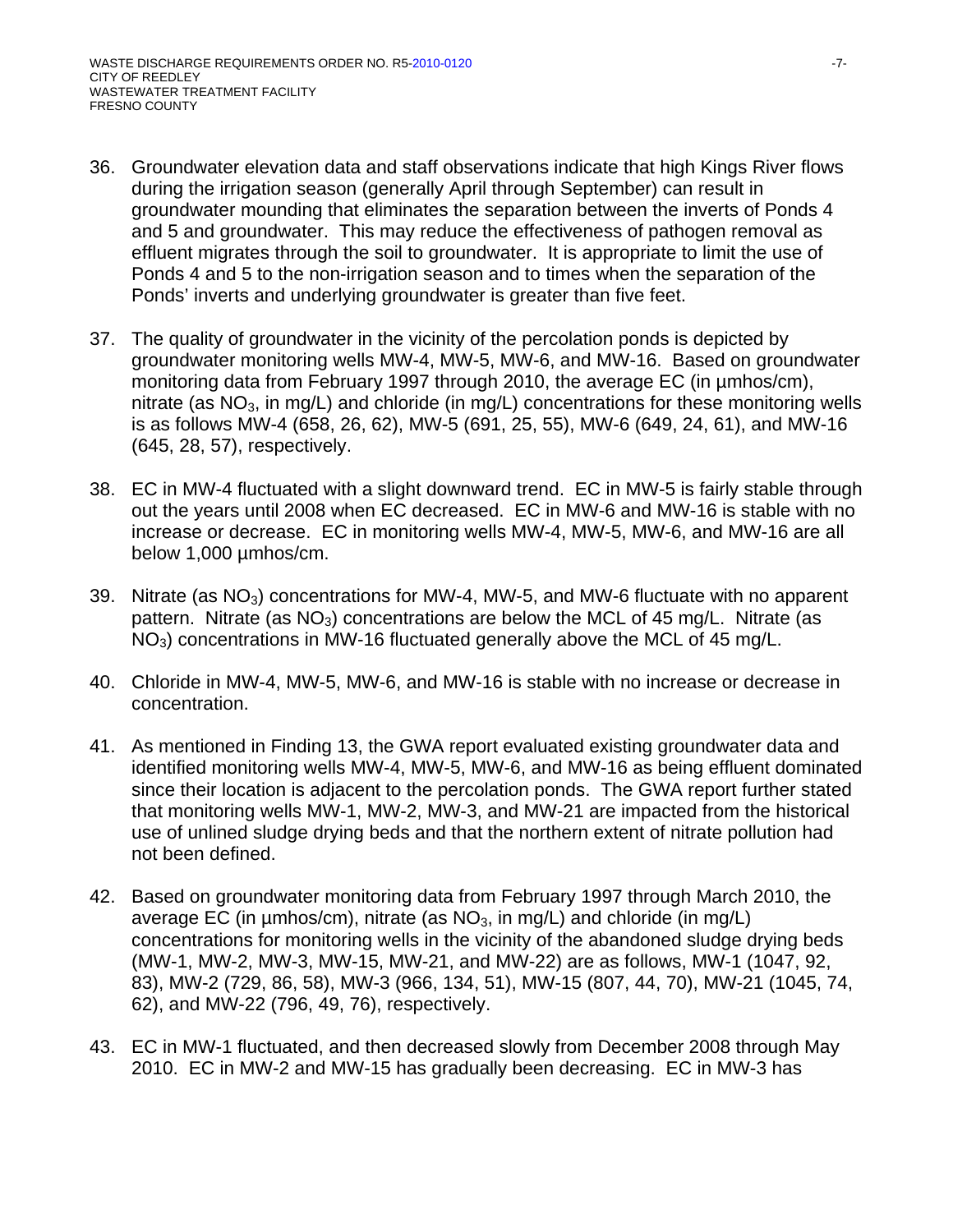generally not changed over a 13-year period. EC in MW-21 also fluctuated, and then decreased from 2007 through 2009. EC in MW-22 has been increasing since 2001.

- 44. Nitrate (as NO<sub>3</sub>) concentrations for MW-1, MW-2, MW-3, MW-21, and MW-22 continue to exceed the nitrate (as  $NO<sub>3</sub>$ ) MCL of 45 mg/L. MW-15 has had nitrate (as  $NO<sub>3</sub>$ ) concentrations below the MCL since 2004.
- 45. Chloride concentrations in MW-1 fluctuate and in MW-2 the concentrations have been stable since 1997. Chloride concentrations in MW-3 and MW-15 have slightly decreased in mid-2004 and have been stable since then. Chloride concentrations in MW-21 fluctuate but show an overall decreasing trend and in MW-22 concentrations have increased.
- 46. Impacted soils that were spread over the abandoned sludge drying beds have been tested for nitrate (as N) concentrations twice yearly since 2002 (Sites 1 through 6) and at three depth intervals (4, 6, and 8 ft bgs). The ranges in nitrate (as N), TKN, and TN for these Sites based on data from 2002 through 2010 are as follows:

|               | Nitrate (as N in mg/kg) | TKN (in mg/kg) | $TN$ (in mg/kg) |
|---------------|-------------------------|----------------|-----------------|
| Site 1 at 4ft | $1 - 4$                 | 52-1400        | 52-1400         |
| Site 1 at 6ft | $1 - 3$                 | 88-500         | 88-500          |
| Site 1 at 8ft | $1 - 4$                 | 45-400         | 47-400          |
| Site 2 at 4ft | $6 - 130$               | 58-1400        | 129-1400        |
| Site 2 at 6ft | $1 - 75$                | 52-550         | 57-625          |
| Site 2 at 8ft | $1 - 61$                | 22-300         | 59-307          |
| Site 3 at 4ft | $2 - 56$                | 140-1100       | 162-1156        |
| Site 3 at 6ft | $1 - 11$                | 10-500         | 10-511          |
| Site 3 at 8ft | $2 - 38$                | 75-400         | 75-409          |
| Site 4 at 4ft | $3 - 59$                | 99-1000        | 111-1006        |
| Site 4 at 6ft | $3 - 103$               | 60-1400        | 89-1503         |
| Site 4 at 8ft | $1 - 38$                | 98-900         | 111-938         |
| Site 5 at 4ft | $2 - 84$                | 160-1400       | 169-1484        |
| Site 5 at 6ft | $1 - 15$                | 56-400         | 64-401          |
| Site 5 at 8ft | $1 - 12$                | 43-500         | 46-501          |
| Site 6 at 4ft | $5 - 63$                | 100-1200       | 110-1207        |
| Site 6 at 6ft | $1 - 93$                | 100-1300       | 142-1301        |
| Site 6 at 8ft | 4-92                    | 140-2200       | 200-2228        |

47. The City needs to evaluate the effectiveness of its phytoremediation project and groundwater cleanup strategy. A provision requiring the submittal of a technical report regarding this is included in this Order.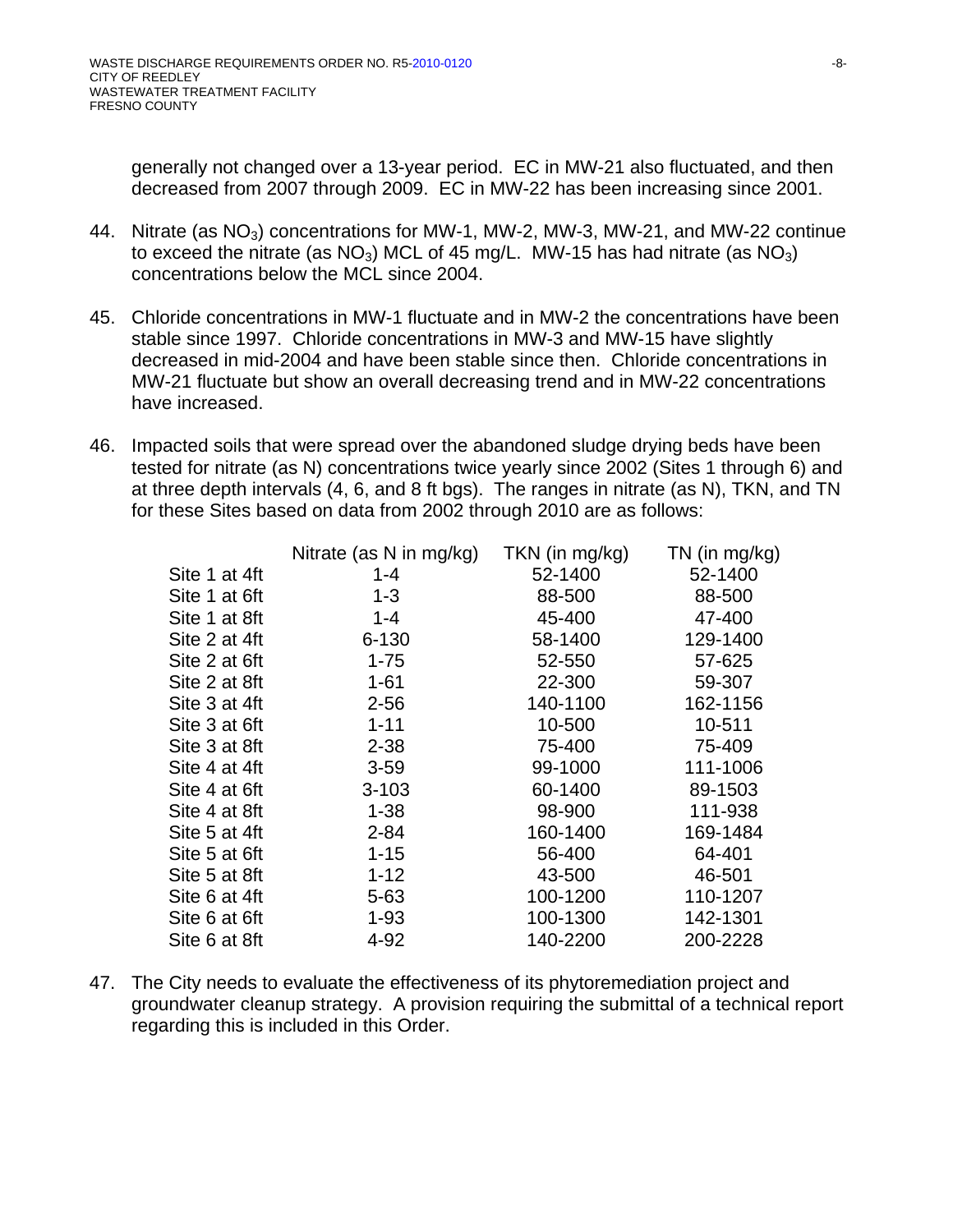48. The City gets its source water from a network of six water supply wells. Based on the 2008 SMRs, the flow-weighted average for source water EC was reported as 221 umhos/cm.

### **Basin Plan, Beneficial Uses, and Water Quality Objectives**

- 49. The *Water Quality Control Plan for the Tulare Lake Basin, Second Edition, revised January 2004* (Basin Plan) designates beneficial uses, establishes narrative and numerical water quality objectives, contains implementation plans and policies for protecting all waters of the Basin, and incorporates, by reference, plans and policies of the State Water Board. Pursuant to section 13263(a) of the California Water Code (CWC), these requirements implement the Basin Plan.
- 50. The Basin Plan specifies that municipal and domestic wastewater dischargers will be required to reclaim and reuse wastewater whenever reclamation is feasible.
- 51. The Basin Plan finds that proliferation of small treatment plants serving individual communities in developed areas is undesirable and most small communities do not have adequate resources to properly manage, treat, and dispose of wastewater in an urban environment. The policies on consolidation are as follows:
	- a. Adjoining small communities should combine resources to construct and operate a joint or regional wastewater treatment plant.
	- b. Consolidation should be cost-effective, and consider benefits to the ecology, treatment efficiencies, and effective current and future reuse opportunities of the waters.
	- c. Unsewered areas and new developments adjacent to or within existing wastewater collection system service areas should be connected to the system. Developments not within a service area but within the projected sphere of influence of a regional system should be developed in a manner that provides for future connection to the system when it becomes available.
	- d. Each municipal collection and treatment facility should act as a regional facility and provide sewerage services within its sphere of influence. The municipality must be equitably compensated for these services.
- 52. The WWTF is in Detailed Analysis Unit (DAU) No. 239 within the Kings Basin hydrologic unit. The Basin Plan identifies the beneficial uses of groundwater in the DAU as municipal and domestic supply, agricultural supply, industrial service supply, and industrial process supply.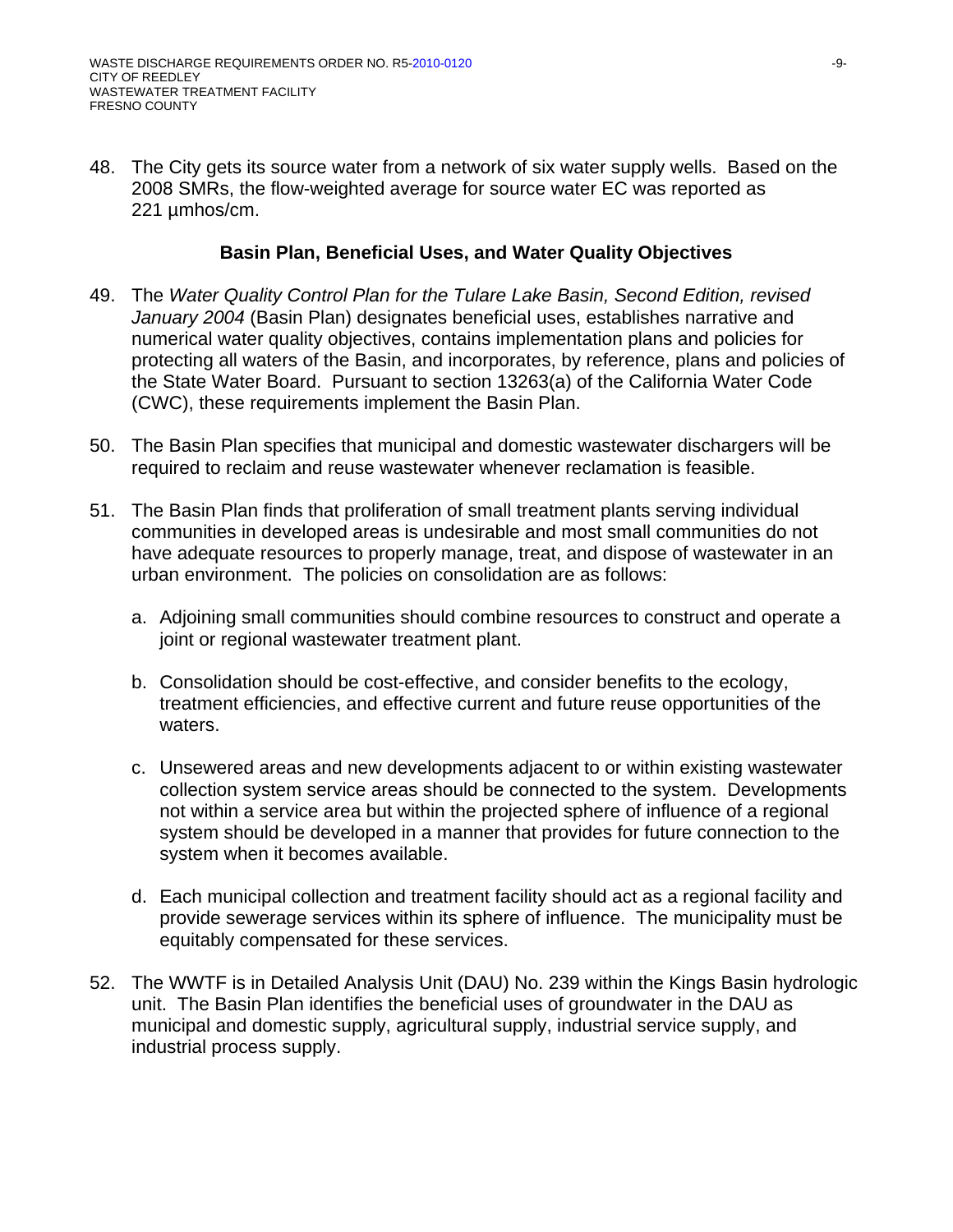- 53. The WWTF is in the Alta hydrologic area (No. 551.60) of the South Valley Floor Hydrologic Unit, as depicted on interagency hydrologic maps prepared by the DWR in August 1986. The WWTF is adjacent to the Kings River.
- 54. The Basin Plan includes a water quality objective for chemical constituents that, at a minimum, require waters designated as domestic or municipal supply to meet the MCLs specified in Title 22 of the California Code of Regulations (CCR). The Basin Plan recognizes that the Central Valley Water Board may apply limits more stringent than MCLs to ensure that waters do not contain chemical constituents in concentrations that adversely affect beneficial uses.
- 55. The Basin Plan establishes narrative water quality objectives for chemical constituents, taste and odors, and toxicity. The toxicity objective, in summary, requires that groundwater be maintained free of toxic substances in concentrations that produce detrimental physiological responses in human, plant, animal, or aquatic life associated with designated beneficial uses. Quantifying a narrative water quality objective requires a site-specific evaluation of those constituents that have the potential to impact water quality and beneficial uses.
- 56. The Basin Plan identifies the greatest long-term problem facing the entire Tulare Lake Basin as the increase in salinity in groundwater, which has accelerated due to the intensive use of soil and water resources by irrigated agriculture. The Basin Plan recognizes that degradation is unavoidable until there is a long-term solution to the salt imbalance. Until then, the Basin Plan establishes several salt management requirements, including:
	- a. The incremental increase in salts from use and treatment must be controlled to the extent possible. The maximum EC of effluent discharged to land shall not exceed the EC of the source water plus 500 µmhos/cm. When the source water is from more than one source, the EC shall be a weighted average of all sources.
	- b. Discharges to areas that may recharge to good quality groundwater shall not exceed an EC of 1,000 µmhos/cm, a chloride content of 175 mg/L, and a boron content of 1.0 mg/L.
- 57. The Basin Plan requires municipal WWTFs that discharge to land to comply with treatment performance standards for BOD and TSS. WWTFs that preclude public access and are greater than 1 mgd must provide removal of 80 percent or reduction to 40 mg/L, whichever is more restrictive, for both BOD and TSS.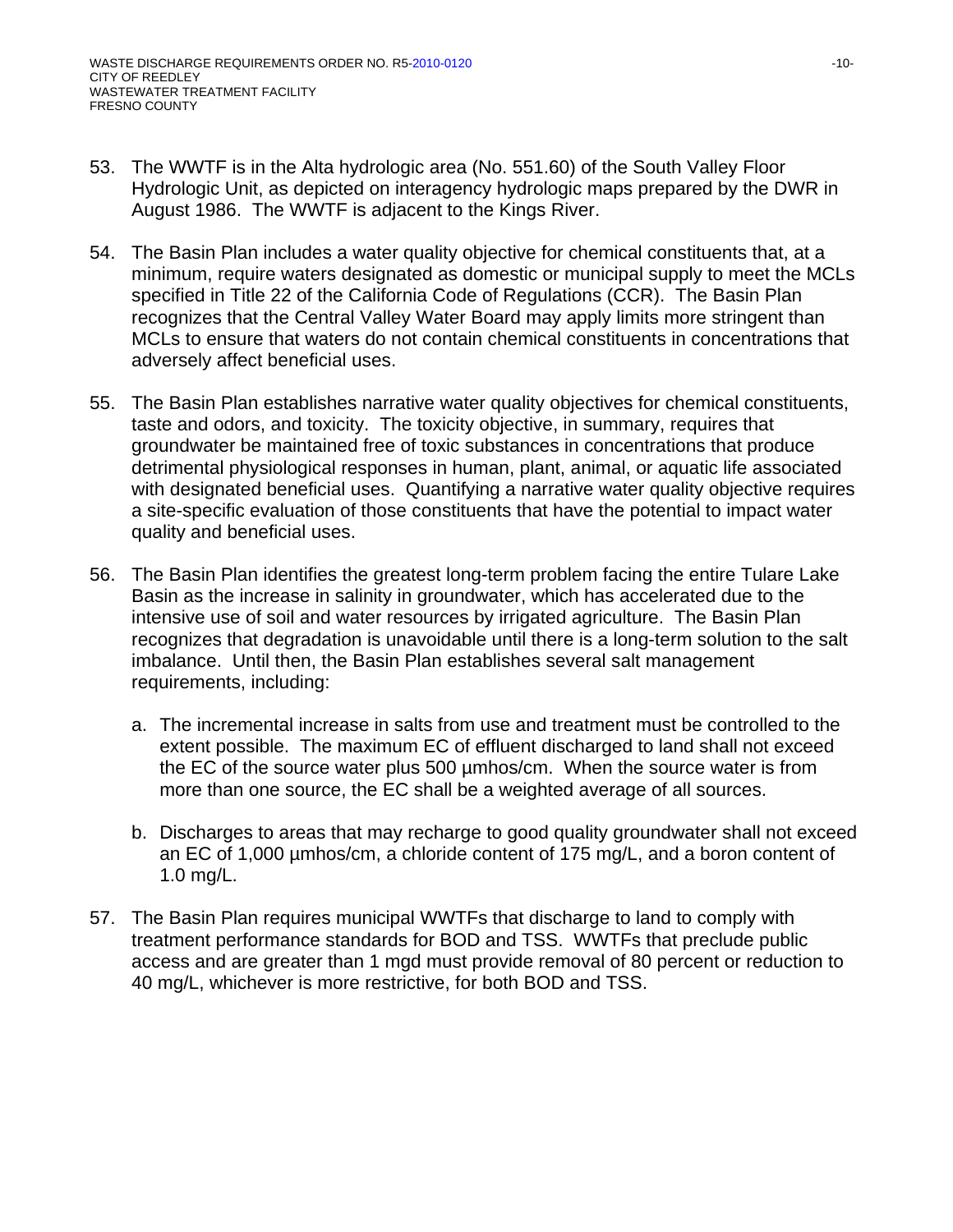# **Antidegradation Analysis**

- 58. State Water Board Resolution No. 68-16 ("Policy with Respect to Maintaining High Quality Water of the State") (hereafter Resolution No. 68-16) prohibits degradation of groundwater unless it has been shown that:
	- a. The degradation is consistent with the maximum benefits to the people of the State;
	- b. The degradation will not unreasonably affect present and anticipated future beneficial uses;
	- c. The degradation does not result in water quality less than that prescribed in State and regional policies, including violation of one or more water quality objectives, and
	- d. The Discharger employs Best Practicable Treatment or Control (BPTC) practices to minimize degradation.
- 59. Degradation of groundwater by some of the typical waste constituents released with discharge from a municipal wastewater utility after effective source control, treatment, and control is consistent with maximum benefit to the people of the State. The technology, energy, and waste management advantages of municipal utility service far exceed any benefits derived from a community otherwise reliant on numerous concentrated individual wastewater systems, and the impacts on water quality will be substantially less. Economic prosperity of valley communities and associated industry is of maximum benefit to the people of the State, and therefore sufficient reason to accommodate planned growth and some groundwater degradation provided terms of the Basin Plan are met.

# *Terms and Conditions*

60. Constituents of concern in the discharge that have the potential to degrade groundwater include primarily salts and nitrogen in the form of nitrate. This Order establishes terms and conditions to ensure that any degradation that results from the discharge does not unreasonably affect present and anticipated uses and does not result in water quality less than that prescribed in State and regional policies and complies with applicable water quality objectives. Specific terms and conditions follow: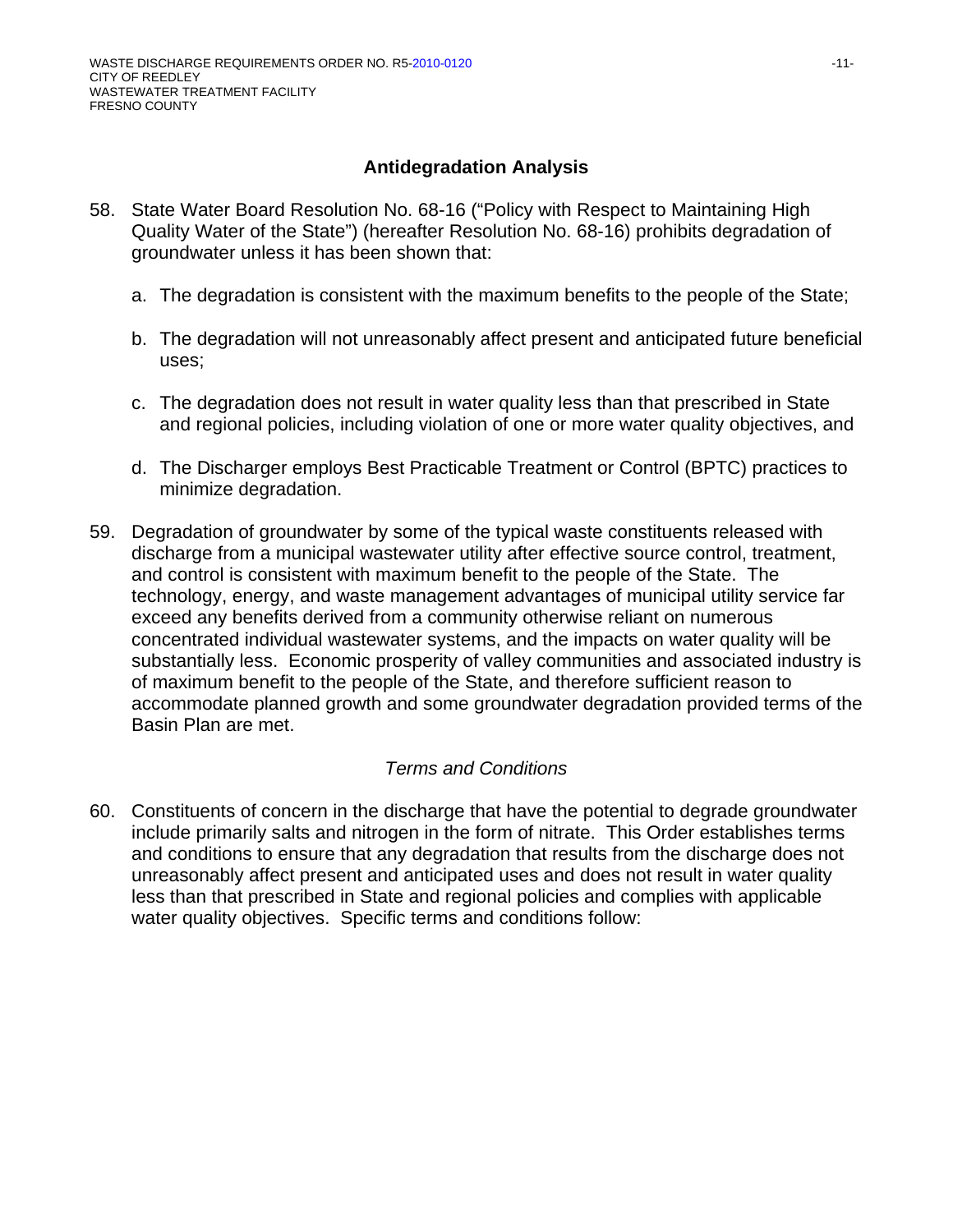- a. For salinity, the Basin Plan contains effluent limits of EC of source water plus 500 µmhos/cm and 1,000 µmhos/cm maximum for discharges to areas that may recharge to good quality groundwater. As the Tulare Lake Basin is a closed basin, these limits are designed to control the rate of groundwater degradation with respect to salinity. These effluent limits reflect BPTC for salinity control and are included in this Order. The Order also contains Groundwater Limitations that limit groundwater EC degradation to the more stringent of: (1) the numerical MCLs in Title 22, CCR, section 64449, to protect the MUN designated beneficial use of groundwater, or (2) narratively to the level necessary to protect the AGR designated beneficial use of groundwater. Crops grown in the area (Finding 29) generally require irrigation water with an EC of 1000 µmhos/cm or less. It is unknown whether more salt sensitive crops such as beans or strawberries could be grown near the WWTF; however, given the quality of the effluent (average EC 600 µmhos/cm or less) it is unlikely that the discharge will cause the groundwater EC to exceed 700 µmhos/cm, which is the most stringent AGR objective. Authorized EC degradation will result in water quality that complies with applicable water quality objectives and protects beneficial uses.
- b. Regarding nitrate (as N), the expanded WWTF is designed to remove total nitrogen and this Order includes effluent limits that require the effluent total nitrogen to be 10 mg/L or less. To protect the MUN designated beneficial use, Groundwater Limitations proscribe the discharge from increasing groundwater nitrate (as N) concentration beyond the MCL of 10 mg/L. Given that there will be nitrogen losses in the percolation ponds and as treated effluent percolates to groundwater, the nitrate (as N) concentration in effluent reaching groundwater will be less than the MCL of 10 mg/L. Therefore, any degradation that results from the discharge will result in groundwater water quality that complies with applicable water quality objectives and protects beneficial uses.
- c. Regarding other constituents, coliform in groundwater is limited to the Basin Plan water quality objective of less than 2.2 MPN/100 mL or essentially non-detect. Taste or odor-producing constituents, toxic substances, and other constituents are limited to concentrations such that they do not cause nuisance or adversely affect beneficial uses of groundwater.
- d. This Order includes extensive influent, effluent, and groundwater monitoring requirements to verify that the discharge does not cause violations of water quality objectives or impairment of beneficial uses.

## *Treatment and Control Practices*

- 61. The WWTF described in Findings 7 through 11, will provide treatment and control of the discharge that incorporates:
	- a. Secondary treatment of wastewater;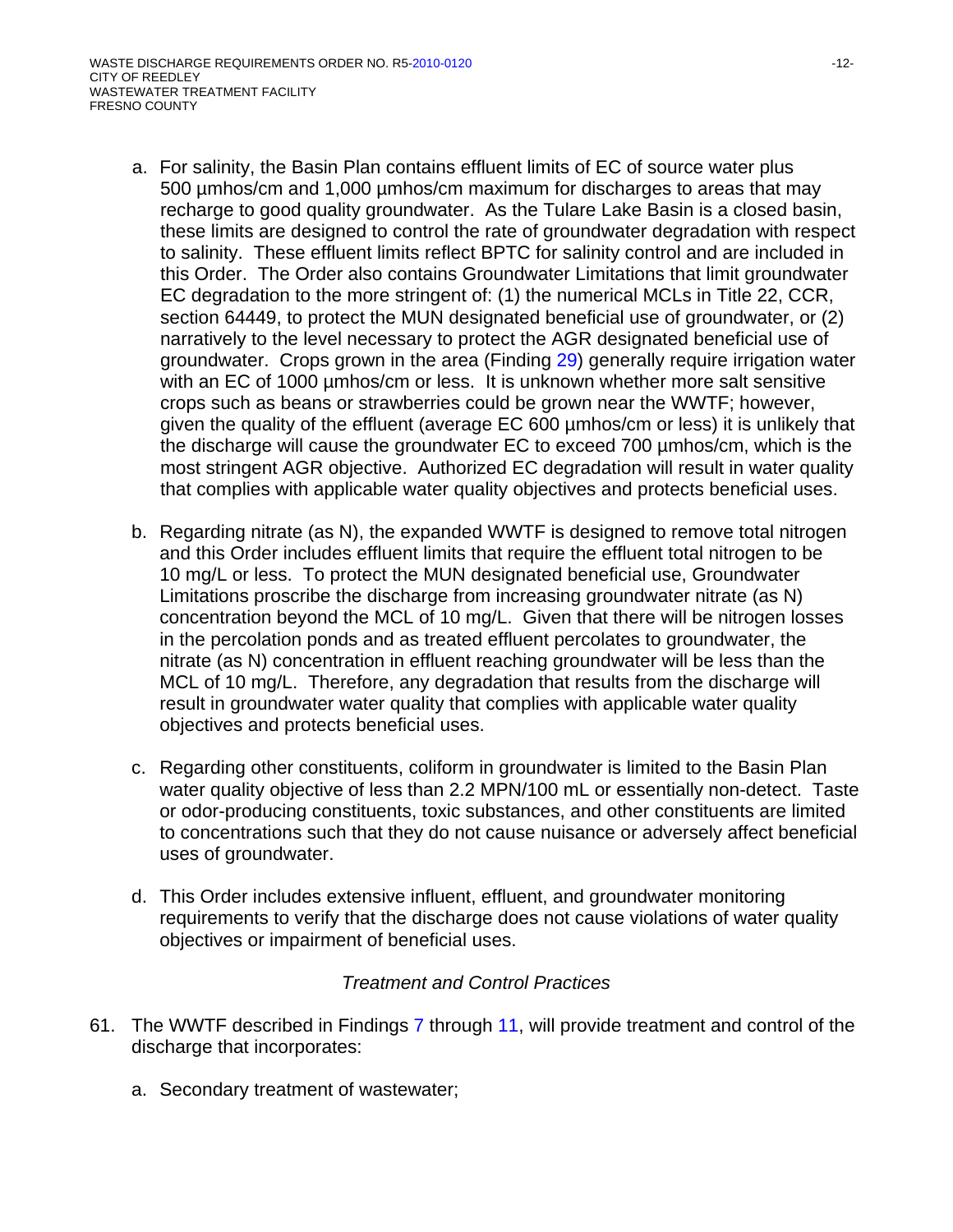- b. Wastewater treatment for nitrogen removal;
- c. Mechanical sludge dewatering;
- d. Sludge hauled off-site;
- e. Pretreatment permits for significant industrial users;
- f. An operation and maintenance manual;
- g. Certified operators to ensure proper operation and maintenance; and
- h. Source water, discharge, and groundwater monitoring.
- 62. Implementation of the above treatment, operation, maintenance, and monitoring measures, as required by this Order, represents the implementation of BPTC of the discharge.

#### *Conclusions*

63. Based on Findings 59 through 62, the authorized discharge meets the requirements Resolution 68-16, as described in Finding 58.

#### **CEQA**

- 64. The City of Reedley adopted an Environmental Impact Report (EIR) (SCH # 2006021132) in accordance with the California Environmental Quality Act (CEQA) and filed a Notice of Determination on 24 May 2007 for an increase in capacity from 3.0 mgd to 5.0 mgd for Phase I and then up to 7.0 mgd for Phase II.
- 65. Central Valley Water Board staff reviewed the Final EIR and concurs with the conclusion that the project would be an improvement over the existing discharge and that the discharge would not have a significant impact on water quality, particularly because the effluent quality will improve. This Order includes effluent limits for BOD, TSS, EC, and nitrogen. Compliance with these will mitigate any significant impacts to water quality.

## **Title 27**

- 66. CWC section 13173 defines designated waste as either:
	- a. Hazardous waste that has been granted a variance from hazardous waste management requirements pursuant to section 25143 of the Health and Safety Code.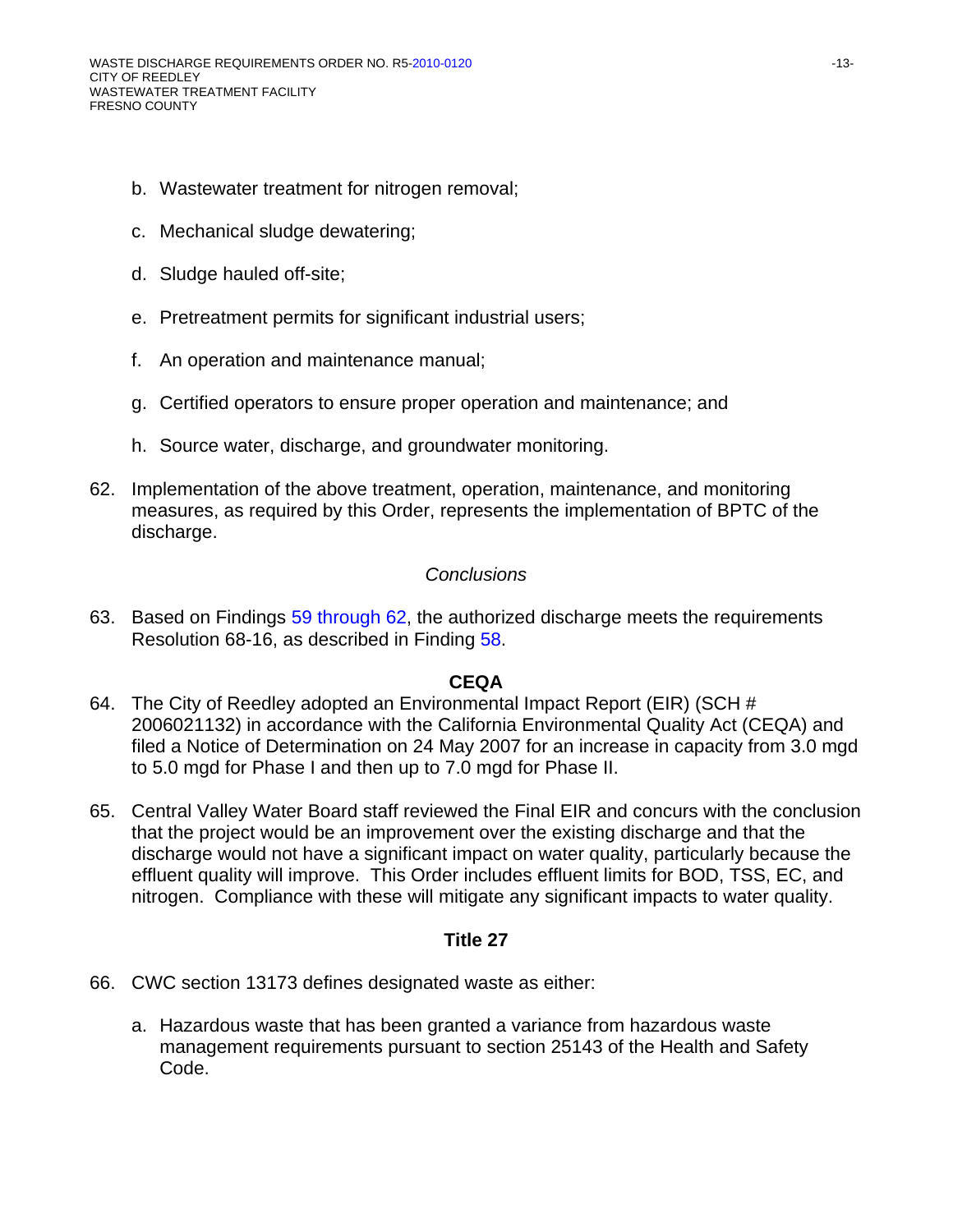- b. Non-hazardous waste that consists of, or contains, pollutants that, under ambient environmental conditions at a waste management unit, could be released in concentrations exceeding applicable water quality objectives or that could reasonably be expected to affect beneficial uses of the water of the state contained in the appropriate water quality control plan.
- 67. Pursuant to section 20090(a) of Title 27 CCR, the discharge of domestic sewage or treated wastewater associated with municipal wastewater treatment plants is exempt from Title 27, provided any resulting degradation of groundwater is in accordance with the Basin Plan and the waste need not be managed as a hazardous waste.
- 68. None of the wastes regulated by the proposed Order are hazardous wastes or require to be treated as hazardous wastes. As described under the Antidegradation Analysis section above, the authorized discharge of treated wastewater to land will not cause exceedances of Basin Plan requirements or applicable water quality objectives, and are thus exempt from Title 27 pursuant to section 20090(a).
- 69. As described in Findings 12 through 17 and 41 through 47, historical sludge handling practices included the discharge of sludge to unlined sludge drying beds and storage of biosolids at an unlined area in the north part of the WWTF property. Sludge drying and storage practices impacted shallow groundwater at the north end of the WWTF with salts and nitrate (as N). The Discharger discontinued these practices and is continuing a project to assess and remediate the groundwater plume. Additional assessment of remediation options is necessary to optimize the management of groundwater degradation caused by historic sludge handling practices.
- 70. The Discharger now mechanically dewaters its sludge and hauls it off-site to McCarthy Family Farm for composting under appropriate WDRs. Sludge is only stored onsite for short periods in a lined drying bed during emergencies. Short-term storage in a lined drying bed is not expected to result in degradation of groundwater quality.

# **Other Regulatory Considerations**

71. The United States Environmental Protection Agency (EPA) has promulgated biosolids reuse regulations in Title 40, CFR, Part 503, *Standards for the Use or Disposal of Sewage Sludge*, which establish management criteria for protection of ground and surface waters, sets limits and application rates for heavy metals, and establishes stabilization and disinfection criteria. The Discharger may have separate and/or additional compliance, reporting, and permitting responsibilities to EPA.

## **General Findings**

72. Pursuant to CWC section 13263(g), discharge is a privilege, not a right, and adoption of this Order does not create a vested right to continue the discharge.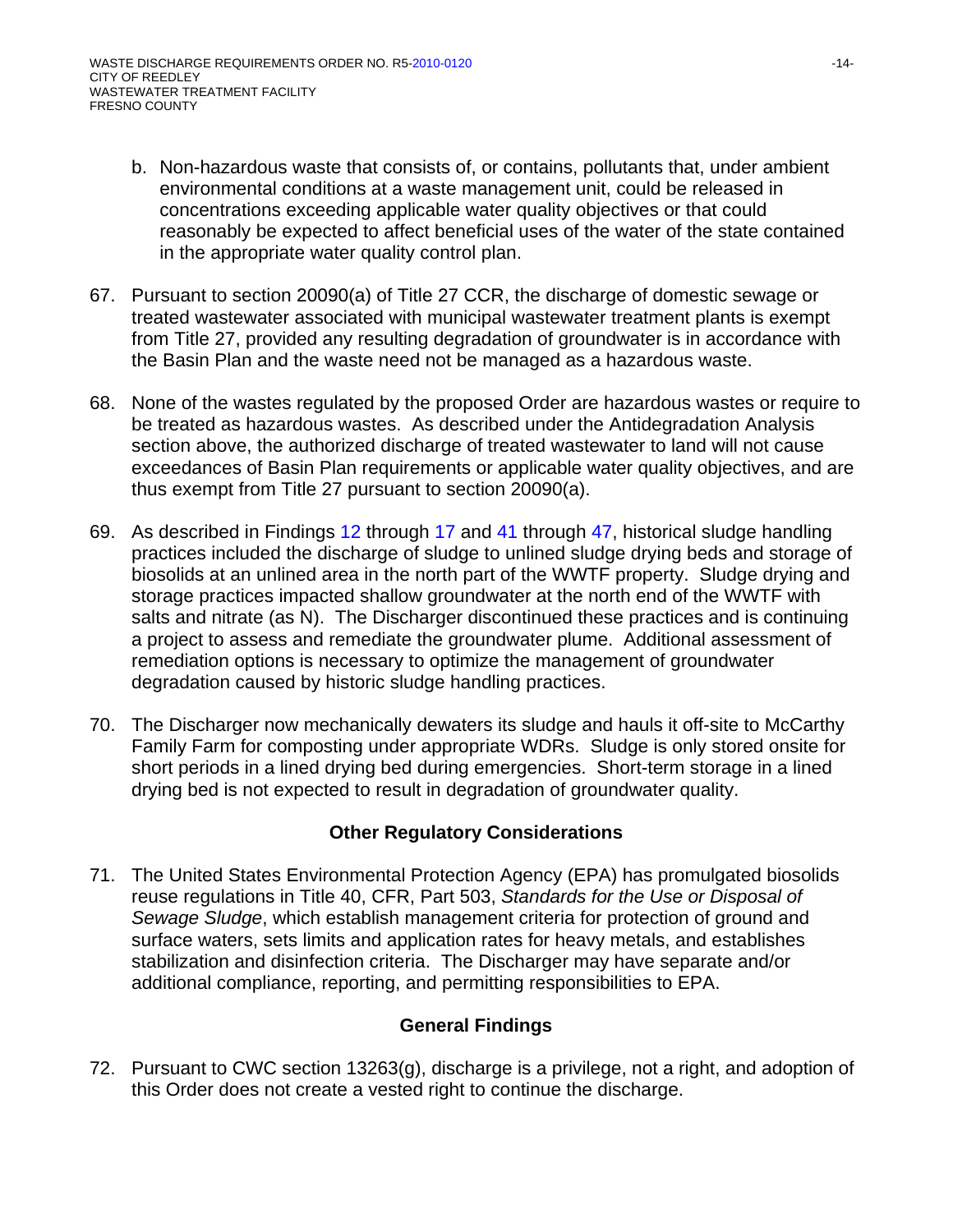- 73. The Central Valley Water Board will review this Order periodically and will revise requirements when necessary.
- 74. CWC section 13267(b) states that:

In conducting an investigation specified in subdivision (a), the Central Valley Water Board may require that any person who has discharged, discharges, or is suspected of having discharged or discharging, or who proposes to discharge waste within its region, or any citizen or domiciliary, or political agency or entity of this state who has discharged, discharges, or is suspected of having discharged or discharging, or who proposes to discharge, waste outside of its region that could affect the quality of waters within its region shall furnish, under penalty of perjury, technical or monitoring program reports which the Central Valley Water Board requires. The burden, including costs, of these reports shall bear a reasonable relationship to the need for the report and the benefits to be obtained from the reports. In requiring those reports, the Central Valley Water Board shall provide the person with a written explanation with regard to the need for the reports, and shall identify the evidence that supports requiring that person to provide the reports.

- 75. The technical reports required by this Order and monitoring reports required by the attached Monitoring and Reporting Program (MRP) No. R5-2010-0120 are necessary to assure compliance with these waste discharge requirements. The Discharger operates the WWTF that discharges the waste subject to this Order.
- 76. DWR set standards for the construction and destruction of groundwater wells, as described in California Well Standards Bulletin 74-90 (June 1991) and Water Well Standards: State of California Bulletin 94-81 (December 1981). These standards, and any more stringent standards adopted by the State or county pursuant to CWC section 13801, apply to all monitoring wells.

## **Public Notice**

- 77. All the above and the supplemental information and details in the attached Information Sheet, which is incorporated by reference herein, were considered in establishing the following conditions of discharge.
- 78. The Discharger and interested agencies and persons have been notified of the intent to prescribe waste discharge requirements for this discharge, and they have been provided an opportunity for a public hearing and an opportunity to submit their written views and recommendations.
- 79. All comments pertaining to the discharge were heard and considered in a public meeting.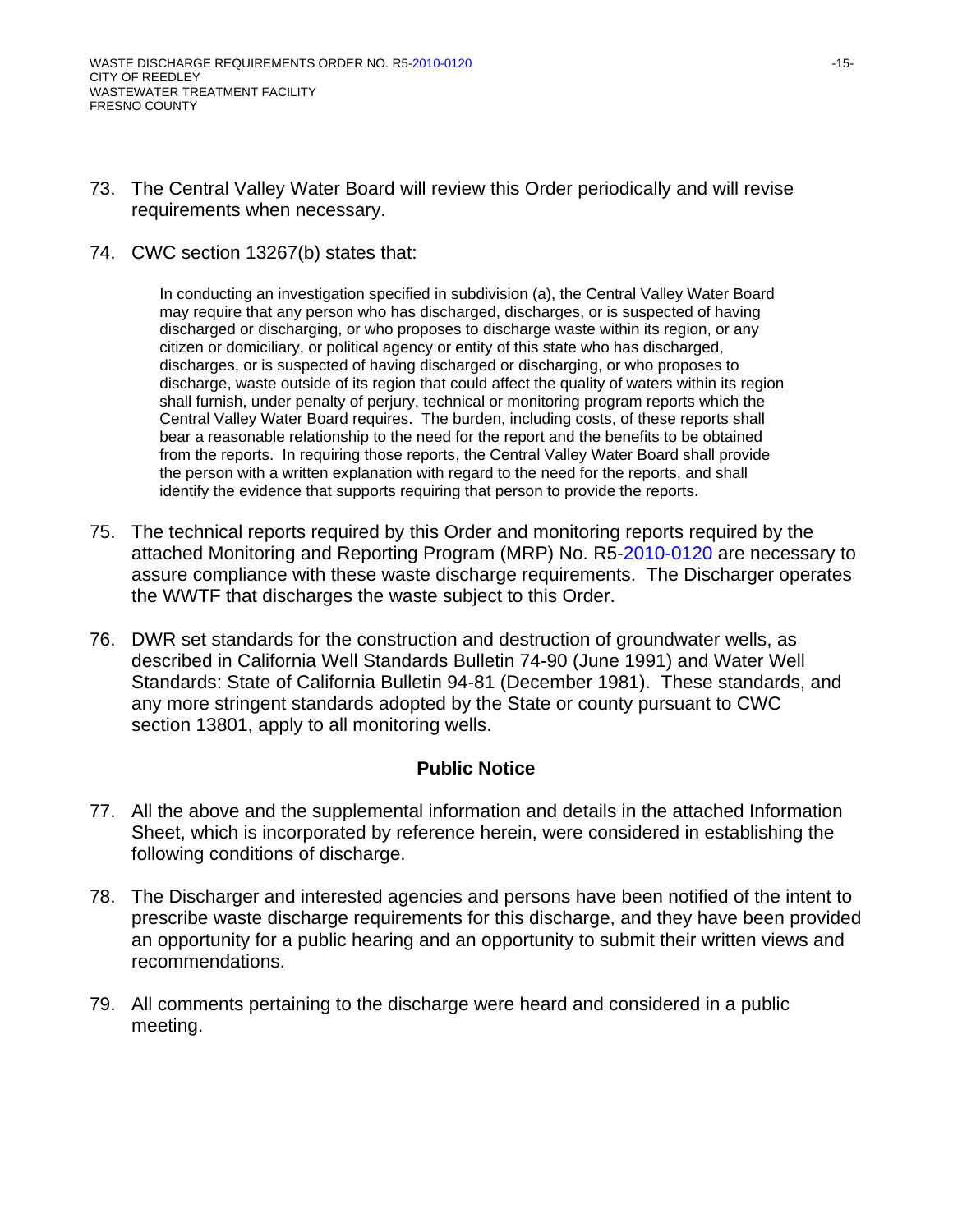**IT IS HEREBY ORDERED** that Waste Discharge Requirements Order No. 5-01-257 and Special Order Nos. R5-2003-0156 and R5-2006-0105 be rescinded and that, pursuant to sections 13263 and 13267 of the California Water Code, the City of Reedley and its agents, successors, and assigns, in order to meet the provisions contained in Division 7 of the CWC and regulations adopted thereunder, shall comply with the following:

# **A. Prohibitions**

- 1. Discharge of waste to surface waters or surface water drainage courses is prohibited.
- 2. Bypass or overflow of untreated wastes, except as allowed by Standard Provision E.2 in *Standard Provisions and Reporting Requirements for Waste Discharge Requirements*, dated 1 March 1991, is prohibited.
- 3. Discharge of waste classified as 'hazardous', as defined in section 2521(a) of Title 23, CCR, section 2510 et seq., is prohibited. Discharge of waste classified as 'designated', as defined in CWC section 13173, in a manner that causes violation of groundwater limitations, is prohibited.

# **B. Effluent Limitations**

1. Effluent shall not exceed the following limitations:

| Constituent                   | Units | <b>Monthly Average</b> | Daily Maximum |
|-------------------------------|-------|------------------------|---------------|
| BOD <sub>5</sub> <sup>1</sup> | mq/L  | 40                     | 80            |
| $TSS^2$                       | mg/L  | 40                     | 80            |

 $1$  Five-day biochemical oxygen demand

 $2^2$  Total suspended solids

- 2. The arithmetic mean of BOD and TSS in effluent samples collected over a monthly period shall not exceed 20 percent of the arithmetic mean of the values for influent samples collected at approximately the same times during the same period (80 percent removal).
- 3. The 12-month rolling average EC of the discharge shall not exceed the 12-month rolling average EC of the source water plus 500 µmhos/cm. Compliance with this effluent limitation shall be determined monthly.
- 4. The monthly average total nitrogen concentration of the discharge shall not exceed 10 mg/L.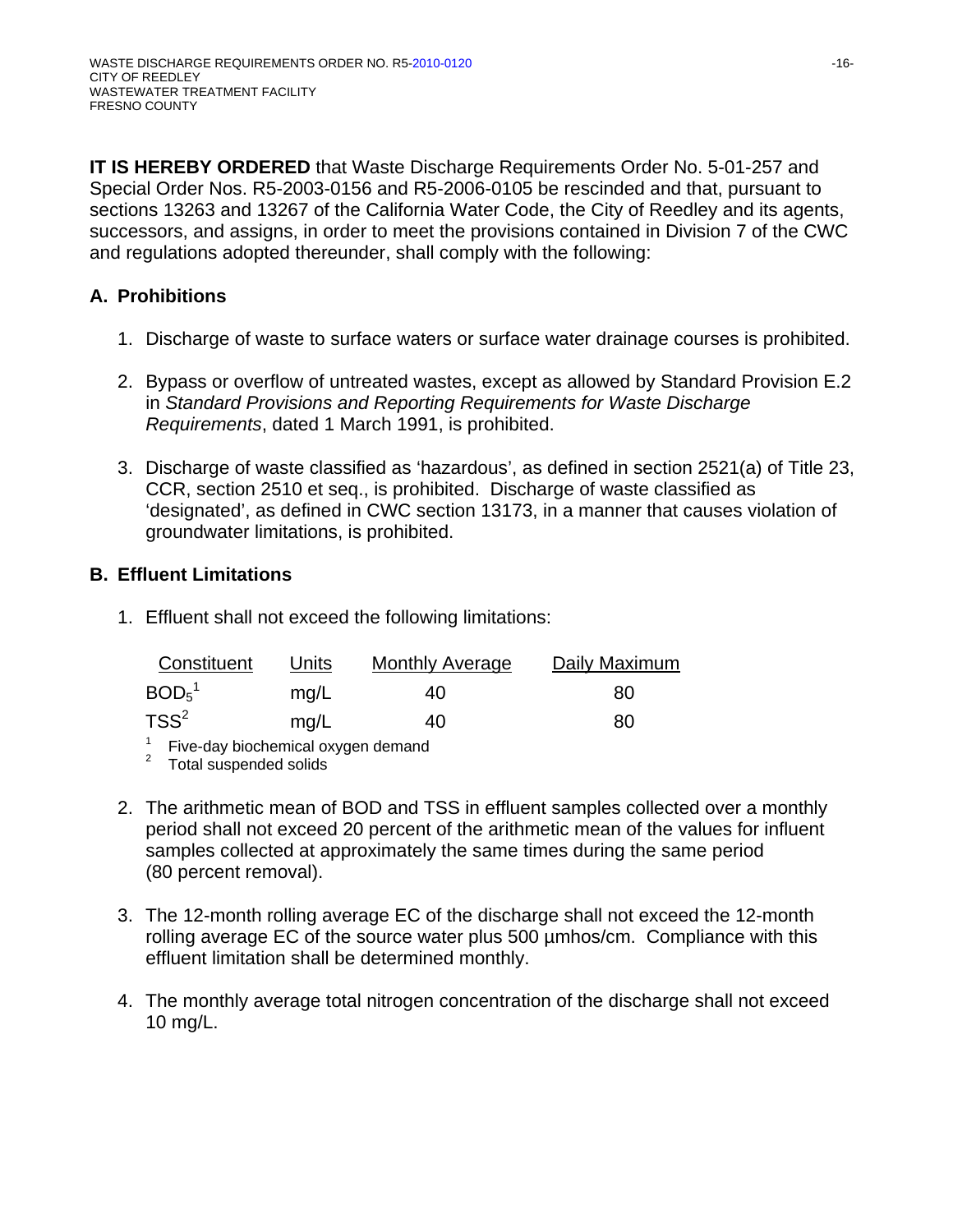## **C. Discharge Specifications**

- 1. The monthly average discharge flow shall not exceed 4.69 mgd. Following compliance with Provision F.18, the monthly average discharge flow shall not exceed 5.0 mgd.
- 2. All conveyance, treatment, storage, and disposal units shall be designed, constructed, operated, and maintained to prevent inundation or washout due to floods with a 100-year return frequency.
- 3. Public contact with effluent (treatment works, percolation ponds) shall be precluded through such means as fences, signs, or acceptable alternatives.
- 4. Objectionable odors shall not be perceivable beyond the limits of the WWTF property at an intensity that creates or threatens to create nuisance conditions.
- 5. Percolation ponds shall have sufficient capacity to accommodate allowable wastewater flow and design seasonal precipitation and ancillary inflow and infiltration during the winter. Design seasonal precipitation shall be based on total annual precipitation using a return period of 100 years, distributed monthly in accordance with historical rainfall patterns.
- 6. On or about **1 October** of each year, available percolation pond capacity shall at least equal the volume necessary to comply with Discharge Specification C.5.
- 7. Percolation ponds shall be managed to prevent breeding of mosquitoes. In particular,
	- a. An erosion control plan should assure that coves and irregularities are not created around the perimeter of the water surface.
	- b. Weeds shall be minimized through control of water depth, harvesting, and herbicides.
	- c. Dead algae, vegetation and other debris shall not accumulate on the water surface.
	- d. Vegetation management operations in areas in which nesting birds have been observed shall be carried out either before or after, but not during, the 1 April to 30 June bird nesting season.
- 8. No waste constituent shall be released or discharged, or placed where it will be released or discharged, in a concentration or in a mass that caused violation of groundwater limitations.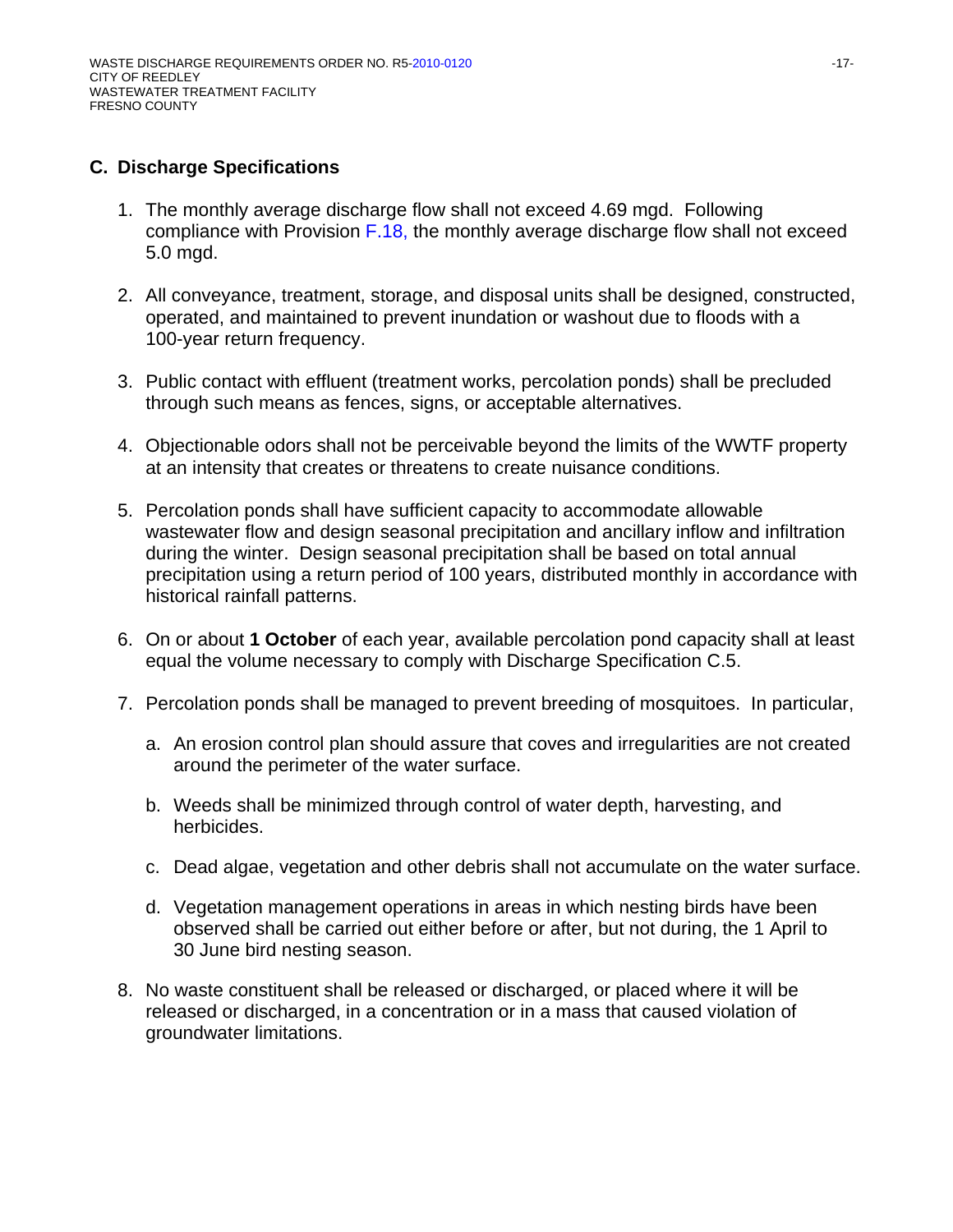9. The City shall not discharge effluent to Ponds 4 and 5 from 1 April through 30 September or when the separation between the Ponds' inverts and groundwater is less than five vertical feet.

# **D. Sludge Specifications**

Sludge in this document means the solid, semisolid, and liquid residues removed during primary, secondary, or advance wastewater treatment processes. Solid waste refers to grit and screening material generated during preliminary treatment. Residual sludge means sludge that will not be subject to further treatment at the WWTF.

- 1. Sludge and solid waste shall be removed from screens, sumps, aeration basins, ponds, clarifiers, etc., as needed to ensure optimal plant operation.
- 2. Any handling and storage of residual sludge and solid waste on property of the WWTF shall be temporary (i.e., no longer than two years) and controlled and contained in a manner that minimizes leachate formation and precludes infiltration of waste constituents into soils in a mass or concentration that will violate the groundwater limitations of this Order.
- 3. Residual sludge and solid waste shall be disposed of in a manner approved by the Executive Officer and consistent with Title 27. Removal for further treatment, disposal, or reuse at sites (i.e., landfill, composting sites, soil amendment sites) operated in accordance with valid waste discharge requirements will satisfy this specification.
- 4. Use of biosolids as a soil amendment shall comply with valid waste discharge requirements issued by a regional water board or the State Water Board or a local (e.g., county) program authorized by a regional water board. In most cases, this means the General Biosolids Order (State Water Board Water Quality Order No. 2004-12-DWQ, "General Waste Discharge Requirements for the Discharge of Biosolids to Land for Use as a Soil Amendment in Agricultural, Silvicultural, Horticultural, and Land Reclamation Activities"). For a biosolids use project to be authorized by the General Biosolids Order, the Discharger must file a complete Notice of Applicability for each project.
- 5. Any proposed change in sludge use or disposal practice shall be reported in writing to the Executive Officer at least 90 days in advance of the change.

## **E. Groundwater Limitations**

- 1. Release of waste constituents from any treatment or storage component associated with the discharge shall not cause or contribute to groundwater:
	- a. Containing constituent concentrations in excess of the concentrations specified below or natural background quality, whichever is greater: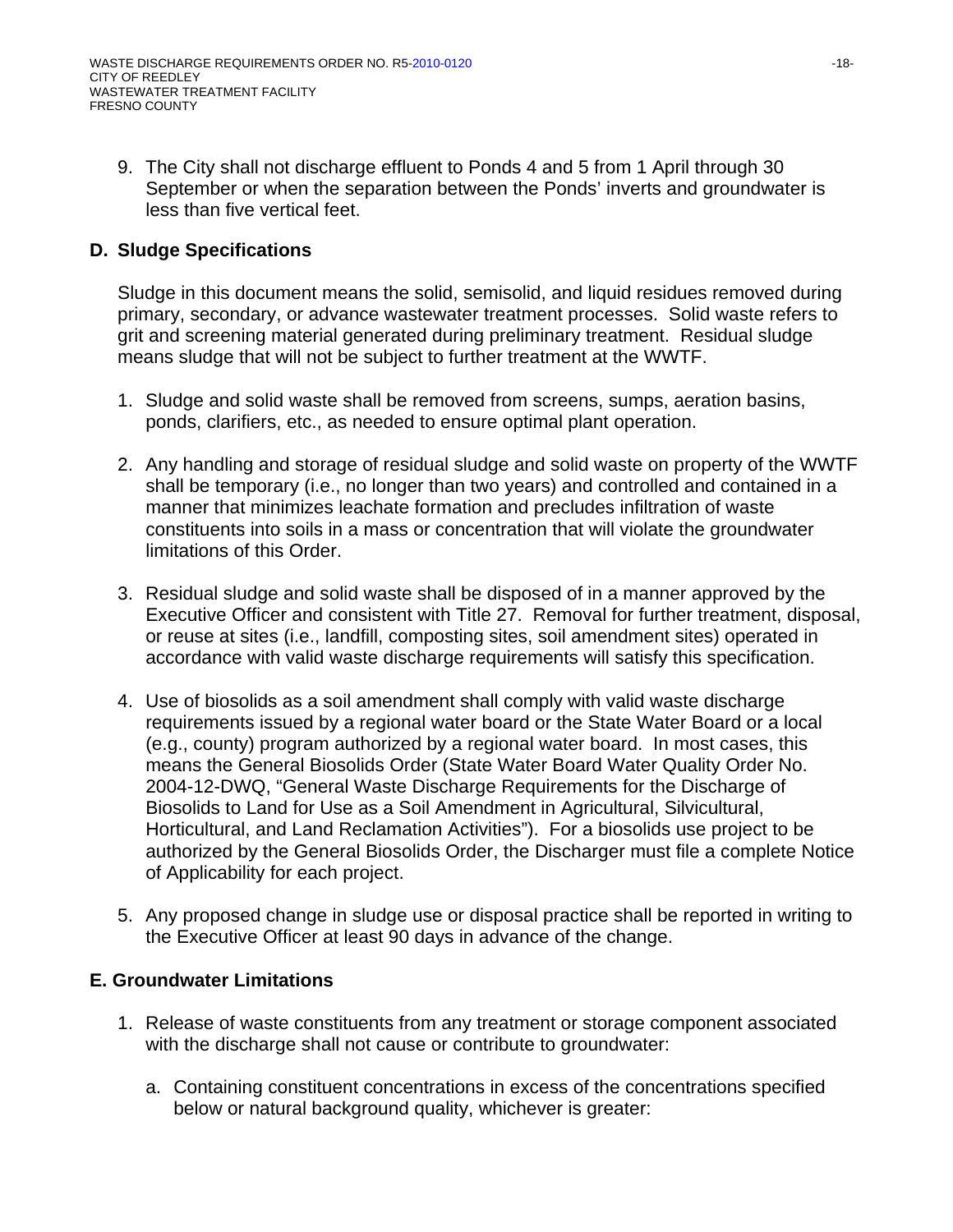- (i) Nitrate (as N) of 10 mg/L.
- (ii) Total Coliform Organisms of 2.2 MPN/100 mL.
- (iii) For constituents identified in Title 22, the MCLs quantified therein.
- b. Containing taste or odor-producing constituents, toxic substances, or any other constituents in concentrations that cause nuisance or adversely affect beneficial uses.

# **F. Provisions**

- 1. The Discharger shall comply with the *Standard Provisions and Reporting Requirements for Waste Discharge Requirements,* dated 1 March 1991, which are part of this Order. This attachment and its individual paragraphs are referred to as Standard Provision(s).
- 2. The Discharger shall comply with MRP No. R5-2010-0120, which is part of this Order, and any revisions thereto as adopted by the Central Valley Water Board or approved by the Executive Officer. The submittal dates of Discharger self-monitoring reports shall be no later than the submittal date specified in the MRP.
- 3. The Discharger shall keep at the WWTF a copy of this Order, including its MRP, Information Sheet, Attachments, and Standard Provisions, for reference by operating personnel. Key operating personnel shall be familiar with its contents.
- 4. The Discharger shall not allow pollutant-free wastewater to be discharged into the WWTF collection, treatment, and disposal systems in amounts that significantly diminish the system's capability to comply with this Order. Pollutant-free wastewater means storm water (i.e., inflow), groundwater (i.e., infiltration), cooling waters, and condensates that are essentially free of pollutants.
- 5. The Discharger must at all times properly operate and maintain all facilities and systems of treatment and control (and related appurtenances) that are installed or used by the Discharger to achieve compliance with the conditions of this Order. Proper operation and maintenance also includes adequate laboratory controls and appropriate quality assurance procedures. This provision requires the operation of back-up or auxiliary facilities or similar systems that are installed by the Discharger only when the operation is necessary to achieve compliance with the conditions of this Order.
- 6. All technical reports and work plans required herein that involve planning, investigation, evaluation, or design, or other work requiring interpretation and proper application of engineering or geologic sciences, shall be prepared by or under the direction of persons registered to practice in California pursuant to California Business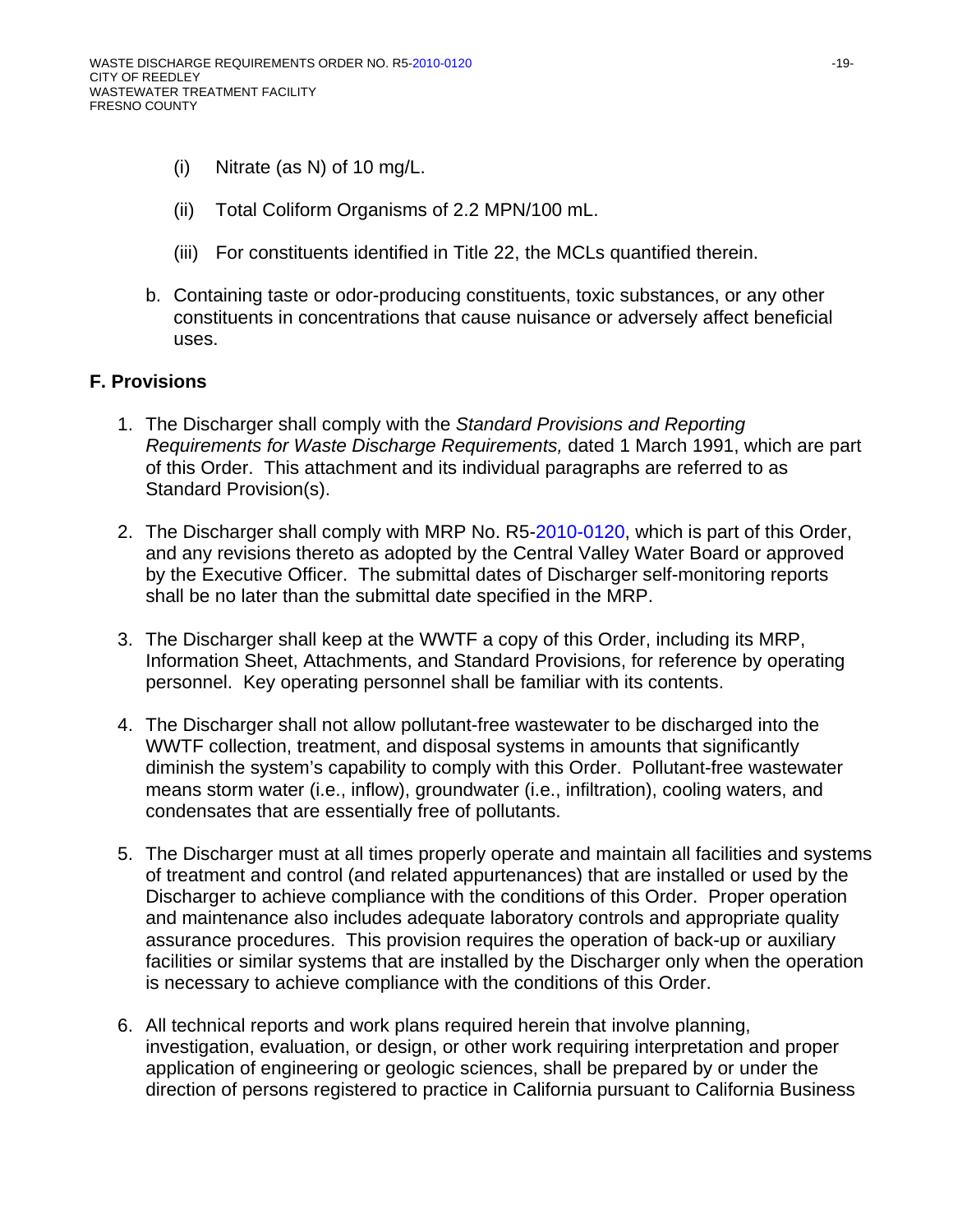and Professions Code sections 6735, 7835, and 7835.1. To demonstrate compliance with sections 415 and 3065 of Title 16, CCR, all technical reports must contain a statement of the qualifications of the responsible registered professional(s). As required by these laws, completed technical reports and work plans must bear the signature(s) and seal(s) of the registered professionals(s) in a manner such that all work can be clearly attributed to the professional responsible for the work.

- 7. The Discharger must comply with all conditions of this Order, including timely submittal of technical and monitoring reports as directed by the Executive Officer. Accordingly, the Discharger shall submit to the Central Valley Water Board on or before each report due date the specified document or, if an action is specified, a written report detailing evidence of compliance with the date and task. If noncompliance is being reported, the reasons for such noncompliance shall be stated, plus an estimate of the date when the Discharger will be in compliance. The Discharger shall notify the Central Valley Water Board by letter when it returns to compliance with the time schedule. Violations may result in enforcement action, including Central Valley Water Board or court orders requiring corrective action or imposing civil monetary liability, or in revision or rescission of this Order.
- 8. In the event of any change in control or ownership of land or waste treatment and storage facilities presently owned or controlled by the Discharger, the Discharger shall notify the succeeding owner or operator of the existence of this Order by letter, a copy of which shall be immediately forwarded to the Central Valley Water Board.
- 9. To assume operation under this Order, the succeeding owner or operator must apply in writing to the Executive Officer requesting transfer of the Order. The request must contain the requesting entity's full legal name, the state of incorporation if a corporation, the address and telephone number of the persons responsible for contact with the Central Valley Water Board and a statement. The statement shall comply with the signatory paragraph of Standard Provision B.3 and state that the new owner or operator assumes full responsibility for compliance with this Order. Failure to submit the request shall be considered a discharge without requirements, a violation of the California Water Code. If approved by the Executive Officer, the transfer request will be submitted to the Central Valley Water Board for its consideration of transferring the ownership of this Order at one of its regularly scheduled meetings.
- 10. If offensive odors are detected by or brought to the attention of WWTF personnel, the Discharger shall monitor affected pond(s) daily in the morning prior to 9:00 a.m. until dissolved oxygen concentrations equal or exceed 1.0 mg/L.
- 11. The pH of the discharge shall not be less than 6.5 or greater than 9.5 pH units for more than three consecutive sampling events. In the event that the pH of the discharge is outside of this range for more than three consecutive sampling events, the Discharger shall submit a technical evaluation in its quarterly SMRs documenting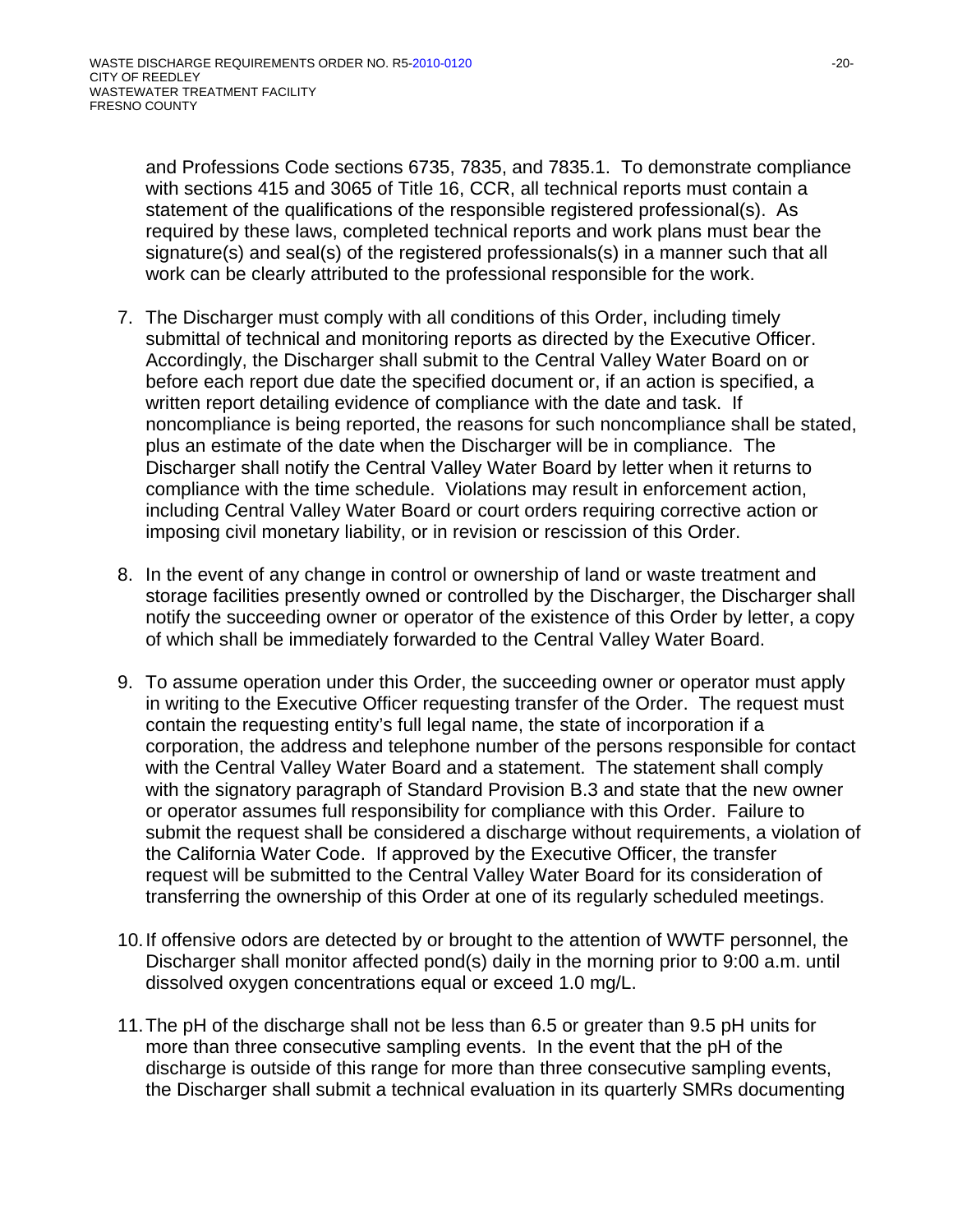the pH of the discharge to the percolation ponds, and if necessary demonstrate that the effect of the discharge on soil pH will not exceed the buffering capacity of the soil profile.

- 12. The City shall maintain and operate all percolation ponds sufficient to protect the integrity of containment levees and prevent overtopping or overflows. Unless a California civil engineer certifies (based on design, construction, and condition of operation and maintenance) that less freeboard is adequate, the operating freeboard in any percolation pond shall never be less than two feet (measured vertically). As a means of management and to discern compliance with this provision, the Discharger shall install and maintain in each percolation pond permanent markers with calibration that indicates the water level at design capacity and enables determination of available operational freeboard.
- 13. The Discharger shall implement the necessary legal authorities, programs, and controls to ensure that the following incompatible wastes are not introduced to the treatment system, where incompatible wastes are:
	- a. Wastes which create a fire or explosion hazard in the treatment works;
	- b. Wastes which will cause corrosive structural damage to treatment works, but in no case wastes with a pH lower than 5.0, unless the works is specially designed to accommodate such wastes;
	- c. Solid or viscous wastes in amounts which cause obstruction to flow in sewers, or which cause other interference with proper operation or treatment works;
	- d. Any waste, including oxygen demanding pollutants (BOD, etc), released in such volume or strength as to cause inhibition or disruption in the treatment works, and subsequent treatment process upset and loss of treatment efficiency;
	- e. Heat in amounts that inhibit or disrupt biological activity in the treatment works, or that raise influent temperatures above 40 °C (104 °F), unless the treatment works is designed to accommodate such heat;
	- f. Petroleum oil, nonbiodegradable cutting oil, or products of mineral oil origin in amounts that will cause interference or pass through;
	- g. Pollutants which result in the presence of toxic gases, vapors, or fumes within the treatment works in a quantity that may cause acute worker health and safety problems; and
	- h. Any tucked or hauled pollutants, except at points predesignated by the Discharger.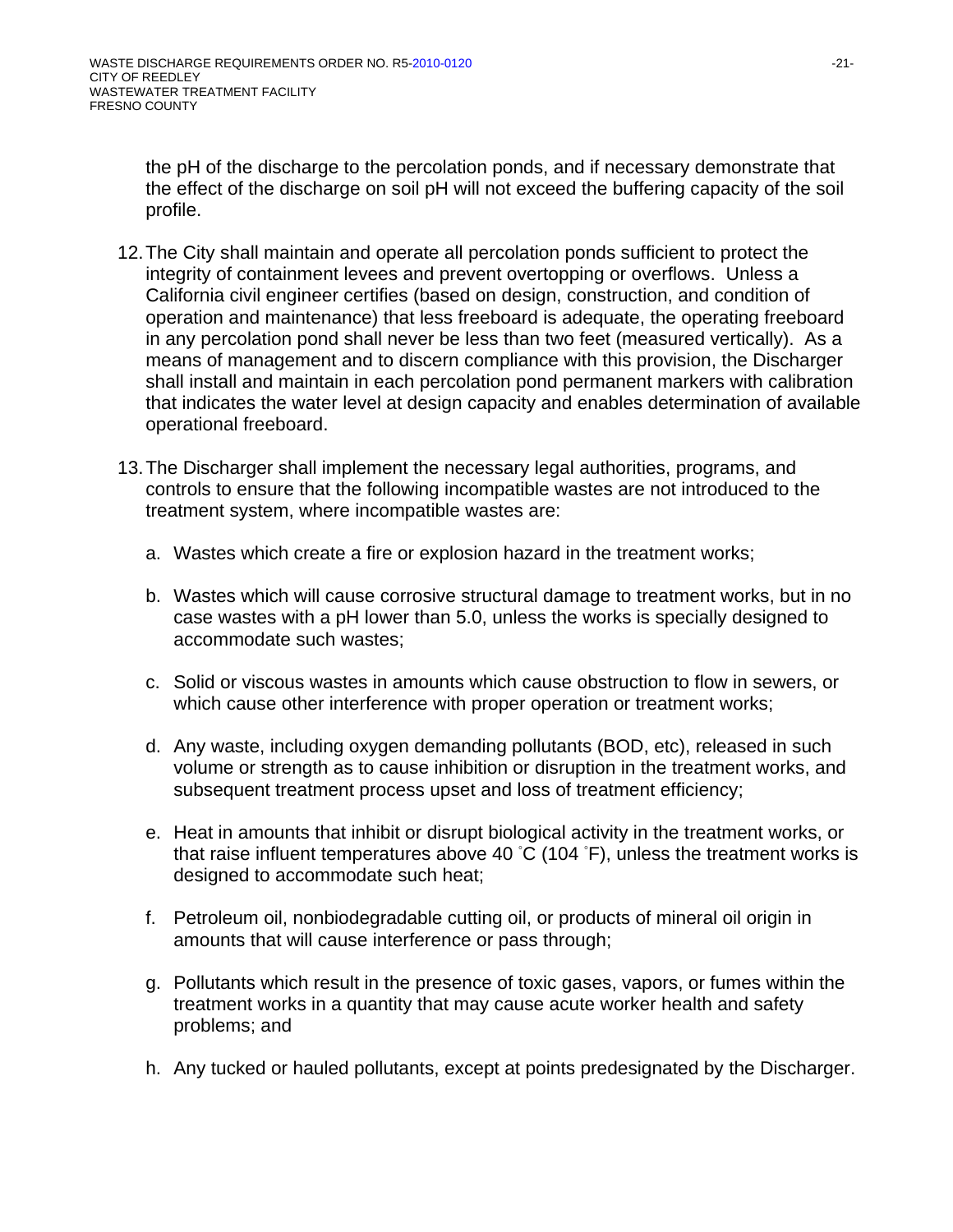- 14. The Discharger shall implement the legal authorities, programs, and control necessary to ensure that indirect discharges do not introduce pollutants into the sewerage system that, either alone or in conjunction with a discharge or discharges from other sources:
	- a. Flow through the system to the receiving water in quantities or concentrations that cause a violation of this Order, or
	- b. Inhibit or disrupt treatment process, treatment system operations, or sludge processes, use, or disposal and either cause a violation of this Order or prevent sludge use or disposal in accordance with this Order.
- 15. The Discharger shall be responsible for the performance of all pretreatment requirements contained in 40 CFR Part 403 and shall be subject to enforcement actions, penalties, fines, and other remedies by the EPA, Regional Board, or other appropriate parties, as provided in the Clean Water Act (CWA), as amended, or other applicable authorities, for noncompliance.
- 16. The Discharger shall enforce the requirements promulgated under sections 307(b), (c), (d) and 402(b) of the CWA. The Discharger shall cause industrial users subject to federal categorical standards to achieve compliance no later than that date specified in those requirements or, in the case of a new industrial user, upon commencement of the discharge.
- 17. The Discharger shall comply with all pretreatment requirements contained in 40 CFR Part 403 and perform the pretreatment functions required in 40 CFR 403, including, but not limited to:
	- a. Implementing the necessary legal authorities as provided in 40 CFR 403.8(f)(1);
	- b. Enforcing the pretreatment requirements under 40 CFR 403.5 and 403.6;
	- c. Implementing the programmatic functions as provided in 40 CFR  $403.8(f)(2)$ ;
	- d. Providing the requisite funding and personnel to implement the pretreatment program as provided in 40 CFR 403.8(f)(3); and
	- e. Publishing a list of industrial users which were in significant noncompliance and applicable pretreatment requirements as required by 40 CFR 403.8(f)(2)(vii).
	- f. Conducting inspections in accordance with provisions of 40 CFR  $403.8(f)(1)(v)$  and 403.8(f)(2)(v) and ensuring compliance with pretreatment standards and requirements by (1) assessing and collecting, when appropriate, civil penalties and civil administrative penalties in accordance with Government Code section 54740, 54740.5, and 54740.6, or (2) other equally effective means.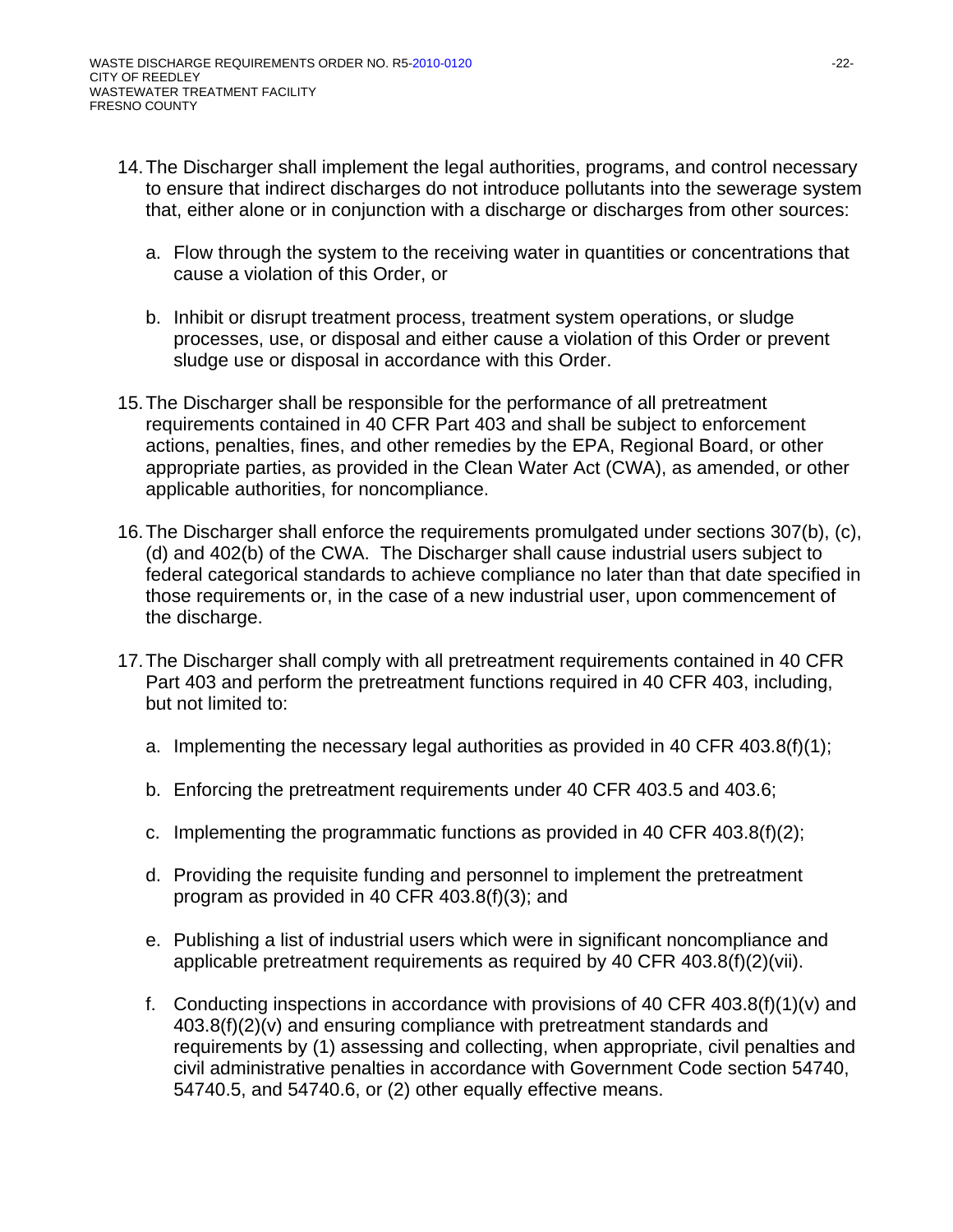- 18. The Discharger shall submit the technical reports and work plans required by this Order for consideration by the Executive Officer, and incorporate comments the Executive Officer may have in a timely manner, as appropriate. The Discharger shall proceed with all work required by the following provisions by the due dates specified.
- 19. The Discharger shall continue to maintain coverage under, and comply with, Statewide General Waste Discharge Requirements For Sanitary Sewer Systems, Water Quality Order No. 2006-0003-DWQ and any revisions thereto as adopted by the State Water Board.
- 20.**By 12 December 2011**, the Discharger shall conduct a salinity evaluation and submit a salinity minimization plan to identify and implement measures to reduce the salinity in the discharge to the extent feasible and to ensure continued compliance with Effluent Limitation B.3. The salinity minimization plan shall include a time schedule to implement the identified measures.
- 21.**By 1 December 2011**, the Discharger shall submit a technical report that evaluates the effectiveness of the phytoremediation project and proposes a course of action to ensure that impacted groundwater is remediated. The technical report shall include a proposed time schedule for completing specific actions. The Discharger shall implement the plan according to the time schedule upon approval of the Executive Officer.
- 22. The Discharger shall evaluate land disposal options and conduct studies to promote new or expanded wastewater recycling and reclamation opportunities. If the studies show that year-round or continuous reuse of all the wastewater is not practicable, consideration must be given to partial reuse of the flow and seasonal reuse. **11 April 2011,** and periodically thereafter (but not less than once every five years), By the Discharger shall document its efforts in its fourth quarterly monitoring report to promote new or expanded wastewater recycling and reclamation opportunities.
- 23. Discharge flow shall be limited to 4.69 mgd until the Discharger has submitted an engineering report certifying the WWTF has sufficient treatment, storage, and disposal capacity to comply with a monthly average discharge flow limit of 5.0 mgd and with other terms and conditions of this Order. The report must be prepared by a California Registered Civil Engineer. This provision will be considered satisfied following written acknowledgment from the Executive Officer that the report is adequate.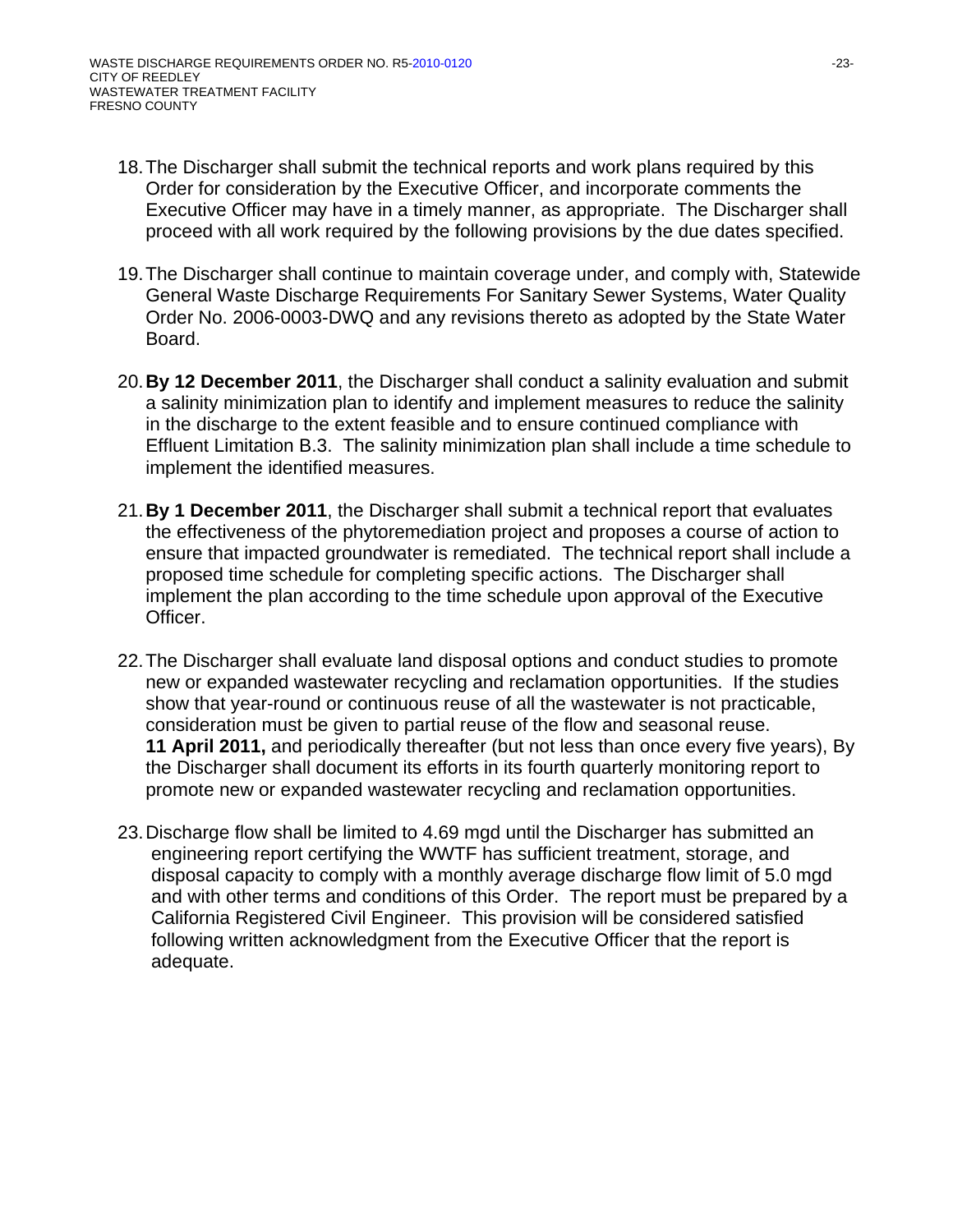I, PAMELA C. CREEDON, Executive Officer, do hereby certify the foregoing is a full, true, and correct copy of an Order adopted by the California Regional Water Quality Control Board, Central Valley Region, on 10 December 2010.

*Original signed by:* 

 $\overline{\phantom{a}}$  ,  $\overline{\phantom{a}}$  ,  $\overline{\phantom{a}}$  ,  $\overline{\phantom{a}}$  ,  $\overline{\phantom{a}}$  ,  $\overline{\phantom{a}}$  ,  $\overline{\phantom{a}}$  ,  $\overline{\phantom{a}}$  ,  $\overline{\phantom{a}}$  ,  $\overline{\phantom{a}}$  ,  $\overline{\phantom{a}}$  ,  $\overline{\phantom{a}}$  ,  $\overline{\phantom{a}}$  ,  $\overline{\phantom{a}}$  ,  $\overline{\phantom{a}}$  ,  $\overline{\phantom{a}}$ PAMELA C. CREEDON, Executive Officer

Order Attachments: A Site Location Map B Flow Schematic Monitoring and Reporting Program No. R5-2010-0120 Information Sheet Standard Provisions (1 March 1991)

DMS/wdh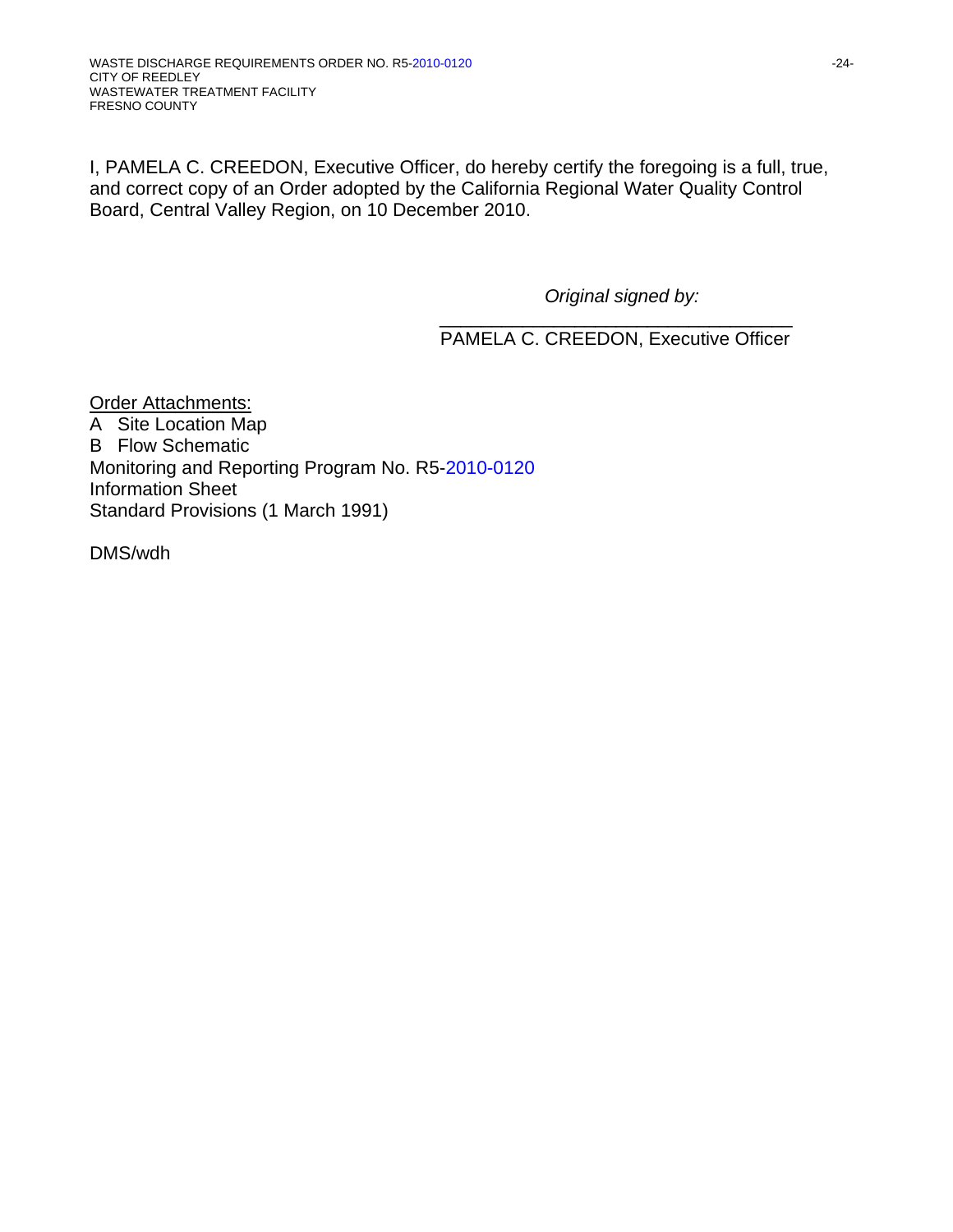

₹. SCALE IN FEET 0 250 500 1,000 WASTEWATER TREATMENT FACILITY FRESNO COUNTY

**ATTACHMENT A**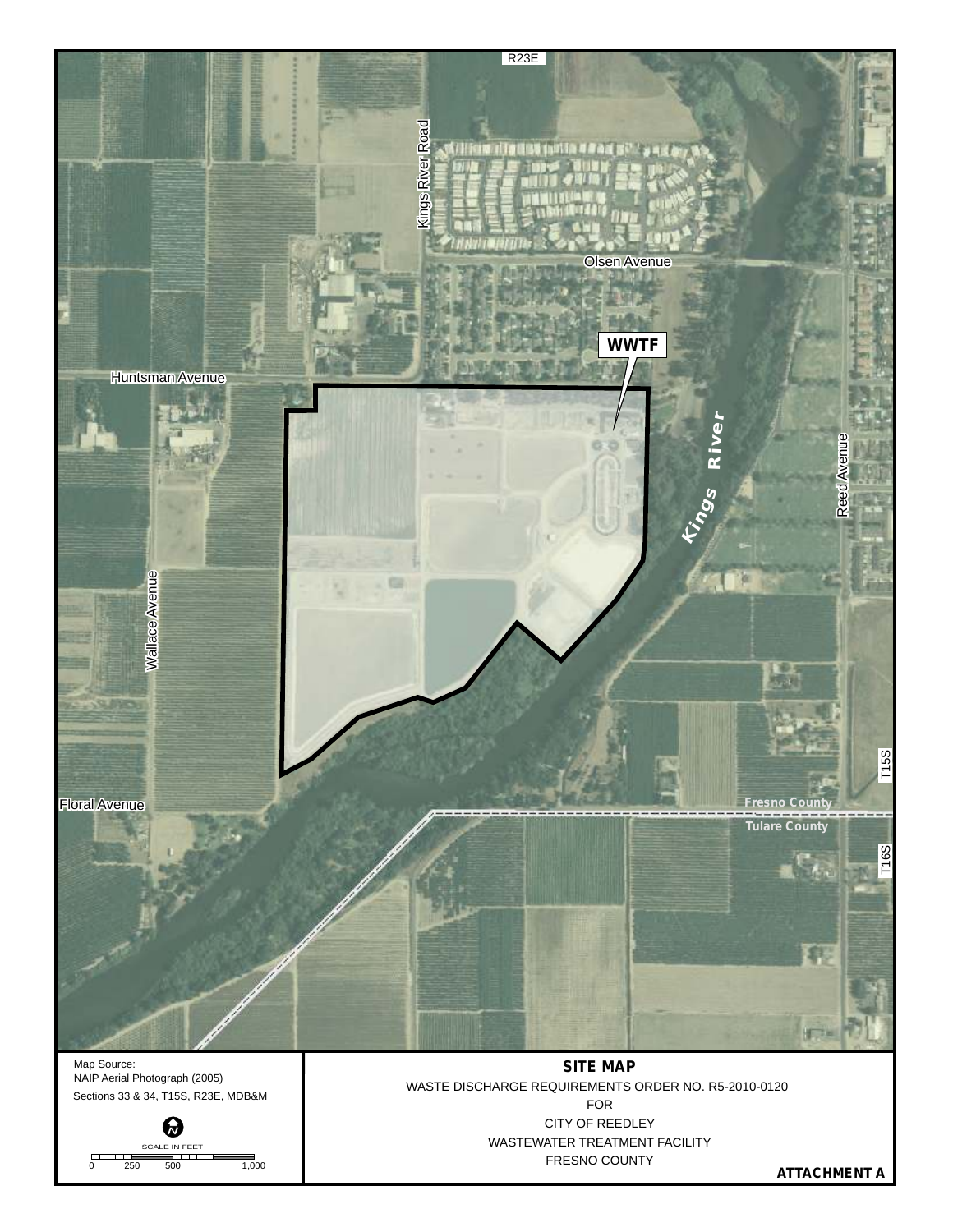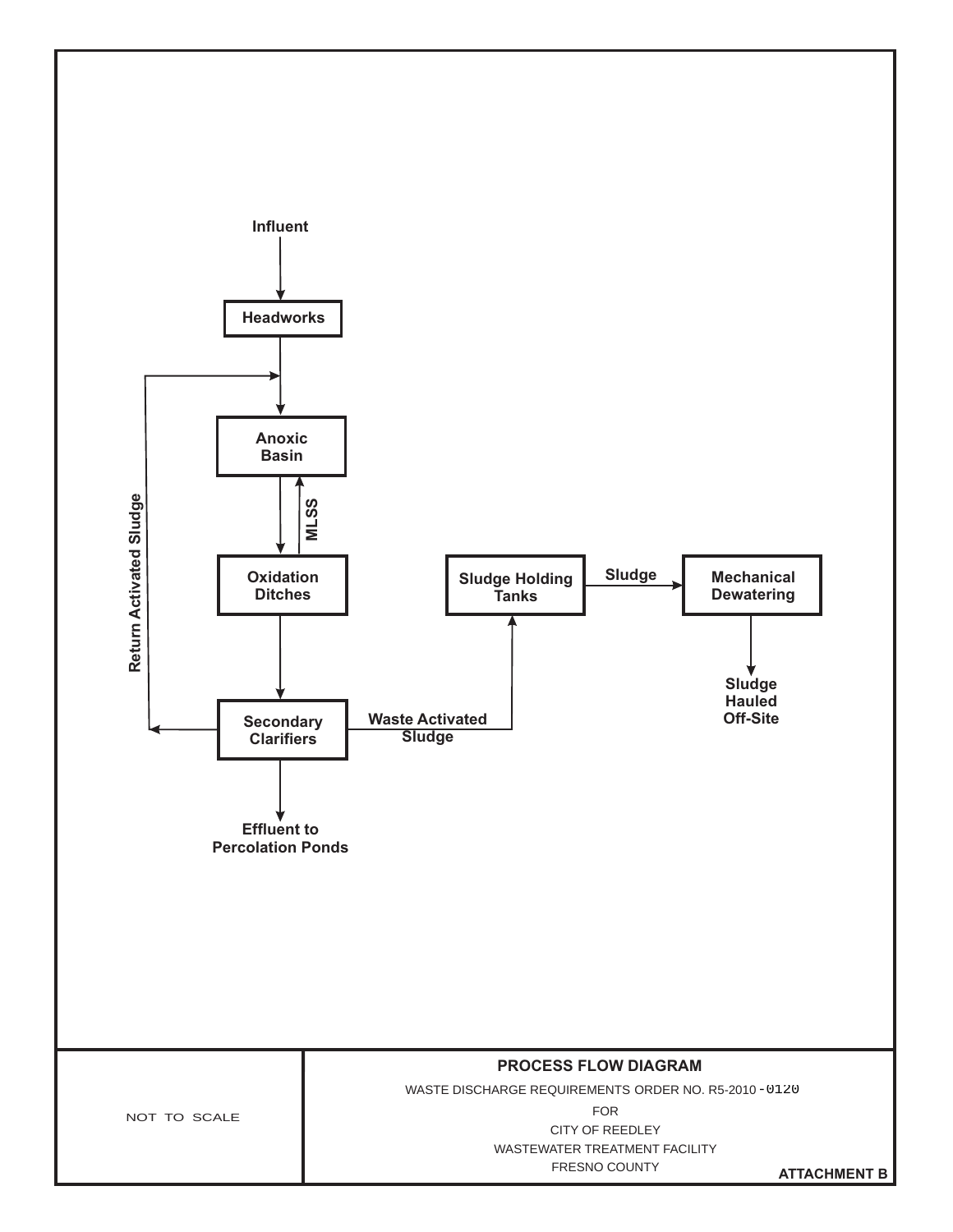### CALIFORNIA REGIONAL WATER QUALITY CONTROL BOARD CENTRAL VALLEY REGION

## MONITORING AND REPORTING PROGRAM NO. R5-2010-0120 FOR CITY OF REEDLEY WASTEWATER TREATMENT FACILITY FRESNO COUNTY

This Monitoring and Reporting Program (MRP) is required pursuant to California Water Code (CWC) section 13267 and is incorporated in Waste Discharge Requirements Order No. R5- 2010-0120 (WDRs).

The Discharger shall not implement any changes to this MRP unless and until the Central Valley Water Board adopts or the Executive Officer issues a revised MRP. Changes to sample locations shall be established with concurrence of Central Valley Water Board staff, and a description of the revised stations shall be submitted for approval by the Executive Officer.

All samples shall be representative of the volume and nature of the discharge or matrix of material sampled. All analyses shall be performed in accordance with **Standard Provisions and Reporting Requirements for Waste Discharge Requirements**, dated 1 March 1991 (Standard Provisions)

Field test instruments (such as pH) may be used provided that the operator is trained in the proper use of the instrument and each instrument is serviced and/or calibrated at the recommended frequency by the manufacturer or in accordance with manufacturer instructions.

Analytical procedures shall comply with the methods and holding times specified in the following: *Methods for Organic Chemicals Analysis of Municipal and Industrial Wastewater* (EPA); *Test Methods for Evaluating Solid Waste* (EPA); *Methods for Chemical Analysis of Water and Wastes* (EPA); *Methods for Determination of Inorganic Substances in Environmental Samples* (EPA); *Standard Methods for the Examination of Water and Wastewater* (APHA/AWWA/WEF); and *Soil, Plant and Water Reference Methods for the Western Region* (WREP 125). Approved editions shall be those that are approved for use by the United States Environmental Protection Agency or the California Department of Public Health's Environmental Laboratory Accreditation Program). The Discharger may propose alternative methods for approval by the Executive Officer.

If monitoring consistently shows no significant variation in magnitude of a constituent concentration or parameter after at least 12 months of monitoring, the Discharger may request the MRP be revised to reduce monitoring frequency. The proposal must include adequate technical justification for reduction in monitoring frequency.

A glossary of terms used within this MRP is included on page 9 and a list of the constituents required for the monitoring of Priority Pollutants is included in Table 1, which is on page 10.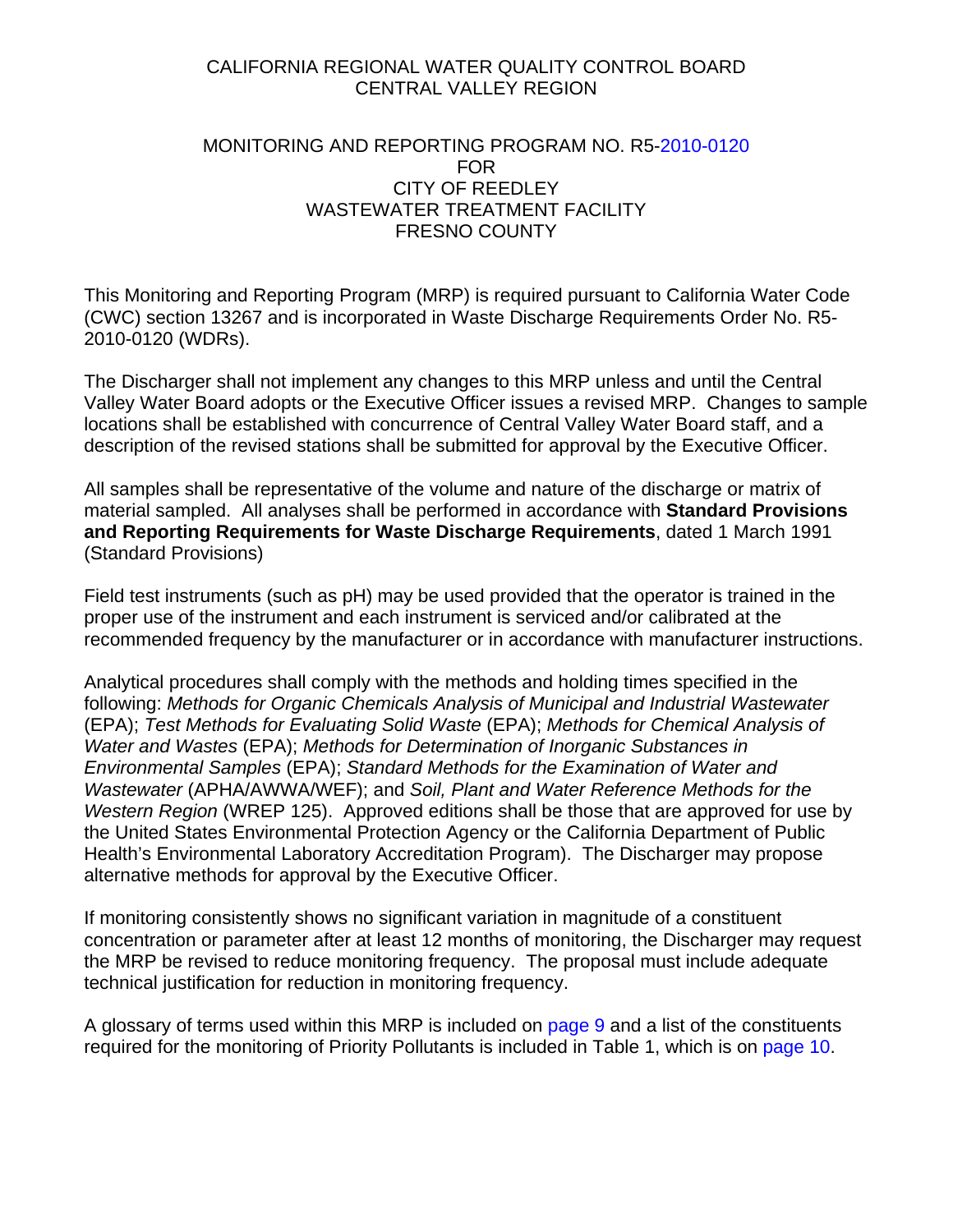### **INFLUENT MONITORING**

Influent samples shall be collected at the inlet of the headworks of the WWTF. Time of collection of the sample shall be recorded. Influent monitoring shall include at least the following:

| Constituent/Parameter       | Units    | <b>Sample Type</b> |
|-----------------------------|----------|--------------------|
| <b>Flow</b>                 | mgd      | Meter              |
| рH                          | pH Units | Grab               |
| EC.                         | umhos/cm | Grab               |
| BOD <sub>5</sub>            | mg/L     | 24-hour composite  |
| <b>TSS</b>                  | mg/L     | 24-hour composite  |
| <b>Monthly Average Flow</b> | mgd      | Computed           |
|                             |          |                    |

# **EFFLUENT MONITORING**

Effluent samples shall be collected at a point in the system following treatment and before discharge to the effluent percolation ponds. Time of collection of the sample shall be recorded. Effluent monitoring shall include the following:

| <b>Frequency</b>                   | Constituent/Parameter             | Units               | <b>Sample Type</b> |
|------------------------------------|-----------------------------------|---------------------|--------------------|
| Weekly                             | рH                                | pH Units            | Grab               |
| Weekly                             | EC                                | umhos/cm            | Grab               |
| Weekly                             | BOD <sub>5</sub>                  | mg/L                | 24-hour composite  |
| Weekly                             | <b>TSS</b>                        | mg/L                | 24-hour composite  |
| Weekly                             | Nitrate (as $N$ ) <sup>1</sup>    | mg/L                | 24-hour composite  |
| Weekly                             | TKN <sup>1</sup>                  | mg/L                | 24-hour composite  |
| Weekly                             | Total Nitrogen <sup>1</sup>       | mg/L                | Computed           |
| Biannually <sup>2</sup>            | <b>General Minerals</b>           | mg/L                | 24-hour composite  |
| Once every 5<br>years <sup>3</sup> | Priority Pollutants (see Table 1) | Varies <sup>4</sup> | Varies             |

1 Weekly monitoring shall take place for at least 10 months beginning with data from August 2010. If monitoring results show that there are no significant variations in magnitude of a constituent concentration, and after approval by the Executive Officer, the monitoring frequency can be reduced to monthly.

Biannaual monitoring shall consist of two samples per year.

3 Beginning in 60 days after adoption of this Order.

 $4 \frac{12.5}{10}$  or  $\mu$ g/L, as appropriate.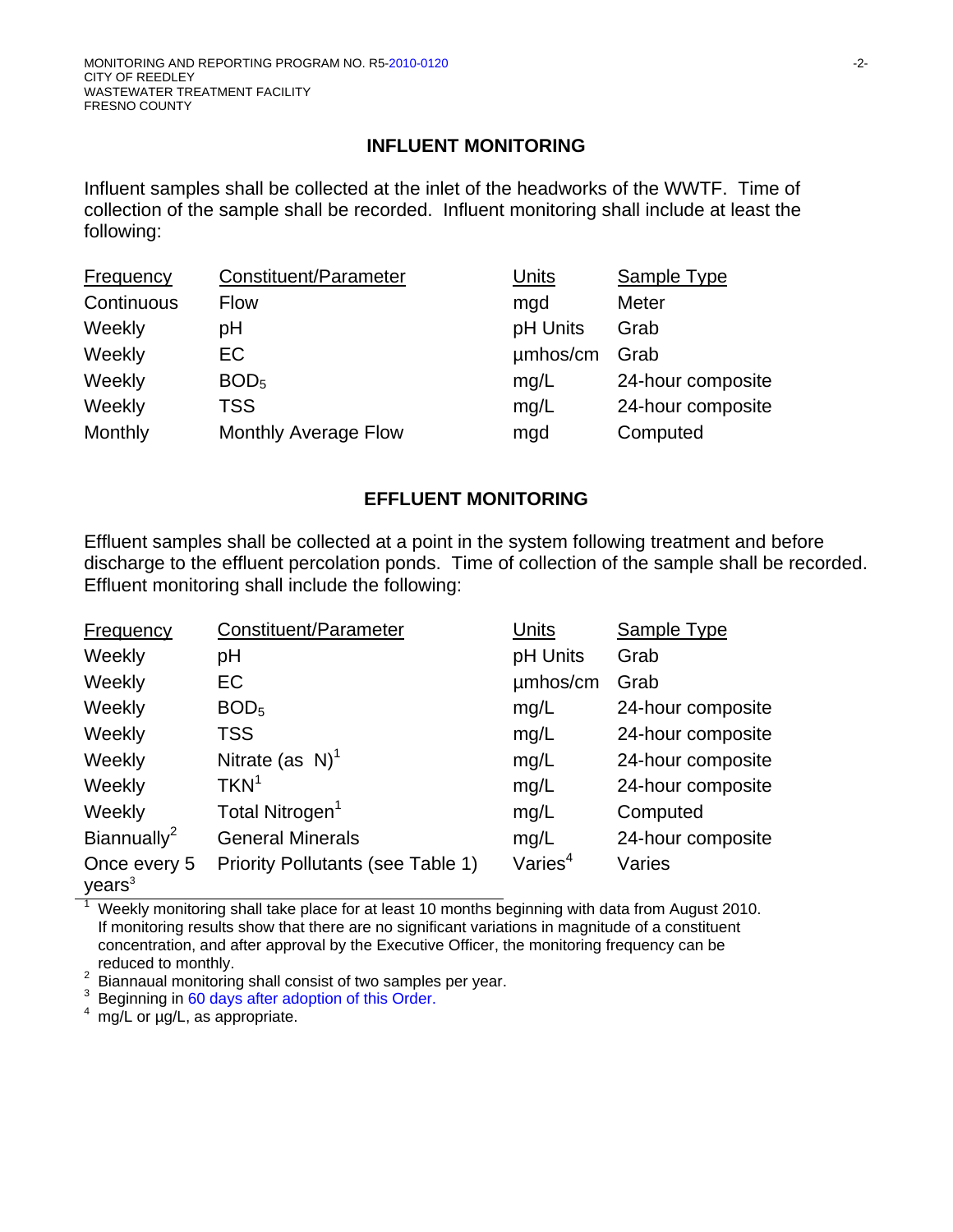# **POND MONITORING**

Permanent markers (e.g., staff gages) shall be placed in all percolation ponds. The markers shall have calibrations indicating water level at the design capacity and available operational freeboard.

Effluent percolation pond monitoring shall include at least the following:

| Frequency                | Constituent/Parameter | Units           | Sample Type          |
|--------------------------|-----------------------|-----------------|----------------------|
| As Required <sup>1</sup> | DO.                   | mg/L            | $G$ rab <sup>2</sup> |
| Weekly                   | Freeboard             | Fe <sup>3</sup> | Observation          |

1 If offensive odors are detected by or brought to the attention of WWTF personnel, the Discharger shall monitor affected pond(s) daily in the morning prior to 9:00 a.m. until dissolved oxygen concentrations equal or exceed 1.0 mg/L.<br> $\frac{2}{3}$  Samples shall be collected at a donth of a

 Samples shall be collected at a depth of one foot from each pond, opposite the inlet. Time of sampling shall be reported.

 $3$  To the nearest tenth of a foot

The Discharger shall inspect the condition of the percolation ponds weekly and record visual observations in a bound logbook. Notations shall include observations of whether weeds are developing in the water or along the bank, and their location; whether grease, dead algae, vegetation, scum, or debris are accumulating on the percolation pond surface and their location; whether burrowing animals or insects are present; and the color of the reservoirs (e.g., dark sparkling green, dull green, yellow, gray, tan, brown, etc.). A summary of the entries made in the log shall be included in the subsequent monitoring report.

# **GROUNDWATER MONITORING**

After measuring water levels and prior to collecting samples, each monitoring well shall be adequately purged to remove water that has been standing within the well screen and casing that may not be chemically representative of formation water. Depending on the hydraulic conductivity of the geologic setting, the volume removed during purging is typically from 3 to 5 volumes of standing water within the well casing and screen, or additionally the filter pack pore volume.

The Discharger shall monitor all wells in its Groundwater Monitoring Network, and any additional wells installed pursuant to this MRP, for the following:

| <b>Frequency</b> | Constituent/Parameter        | Units             | <b>Samp</b> |
|------------------|------------------------------|-------------------|-------------|
| Quarterly        | Depth to groundwater         | Feet <sup>1</sup> | Meas        |
| Quarterly        | <b>Groundwater Elevation</b> | $\text{Feet}^2$   | Comp        |
| Quarterly        | рH                           | pH Units          | Grab        |
| Quarterly        | EC.                          | umhos/cm          | Grab        |
| Quarterly        | Nitrate (as N)               | mg/L              | Grab        |
| Quarterly        | TKN                          | mg/L              | Grab        |

Units Sample Type  $\text{Feet}^1$  Measured  $\text{Feet}^2$  Computed pH Units Grab umhos/cm Grab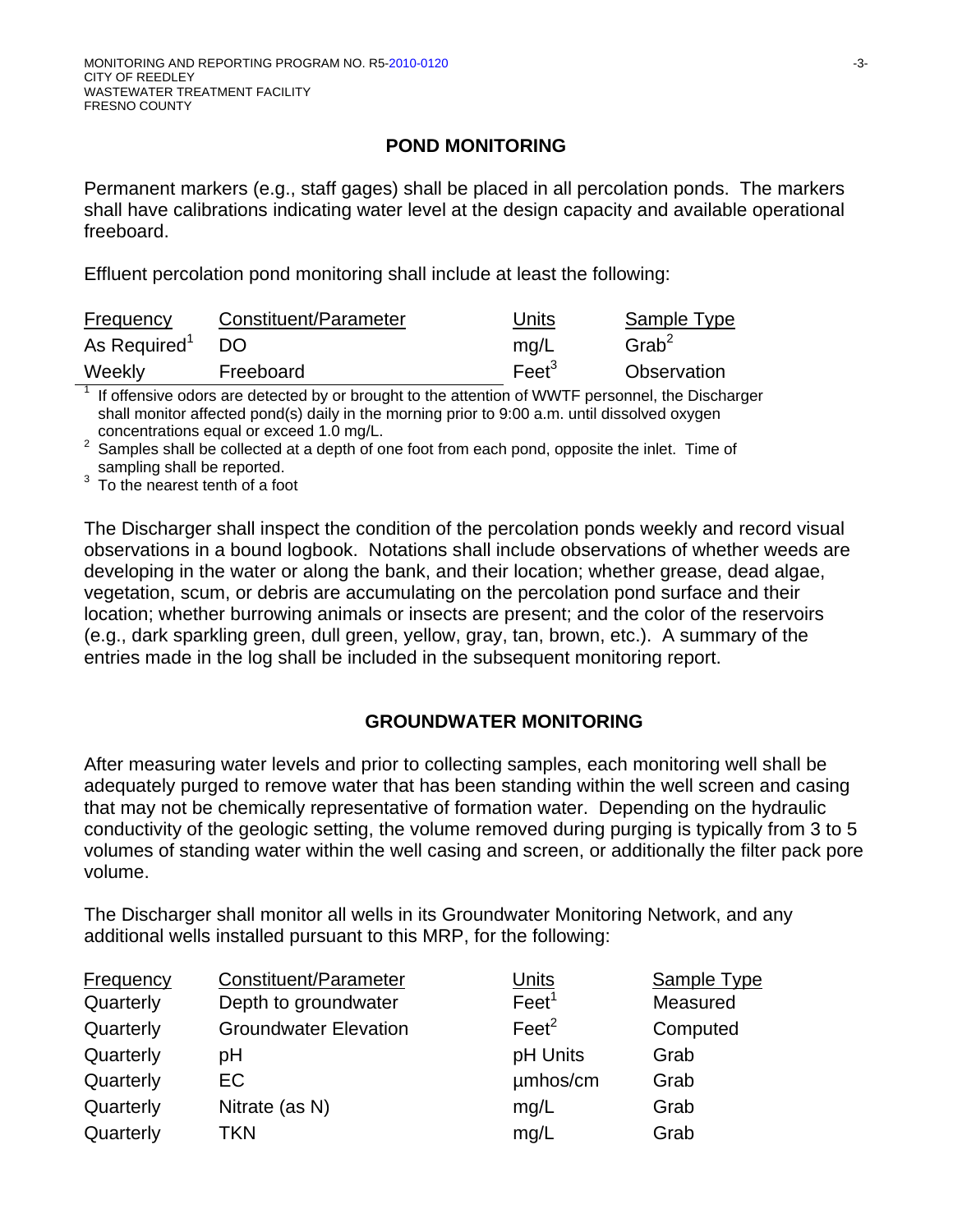| Frequency | Constituent/Parameter                 | Units      | Sample Type |
|-----------|---------------------------------------|------------|-------------|
| Quarterly | Ammonia                               | mg/L       | Grab        |
| Quarterly | <b>Total Nitrogen</b>                 | mg/L       | Calculated  |
| Quarterly | <b>Total Organic Carbon</b>           | mg/L       | Grab        |
| Annually  | Arsenic <sup>3</sup>                  | mg/L       | Grab        |
| Annually  | Iron <sup>3</sup>                     | mg/L       | Grab        |
| Quarterly | Manganese <sup>3</sup>                | mg/L       | Grab        |
| Quarterly | <b>General Minerals</b>               | mg/L       | Grab        |
| Annually  | Total Coliform Organisms <sup>4</sup> | MPN/100 mL | Grab        |

<sup>1</sup> To nearest tenth of a foot

 $\frac{2}{3}$  To nearest tenth of a foot above Mean Sea Level

 Groundwater samples placed in an acid-preserved bottle for metals analysis must first be filtered. If filtering in the field is not feasible, sampling shall be collected in unpreserved containers and submitted to the laboratory within 24 hours with a request (on the chain of custody form) to immediately filter then preserve the sample.

Quarterly groundwater monitoring for total coliform monitoring is required for monitoring well MW-16.

## **SOURCE WATER MONITORING**

For each source (either well or surface water supply), the Discharger shall calculate the flowweighted average concentrations for the specified constituents utilizing monthly flow data and the most recent chemical analysis conducted in accordance with Title 22 drinking water requirements. Alternatively, the Discharger may establish representative sampling stations within the distribution system serving the same area as is served by the WWTF.

| <b>Frequency</b>          | Constituent/Parameter   | <u>Units</u> | <b>Sample Type</b> |
|---------------------------|-------------------------|--------------|--------------------|
| Annually                  | Flow-Weighted EC        | $µm$ hos/cm  | Computed average   |
| Once every<br>three years | <b>General Minerals</b> | mq/L         | Computed average   |

#### **SLUDGE MONITORING**

Sludge shall be sampled for the following constituents:

| Arsenic    | Copper  | <b>Nickel</b> |
|------------|---------|---------------|
| Cadmium    | Lead    | Selenium      |
| Molybdenum | Mercury | Zinc          |

Monitoring shall be conducted: using the methods is "Test Methods for Evaluating Solid Waste, Physical/Chemical Methods" (SW-846), as required in Title 40 of the Code of Federal Regulations (40 CFR), Part 503.8(b)(4). The constituents listed above shall be monitored at the following frequency, depending on volume generated: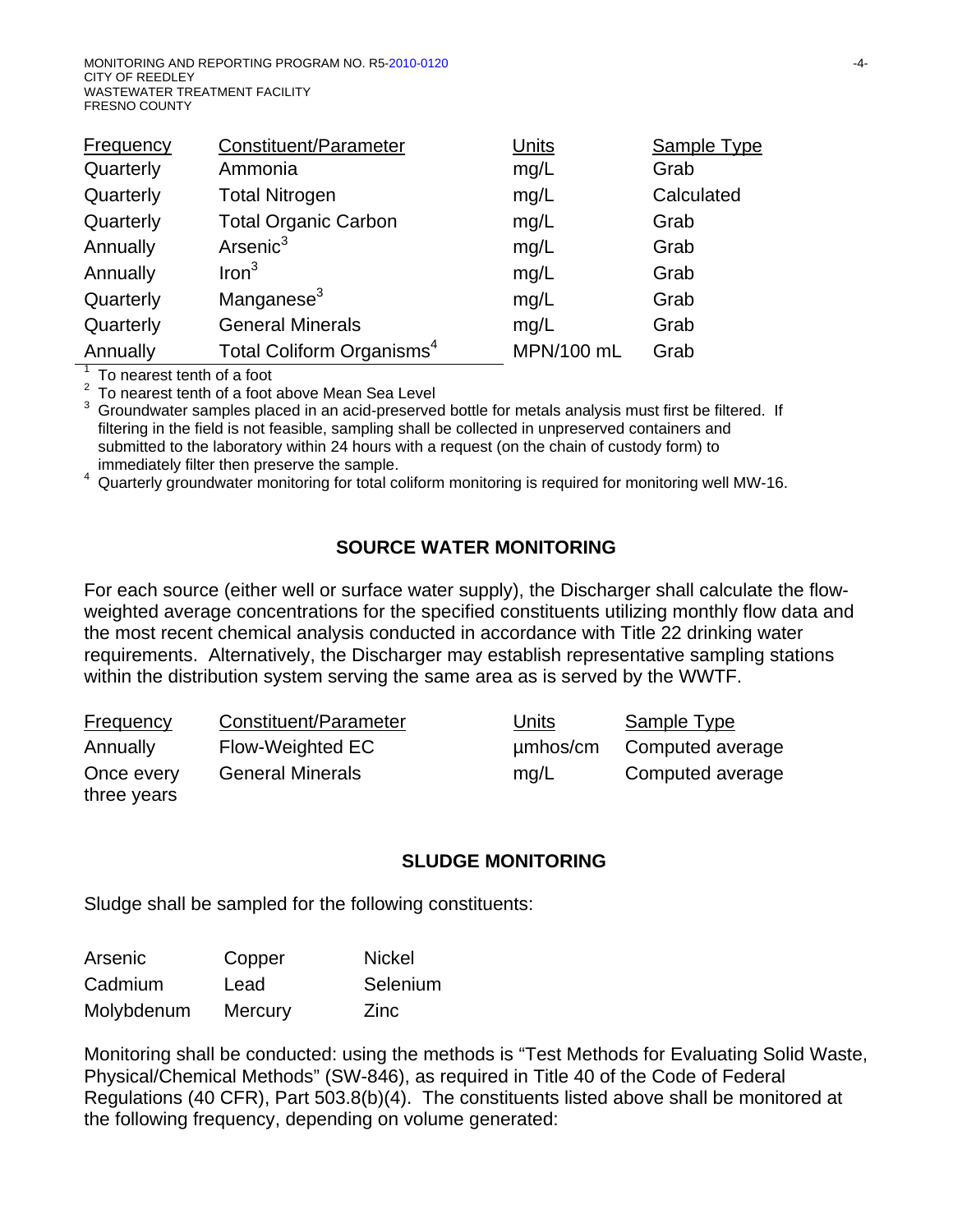Volume Generated (dry metric tons/year) Frequency 0 to 290 Annually 290 to 1,500 Quarterly 1,500 to 15,000 Bimonthly (six samples per year) Greater than 15,000 Monthly

The Discharger needs to comply with Title 40 CFR, Part 503 and demonstrate that the facility where sludge is hauled to also complies with these regulations.

# **INDUSTRIAL PRETREATMENT PROGRAM MONITORING**

The Discharger shall submit an annual report to the Regional Water Board, with copies to the EPA Regional Administrator and the State Water Resources Control Board, describing the Discharger's pretreatment activities over the previous 12 months. In the event that the Discharger is not in compliance with any conditions or requirements of this Order, the Discharger shall include the reasons for noncompliance and state how and when the Discharger shall comply with such conditions and requirements. This annual report shall be submitted by **28 February** and shall contain, but not limited to items E.7.a through E.7.j of Standard Provisions dated 1 March 1991 (Standard Provisions).

In addition to the information required in the annual report, the Discharger shall report quarterly the information in E.7.d (1) through (7) of Standard Provisions. Quarterly reports shall also describe progress towards compliance with audit or pretreatment compliance inspection requirements. Quarterly reports shall be submitted by **1st day of the second month following the end of each quarter**. The fourth quarterly report may be included as part of the annual report. If none of the aforementioned conditions exists, at a minimum, the Discharger must submit a letter certifying that all industries are in compliance and no violations or changes to the pretreatment program have occurred during the quarter.

## **REPORTING**

All monitoring results shall be reported in **Quarterly Monitoring Reports** which are due by the first day of the second month after the calendar quarter. Therefore, monitoring reports are due as follows:

| <b>First Quarter Monitoring Report:</b>    | 1 May      |
|--------------------------------------------|------------|
| Second Quarter Monitoring Report: 1 August |            |
| <b>Third Quarter Monitoring Report:</b>    | 1 November |
| <b>Fourth Quarter Monitoring Report:</b>   | 1 February |

**A transmittal letter shall accompany each monitoring report.** The transmittal letter shall discuss any violations that occurred during the reporting period and all actions taken or planned for correcting violations, such as operation or facility modifications. If the Discharger has previously submitted a report describing corrective actions or a time schedule for implementing the corrective actions, reference to the previous correspondence is satisfactory.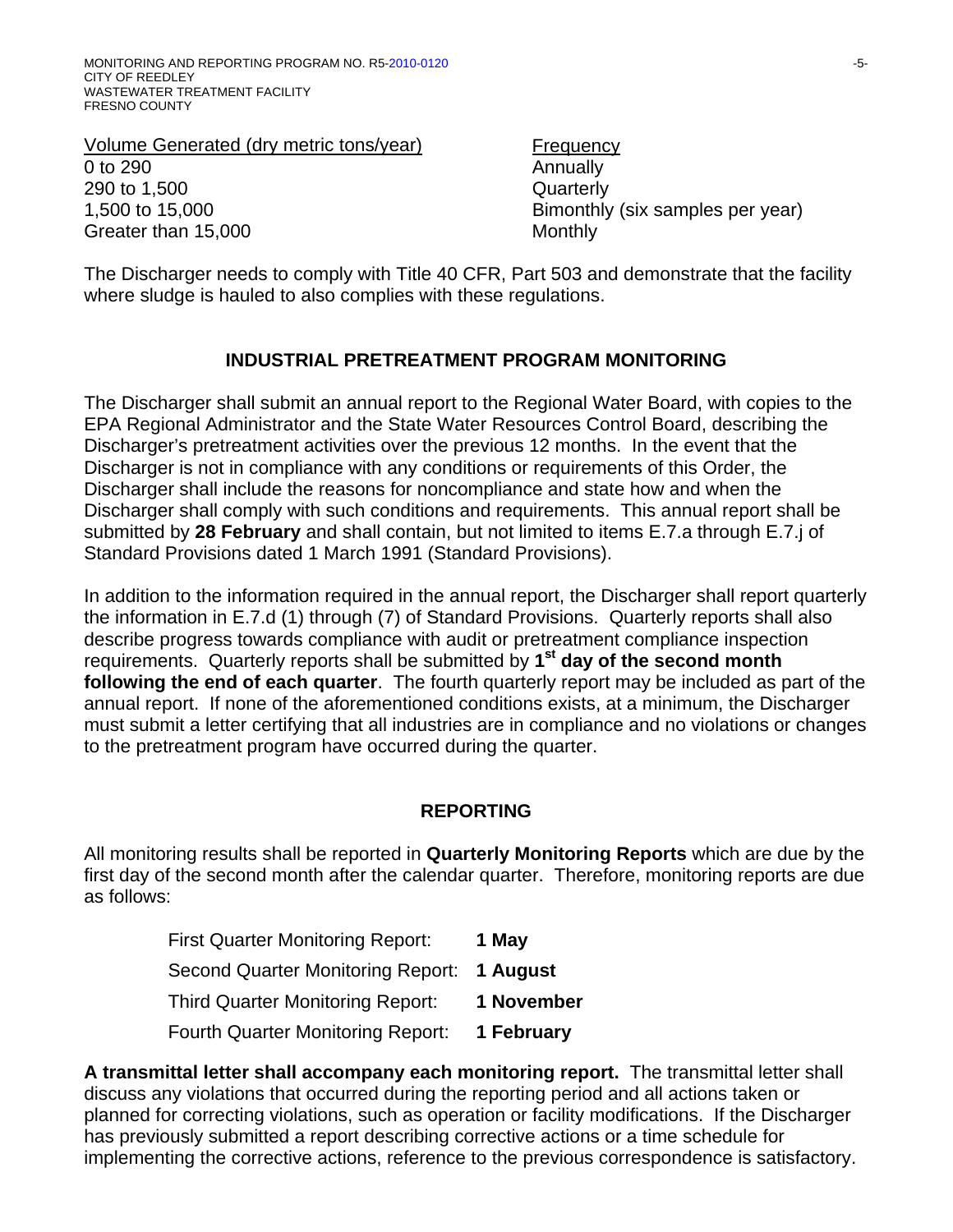The following information is to be included on all monitoring and annual reports, as well as report transmittal letters, submitted to the Central Valley Water Board:

City of Reedley Reedley WWTF MRP No. R5-2010-0120 Chief Plant Operator (559) 637-4233

In reporting monitoring data, the Discharger shall arrange the data in tabular form so that the date, the constituents, and the concentrations are readily discernible. The data shall be summarized in such a manner that illustrates clearly, whether the Discharger complies with waste discharge requirements.

In addition to the details specified in Standard Provision C.3, monitoring information shall include the method detection limit (MDL) and the reporting limit (RL) or practical quantitation limit (PQL). If the regulatory limit for a given constituent is less than the RL (or PQL), then any analytical results for that constituent that are below the RL (or PQL) but above the MDL shall be reported and flagged as estimated.

Laboratory analysis reports do not need to be included in the monitoring reports; however, the laboratory reports must be retained for a minimum of three years in accordance with Standard Provision C.3.

All monitoring reports shall comply with the signatory requirements in Standard Provision B.3. Monitoring data or discussions submitted concerning WWTF performance must also be signed and certified by the chief plant operator. If the chief plant operator is not in direct line of supervision of the laboratory function for a Discharger conducting any of its own analyses, reports must also be signed and certified by the chief of the laboratory.

All monitoring reports that involve planning, investigation, evaluation, or design, or other work requiring interpretation and proper application of engineering or geologic sciences, shall be prepared by or under the direction of persons registered to practice in California pursuant to California Business and Professions Code sections 6735, 7835, and 7835.1.

# **A. All Quarterly Monitoring Reports** shall include the following:

## **Wastewater reporting**

- 1. The results of influent, effluent, and percolation pond monitoring specified on page 2 and 3.
- 2. For each month of the quarter, calculation of the maximum daily flow and the monthly average flow.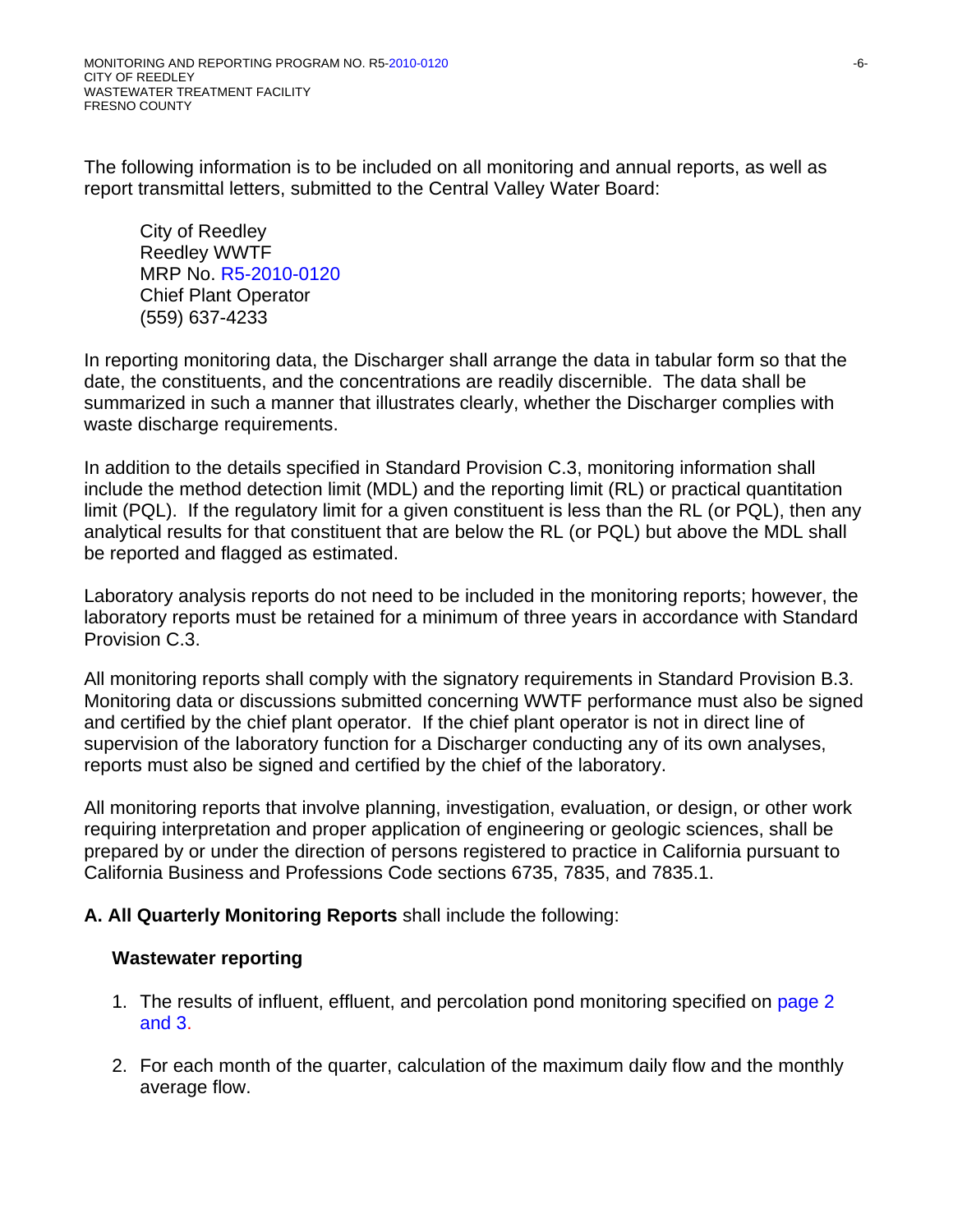- 3. For each month of the quarter, calculation of the 12-month rolling average EC of the discharge using the EC values recorded for that month averaged with the monthly average EC values for the previous 11 months.
- 4. For each month of the quarter, calculation of the monthly average effluent BOD and TSS concentrations, and calculation of the percent removal of BOD and TSS compared to the influent.
- 5. A summary of the notations made in the percolation pond monitoring log during each quarter. Copies of log pages covering the quarterly reporting period shall not be submitted unless requested by Central Valley Water Board staff.

## **Groundwater reporting**

- 1. The results of groundwater monitoring specified on page 3 and 4.
- 2. For each monitoring well, a table showing constituent concentrations for at least five previous years, up through the current quarter.
- 3. A groundwater contour map based on groundwater elevations for that quarter. The map shall show the gradient and direction of groundwater flow under/around the facility and/or effluent disposal area(s). The map shall also include the locations of monitoring wells and wastewater discharge areas.

## **Source water reporting**

- 1. The result of source water monitoring specified on page 4.
- 2. For each month of the quarter, calculation of the flow-weighted 12-month rolling average EC of the source water using monthly flow data and the source water EC values for the most recent four quarters.
- **B. Fourth Quarter Monitoring Reports**, in addition to the above, shall include the following:

## **Wastewater treatment facility information**

- 1. The names, certificate grades, and general responsibilities of all persons in charge of wastewater treatment and disposal.
- 2. The names and telephone numbers of persons to contact regarding the WWTF for emergency and routine situations.
- 3. A statement certifying when the flow meter and other monitoring instruments and devices were last calibrated, including identification of who performed the calibrations (Standard Provision C.4).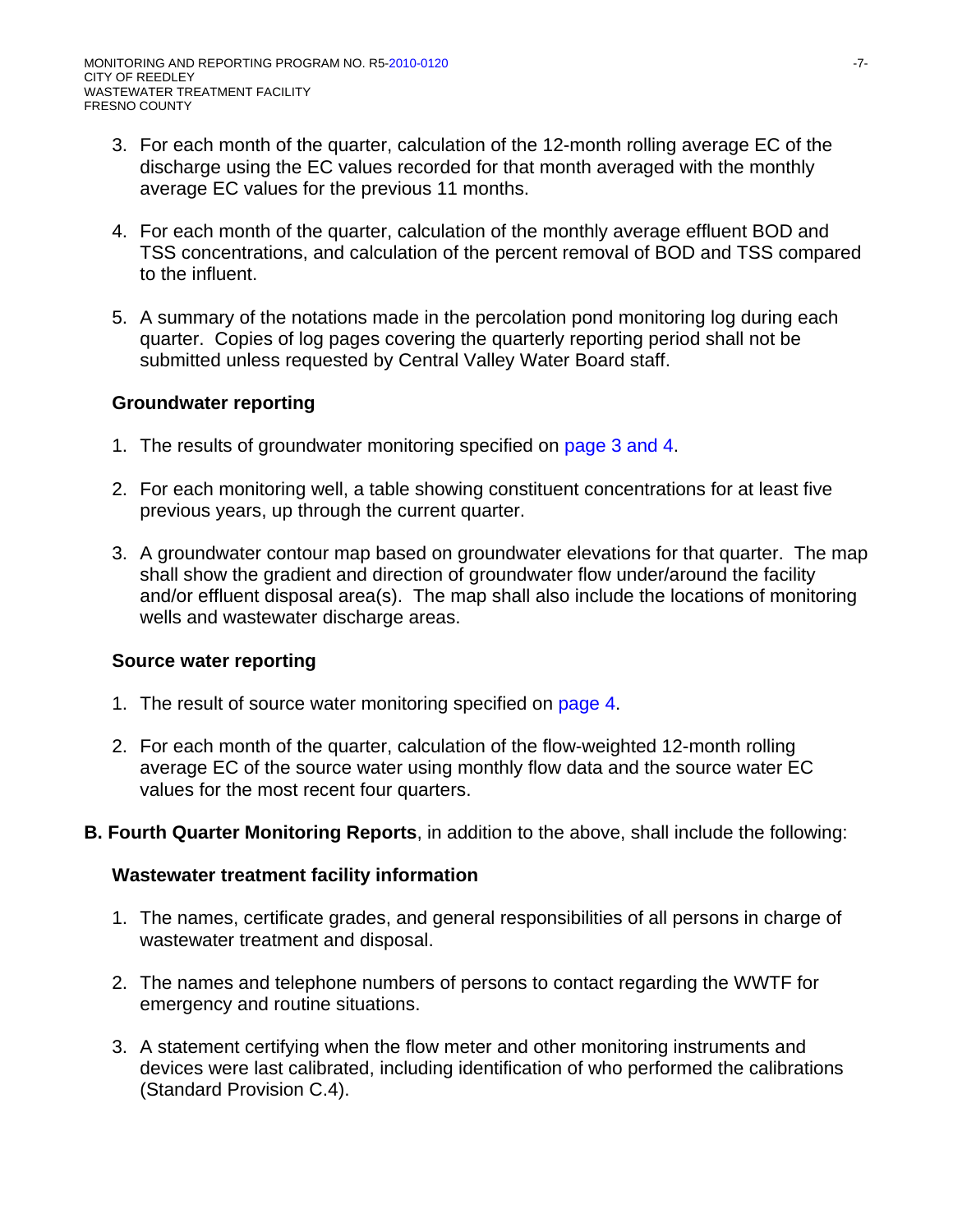- 4. A statement whether the current operation and maintenance manual, sampling plan, and contingency plan, reflect the WWTF as currently constructed and operated, and the dates when these documents were last reviewed for adequacy.
- 5. The results of an annual evaluation conducted pursuant to Standard Provision E.4 and a figure depicting monthly average discharge flow for the previous five calendar years.
- 6. A summary of percolation pond maintenance operations during the calendar year. The summary should identify the percolation ponds that were in service during the calendar year and percolation ponds that were taken out of service for maintenance.
- 7. Identification of the available percolation pond capacity on or about 1 October and a statement certifying that the available capacity was sufficient to comply with Discharge Specification C.5.

## **Solids/Sludge monitoring**

- 1. Annual production totals in dry tons or cubic yards.
- 2. A description of disposal methods, including the following information related to the disposal methods used. If more than one method is used, include the percentage disposed of by each method.
	- a. For landfill disposal, include: the name and location of the landfill, and the Order number of WDRs that regulate it.
	- b. For land application, include: the location of the site, and the Order number of any WDRs that regulate it.
	- c. For incineration, include: the name and location of the site where incineration occurs, the Order number of WDRs that regulate the site, the disposal method of ash, and the name and location of the facility receiving ash (if applicable).
	- d. For composting, include: the location of the site, and the Order number of any WDRs that regulate it.

The Discharger shall implement the above monitoring program on the first day of the month following adoption of this Order.

Original signed by:

Ordered by:

PAMELA C. CREEDON, Executive Officer

12-10-2010

\_\_\_\_\_\_\_\_\_\_\_\_\_\_\_\_\_\_\_\_\_\_\_\_\_\_\_\_\_\_\_\_\_ (Date)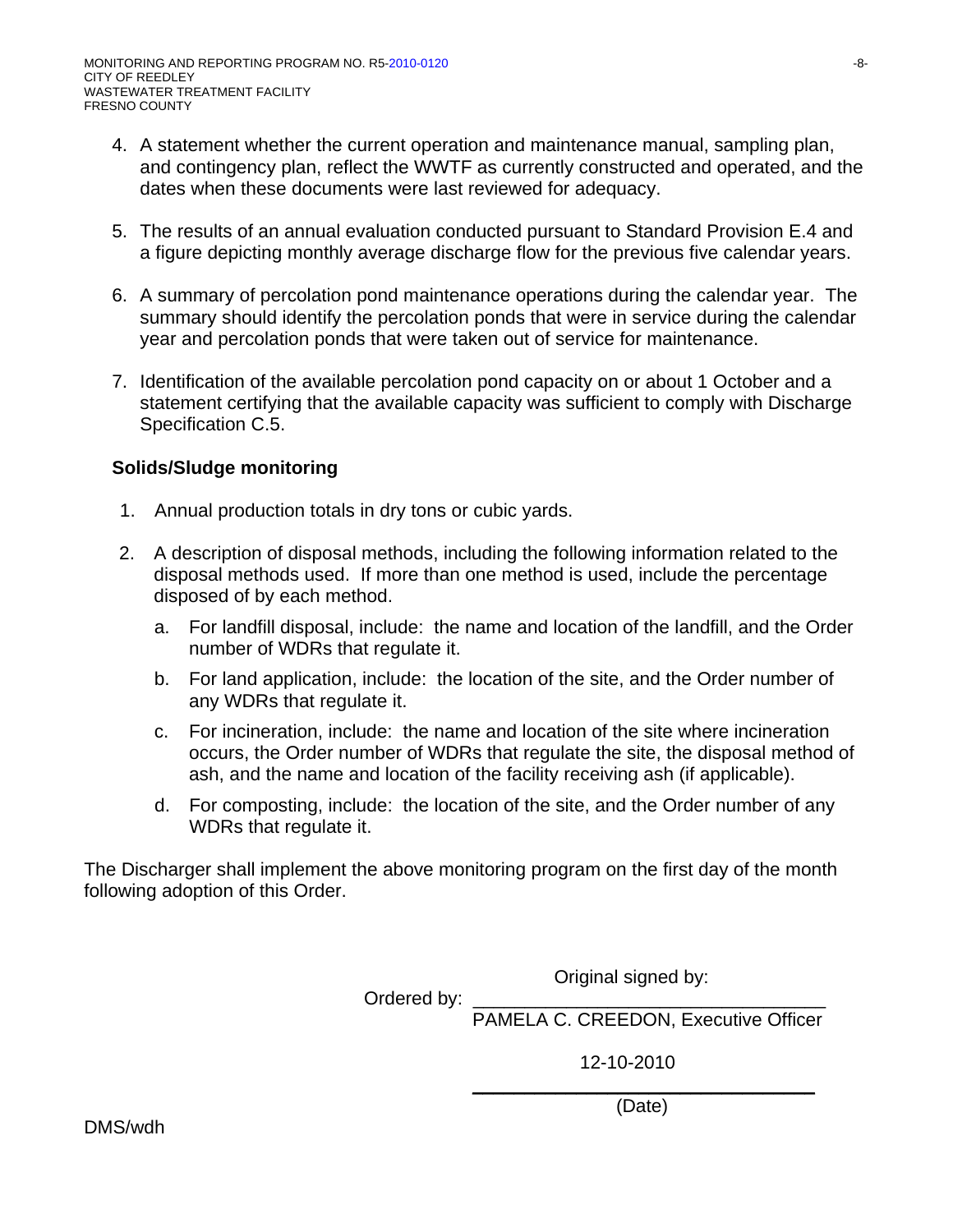### **GLOSSARY**

| BOD <sub>5</sub>        | Five-day biochemical oxygen demand                                                                                                                                                   |                                                                    |                                                                             |  |
|-------------------------|--------------------------------------------------------------------------------------------------------------------------------------------------------------------------------------|--------------------------------------------------------------------|-----------------------------------------------------------------------------|--|
| <b>CBOD</b>             | Carbonaceous BOD                                                                                                                                                                     |                                                                    |                                                                             |  |
| DO                      | Dissolved oxygen                                                                                                                                                                     |                                                                    |                                                                             |  |
| <b>EC</b>               | Electrical conductivity at 25° C                                                                                                                                                     |                                                                    |                                                                             |  |
| <b>FDS</b>              | <b>Fixed dissolved solids</b>                                                                                                                                                        |                                                                    |                                                                             |  |
| <b>NTU</b>              | Nephelometric turbidity unit                                                                                                                                                         |                                                                    |                                                                             |  |
| <b>TKN</b>              | Total Kjeldahl nitrogen                                                                                                                                                              |                                                                    |                                                                             |  |
| <b>TDS</b>              | Total dissolved solids                                                                                                                                                               |                                                                    |                                                                             |  |
| <b>TSS</b>              | Total suspended solids                                                                                                                                                               |                                                                    |                                                                             |  |
| Continuous              |                                                                                                                                                                                      | The specified parameter shall be measured by a meter continuously. |                                                                             |  |
| 24-Hour Composite       | Samples shall be a flow-proportioned composite consisting of at least eight<br>aliquots.                                                                                             |                                                                    |                                                                             |  |
| Daily                   | Samples shall be collected at least every day.                                                                                                                                       |                                                                    |                                                                             |  |
| <b>Twice Weekly</b>     |                                                                                                                                                                                      |                                                                    | Samples shall be collected at least twice per week on non-consecutive days. |  |
| Weekly                  | Samples shall be collected at least once per week.                                                                                                                                   |                                                                    |                                                                             |  |
| <b>Twice Monthly</b>    | Samples shall be collected at least twice per month during non-consecutive<br>weeks.                                                                                                 |                                                                    |                                                                             |  |
| Monthly                 | Samples shall be collected at least once per month.                                                                                                                                  |                                                                    |                                                                             |  |
| <b>Bimonthly</b>        | Samples shall be collected at least once every two months (i.e., six times per<br>year) during non-consecutive months.                                                               |                                                                    |                                                                             |  |
| Quarterly               | Samples shall be collected at least once per calendar quarter. Unless<br>otherwise specified or approved, samples shall be collected in January, April,<br>July, and October.        |                                                                    |                                                                             |  |
| Semiannually            | Samples shall be collected at least once every six months (i.e., two times per<br>year). Unless otherwise specified or approved, samples shall be collected in<br>April and October. |                                                                    |                                                                             |  |
| Annually                | Samples shall be collected at least once per year. Unless otherwise<br>specified or approved, samples shall be collected in October.                                                 |                                                                    |                                                                             |  |
| mg/L                    | Milligrams per liter                                                                                                                                                                 |                                                                    |                                                                             |  |
| mL/L                    | milliliters [of solids] per liter                                                                                                                                                    |                                                                    |                                                                             |  |
| $\mu$ g/L               | Micrograms per liter                                                                                                                                                                 |                                                                    |                                                                             |  |
| µmhos/cm                | Micromhos per centimeter                                                                                                                                                             |                                                                    |                                                                             |  |
| mgd                     | Million gallons per day                                                                                                                                                              |                                                                    |                                                                             |  |
| MPN/100 mL              | Most probable number [of organisms] per 100 milliliters                                                                                                                              |                                                                    |                                                                             |  |
| <b>General Minerals</b> | Analysis for General Minerals shall include at least the following:                                                                                                                  |                                                                    |                                                                             |  |
|                         | Alkalinity                                                                                                                                                                           | Chloride                                                           | Sodium                                                                      |  |
|                         | <b>Bicarbonate</b>                                                                                                                                                                   | Hardness                                                           | <b>Sulfate</b>                                                              |  |
|                         | Calcium                                                                                                                                                                              |                                                                    | <b>TDS</b>                                                                  |  |
|                         |                                                                                                                                                                                      | Magnesium                                                          |                                                                             |  |
|                         | Carbonate                                                                                                                                                                            | Potassium                                                          |                                                                             |  |
|                         |                                                                                                                                                                                      | General Minerals analyses shall be accompanied by documentation of |                                                                             |  |

cation/anion balance.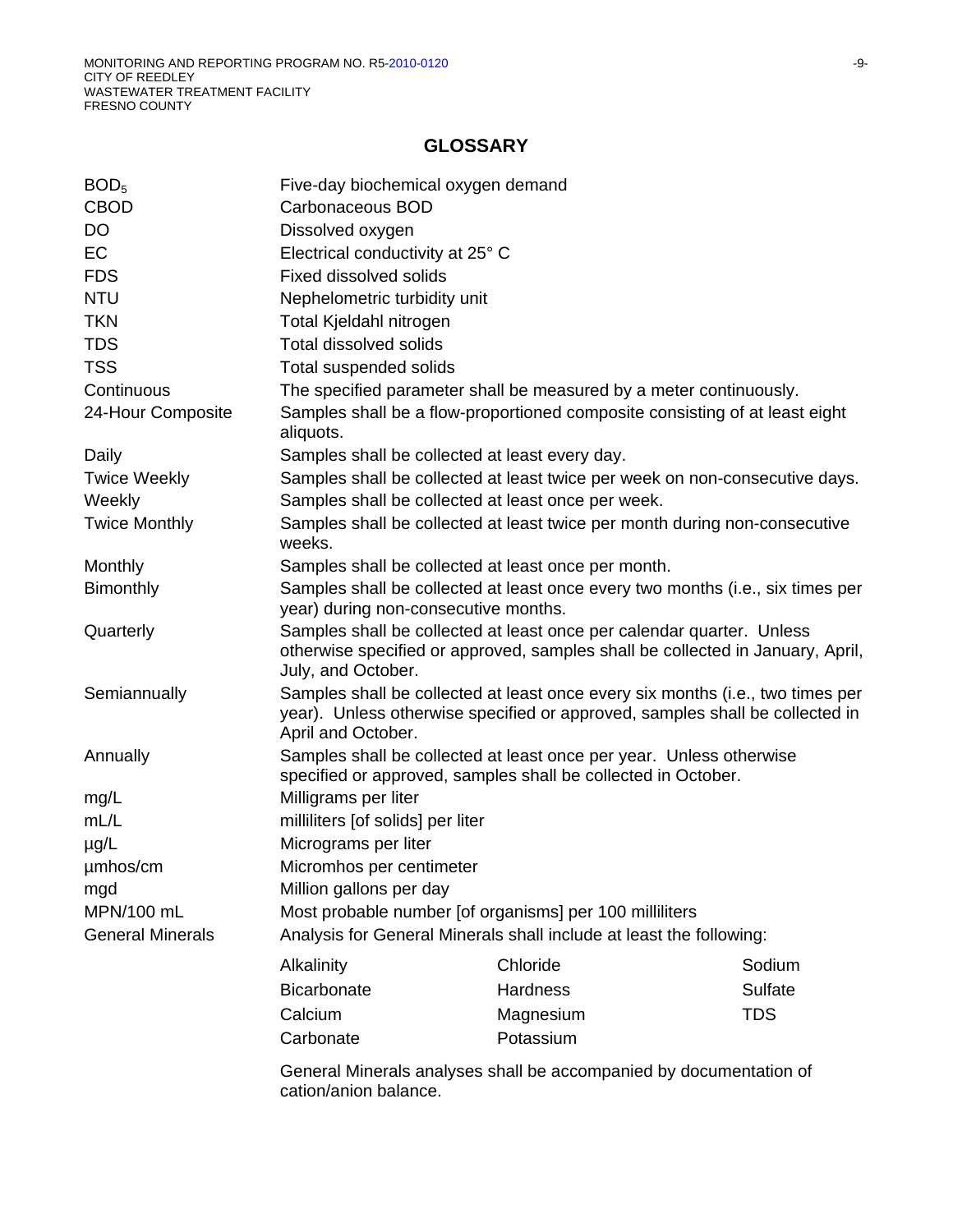### **Table 1. Priority Pollutant Scan**

| <b>Inorganics</b> <sup>1</sup> | 1,2-Dichloropropane         | Bis(2-chloroisopropyl) ether | <b>Pesticides</b>         |
|--------------------------------|-----------------------------|------------------------------|---------------------------|
| Antimony                       | 1,3-Dichloropropylene       | Bis(2-Ethylhexyl)phthalate   | Aldrin                    |
| Arsenic                        | Ethylbenzene                | 4-Bromophenyl phenyl ether   | alpha-BHC                 |
| Beryllium                      | Methyl Bromide              | <b>Butylbenzyl Phthalate</b> | beta-BHC                  |
| Cadmium                        | Methyl Chloride             | 2-Chloronaphthalene          | gamma-BHC (Lindane)       |
| Chromium (III)                 | Methylene Chloride          | 4-Chlorophenyl Phenyl Ether  | delta-BHC                 |
| Chromium (VI)                  | 1,1,2,2-Tetrachloroethane   | Chrysene                     | Chlordane                 |
| Copper                         | Tetrachloroethylene (PCE)   | Dibenzo(a,h)Anthracene       | $4,4'-DDT$                |
| Lead                           | Toluene                     | 1,2-Dichlorobenzene          | 4,4'-DDE                  |
| Mercury                        | 1,2-Trans-Dichloroethylene  | 1,3-Dichlorobenzene          | 4,4'-DDD                  |
| Nickel                         | 1,1,1-Trichloroethane       | 1,4-Dichlorobenzene          | Dieldrin                  |
| Selenium                       | 1,1,2-Trichloroethane       | 3,3'-Dichlorobenzidine       | alpha-Endosulfan          |
| Silver                         | Trichloroethylene (TCE)     | Diethyl phthalate            | beta-Endosulfan           |
| Thallium                       | Vinyl chloride              | Dimethyl phthalate           | <b>Endosulfan Sulfate</b> |
| Zinc                           | 2-Chlorophenol              | Di-n-Butyl Phthalate         | Endrin                    |
| Cyanide                        | 2,4-Dichlorophenol          | 2,4-Dinitrotoluene           | Endrin Aldehyde           |
| Asbestos                       | 2,4-Dimethylphenol          | 2,6-Dinitrotoluene           | Heptachlor                |
|                                | 2-Methyl-4,6-Dinitrophenol  | Di-n-Octyl Phthalate         | Heptachlor epoxide        |
| <b>Dioxin Congeners</b>        | 2,4-Dinitrophenol           | 1,2-Diphenylhydrazine        | Polychlorinated biphenyls |
| 2,3,7,8-TCDD                   | 2-Nitrophenol               | Fluoranthene                 | Toxaphene                 |
|                                | 4-Nitrophenol               | Fluorene                     |                           |
| <b>Organics</b>                | 3-Methyl-4-Chlorophenol     | Hexachlorobenzene            |                           |
| Acrolein                       | Pentachlorophenol           | Hexachlorobutadiene          |                           |
| Acrylonitrile                  | Phenol                      | Hexachlorocyclopentadiene    |                           |
| <b>Benzene</b>                 | 2,4,6-Trichlorophenol       | Hexachloroethane             |                           |
| <b>Bromoform</b>               | Acenaphthene                | Indeno(1,2,3-c,d)pyrene      |                           |
| Carbon tetrachloride           | Acenaphthylene              | Isophorone                   |                           |
| Chlorobenzene                  | Anthracene                  | Naphthalene                  |                           |
| Chlorodibromomethane           | Benzidine                   | Nitrobenzene                 |                           |
| Chloroethane                   | Benzo(a)Anthracene          | N-Nitrosodimethylamine       |                           |
| 2-Chloroethylvinyl Ether       | Benzo(a)pyrene              | N-Nitrosodi-n-Propylamine    |                           |
| Chloroform                     | Benzo(b)fluoranthene        | N-Nitrosodiphenylamine       |                           |
| Dichlorobromomethane           | Benzo(g,h,i)perylene        | Phenanthrene                 |                           |
| 1,1-Dichloroethane             | Benzo(k)fluoranthene        | Pyrene                       |                           |
| 1,2-Dichloroethane             | Bis(2-chloroethoxy) methane | 1,2,4-Trichlorobenzene       |                           |
| 1,1-Dichloroethylene           | Bis(2-chloroethyl) ether    |                              |                           |

<sup>1</sup> With the exception of wastewater samples, samples placed in an acid-preserved bottle for metals analysis must first be filtered. If filtering in the field is not feasible, samples shall be collected in unpreserved containers and submitted to the laboratory within 24 hours with a request (on the chain of custody form) to immediately filter then preserve the sample.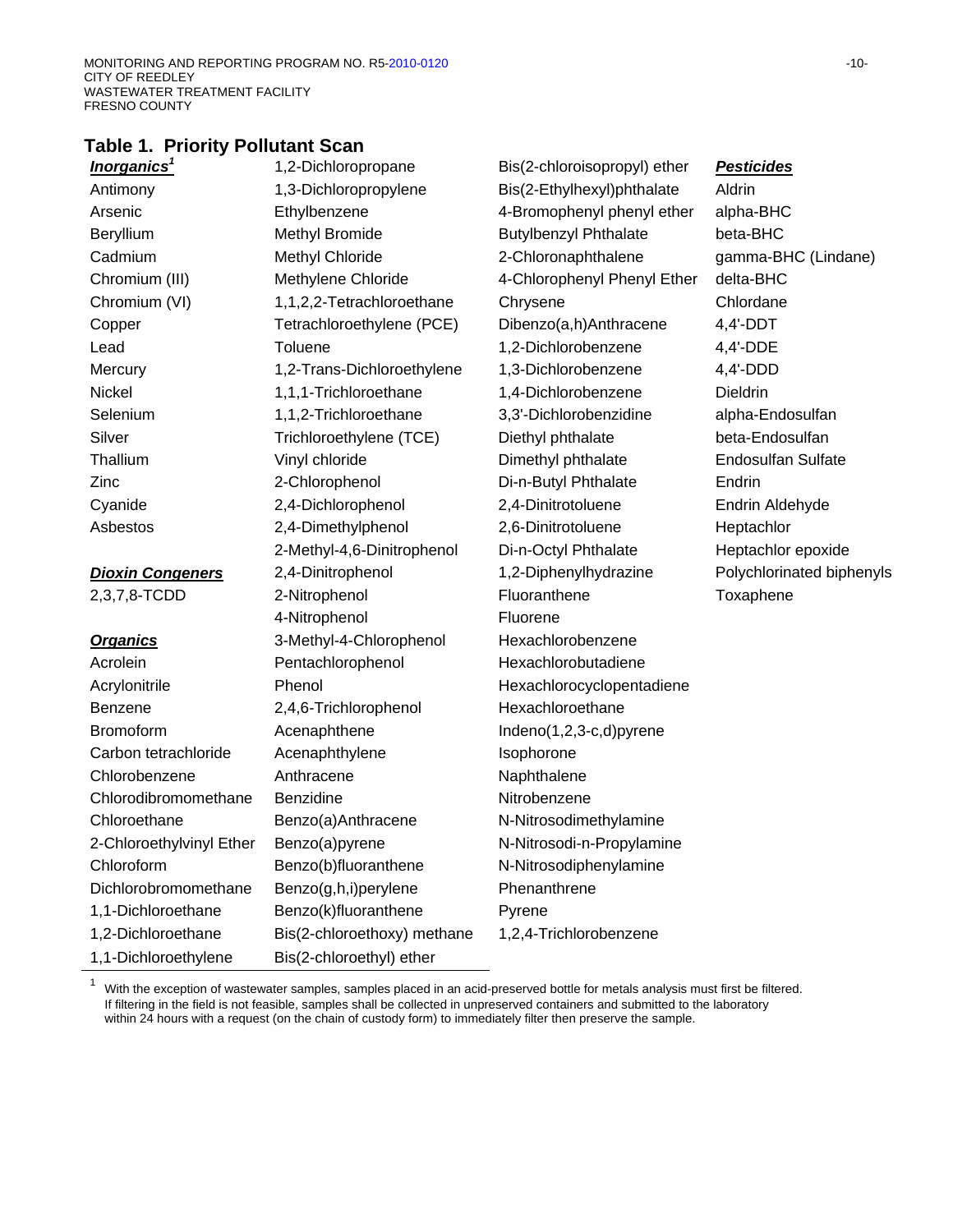# INFORMATION SHEET

INFORMATION SHEET – ORDER NO. R5-2010-0120 CITY OF REEDLEY WASTEWATER TREATEMENT FACILITY FRESNO COUNTY

### **Background**

Waste Discharge Requirements (WDRs) Order No. 5-01-257, adopted by the Central Valley Water Board on 7 December 2001, for the City of Reedley (City or Discharger), regulates the City's wastewater treatment facility (WWTF) located in sections 33 and 34, Township 15 South, Range 23 East, MDB&M, in Fresno County.

WDRs Order No. 5-01-257 authorizes a discharge of 3.5 million gallons per day (mgd) of wastewater to percolation ponds (Ponds 1 through 7) with a surface area of approximately 39 acres. The Order, as National Pollutant Discharge Elimination System (NPDES) Permit No. CA0081230, also authorizes a monthly average discharge flow of 1.75 mgd of wastewater to the Kings River.

On 17 October 2003, the Central Valley Water Board adopted Special Order No. R5-2003-0156 amending Order No. 5-01-257 and delaying the compliance dates for Provisions J.13 and J.14 of the Order.

Provision J.13 of Order No. 5-01-257 requires the Discharger to submit, by the schedule approved by the Executive Officer pursuant to Provision J.12, but no later than 15 December 2004, the written comprehensive technical evaluation and written recommendations for WWTF modifications (i.e., component upgrade, retrofit, and disposal method).

Provision J.14 of Order No. 5-01-257 requires the Discharger to submit, by 15 December 2004, a technical report that proposes specific numeric groundwater limitations that reflect full implementation of Best Practicable Treatment or Control (BPTC) practices, and specific supporting data, for Regional Water Board consideration.

Provision J.12 of Order No. 5-01-257 required the Discharger to submit a written Work Plan that sets forth a schedule for a systematic and comprehensive technical evaluation of each major component of the WWTF's waste treatment and disposal systems. The Work Plan was submitted by the Discharger and approved by the Executive Officer on 1 July 2003.

Given the approval date of 1 July 2003, and tasks involved in the Work Plan, the deadline of 15 December 2004 for Provisions J.13 and J.14 in Order No. 5-01-257 was no longer reasonable. Therefore, the due date of 15 December 2004 in Order No. 5-01-257 was extended to 1 March 2006 and 1 February 2006 for Provisions J.13 and J.14, respectively, with the adoption or Order No. R5-2003-0156.

In September 2006, Carollo Engineers submitted a Final Wastewater Treatment Plant Master Plan (Master Plan) with details for a proposed WWTF expansion in compliance with Provision J.13 of Order No. 5-01-257. In May 2007, a *Short List of Constituents of Concern for Best Practicable Treatment and Control* was submitted in compliance with Provision J.14 of Order No. 5-01-257. Central Valley Water Board staff has reviewed the Master Plan and the BPTC report; both reports appeared to be complete.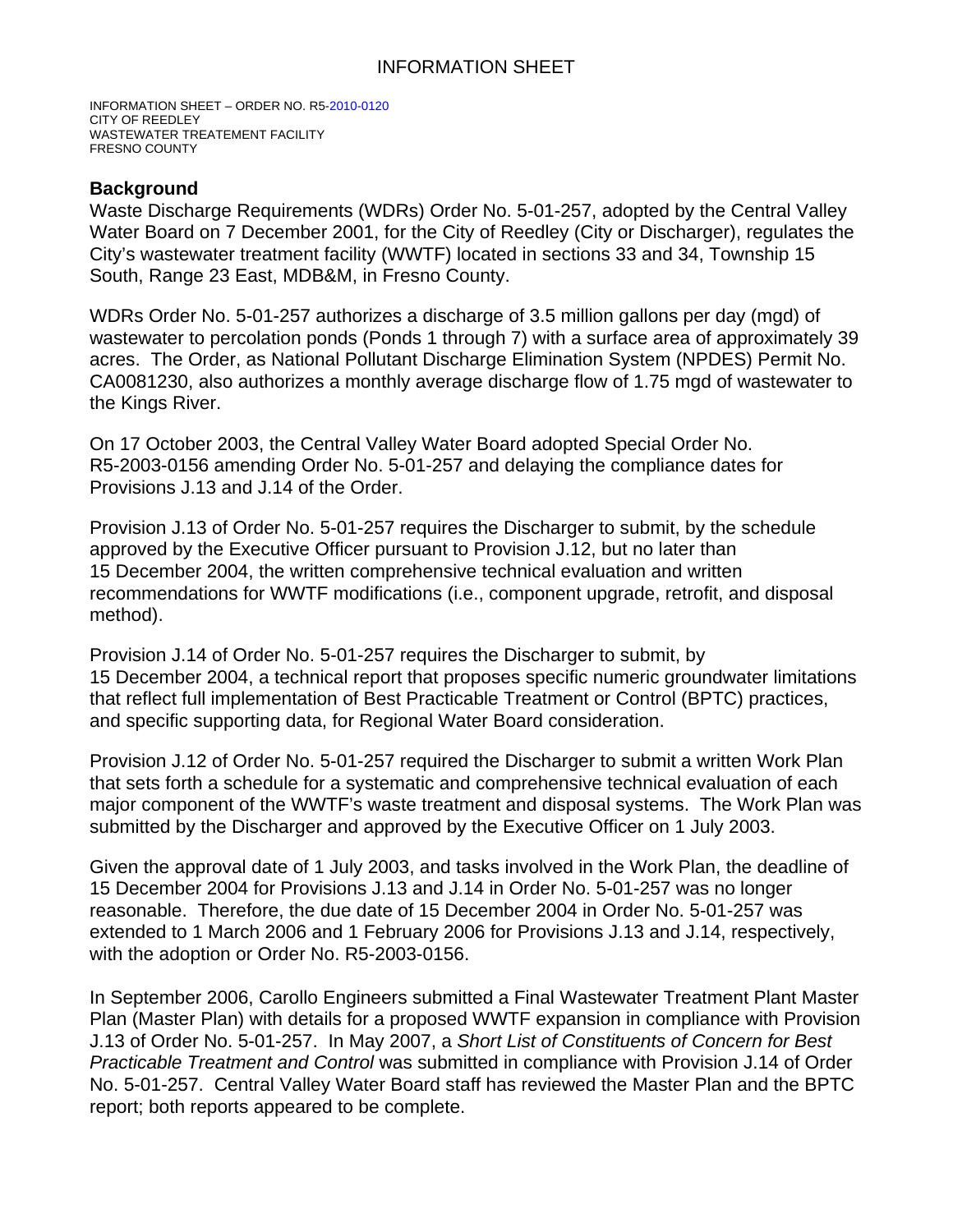Since July 1998, the City has not discharged to the Kings River. At the City's request the Central Valley Water Board adopted Special Order No. R5-2006-0105 on 22 September 2006 to rescind the NPDES Permit No. CA0081230 portion of the Order.

On September 2007, the City submitted a Report of Waste Discharge (RWD) for a proposed expansion from 3.5 mgd to 5.0 mgd and discharge of its wastewater to land only.

The 2007 RWD water balance concludes the 36 acres of percolation ponds available at the time provided enough storage/disposal capacity for a discharge flow of 4.69 mgd. The City reconfigured its ponds and submitted a revised water balance in April 2009 showing that the capacity of its now existing 37.46 acres of ponds is 5.0 mgd. The revised water balance does not account for instances when percolation ponds are out of service for maintenance or, as discussed in more detail below, when Ponds 4 and 5 are out of service due to high river flows. The disposal capacity of the WWTF may be somewhat lower than 5.0 mgd so the Order limits the discharge flow to 4.69 mgd and includes a provision requiring the Discharger to demonstrate the WWTF has sufficient treatment, storage, and disposal capacity before the discharge flow limit can be increased to 5.0 mgd.

The construction of the expanded WWTF was completed in November 2009. The expanded WWTF includes a headworks, two oxidation ditches, one anoxic basin, four secondary clarifiers, three return sludge holding tanks, and three centrifuges.

Undisinfected secondary effluent is discharged to six percolation ponds (Ponds 1 through 5, and 7) with a surface area of approximately 36 acres. The new oxidation ditch was constructed on the location where Pond six was located.

## **Solids Management and Disposal**

Historically sludge handling practices included discharging sludge to unlined sludge drying beds; a practice that was conducted for over twenty years and has impacted shallow groundwater. In 1996, the City changed its sludge handling practices by installing two centrifuge units and hauling its biosolids off-site.

In 1996, the City changed its sludge handling practices by installing two centrifuge units and hauling its sludge off-site.

In late 1997, the City excavated and then spread high nitrogen soils over the area where the sludge storage area and sludge drying beds were. In March 1998, the City planted the area with Eucalyptus trees in an effort to phytoremediate site soils and groundwater.

Currently, one older centrifuge unit is in use, along with two new centrifuge units that were installed as part of the WWTF expansion. Sludge generated at the WWTF will continue to be hauled off-site and discharged to McCarthy Family Farms Inc., near Corcoran, California, for composting under appropriate WDRs.

The WWTF has approximately 1.5 acres of asphalt lined sludge drying beds that are only used in case of emergency.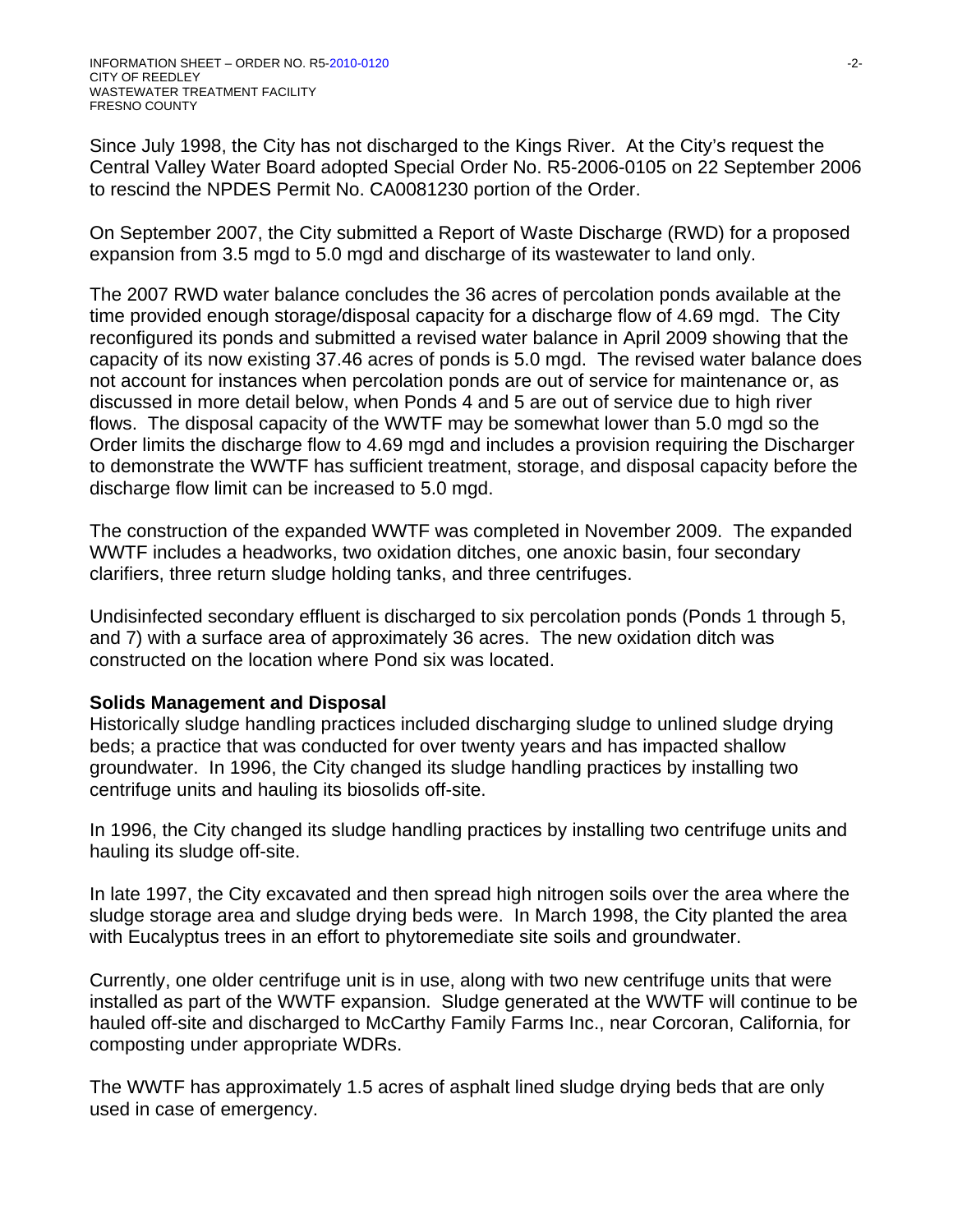## **Groundwater Conditions**

According to information in *Lines of Equal Elevation in Well in Unconfined Aquifer*, published by the Department of Water Resources in Spring 2004 regional groundwater flow southwesterly and is found at approximately 70 feet below ground surface (bgs).

A Water-Level Elevation and Direction of Groundwater Flow Map included in the September 2007 RWD indicates that groundwater flows in a northwest direction based on groundwater monitoring data from the 2007 third quarter groundwater monitoring report. Groundwater flow maps from the 2005 fourth quarter and the 1999 first quarter groundwater monitoring reports show water flowing to the southeast towards the Kings River.

Mounding and seasonal fluctuations in the groundwater table depicted by groundwater flow maps in the September 2007 RWD make it clear that groundwater flow direction varies.

Groundwater elevation data and staff observations made during inspections indicate that high Kings River flows during the irrigation season (generally April through September) can result in groundwater mounding that eliminates the separation between the inverts of Ponds 4 and 5 and groundwater. This may reduce the effectiveness of pathogen removal as effluent migrates through the soil to groundwater. It is appropriate to limit the use of Ponds 4 and 5 to the non-irrigation season and to times when the separation of the Ponds' inverts and underlying groundwater is less than five feet. This Oder includes a Discharge Specification that limits the use of Ponds 4 and 5 to times when the separation is more than five feet to ensure adequate pathogen removal.

The WWTF has 14 groundwater monitoring wells (MW-1 to MW-6, MW-14 to MW-16, MW-18 to MW-22). The quality of groundwater in the vicinity of the percolation ponds is depicted by groundwater monitoring wells MW-4, MW-5, MW-6, and MW-16. Based on groundwater monitoring data from February 1997 through 2010, the average EC (in µmhos/cm), nitrate (as  $NO<sub>3</sub>$ , in mg/L) and chloride (in mg/L) concentrations for these monitoring wells is as follows MW-4 (658, 26, 62), MW-5 (691, 25, 55), MW-6 (649, 24, 61), and MW-16 (645, 28, 57), respectively.

EC in MW-4 fluctuated with a slight downward trend. EC in MW-5 is fairly stable through out the years until 2008 when EC decreased. EC in MW-6 and MW-16 is stable with no increase or decrease. EC in monitoring wells MW-4, MW-5, MW-6, and MW-16 are all below 1,000 µmhos/cm.

Nitrate (as  $NO<sub>3</sub>$ ) concentrations for MW-4, MW-5, and MW-6 fluctuate with no apparent pattern. Nitrate (as  $NO<sub>3</sub>$ ) concentrations are below the MCL of 45 mg/L. Nitrate (as  $NO<sub>3</sub>$ ) concentrations in MW-16 fluctuate generally above the MCL of 45 mg/L.

Chloride in MW-4, MW-5, MW-6, and MW-16 are stable with no increase or decrease in concentration.

The Discharger submitted a technical report, *Groundwater Assessment Wastewater Treatment Facility* (GWA) in August 2001. The GWA report evaluated existing groundwater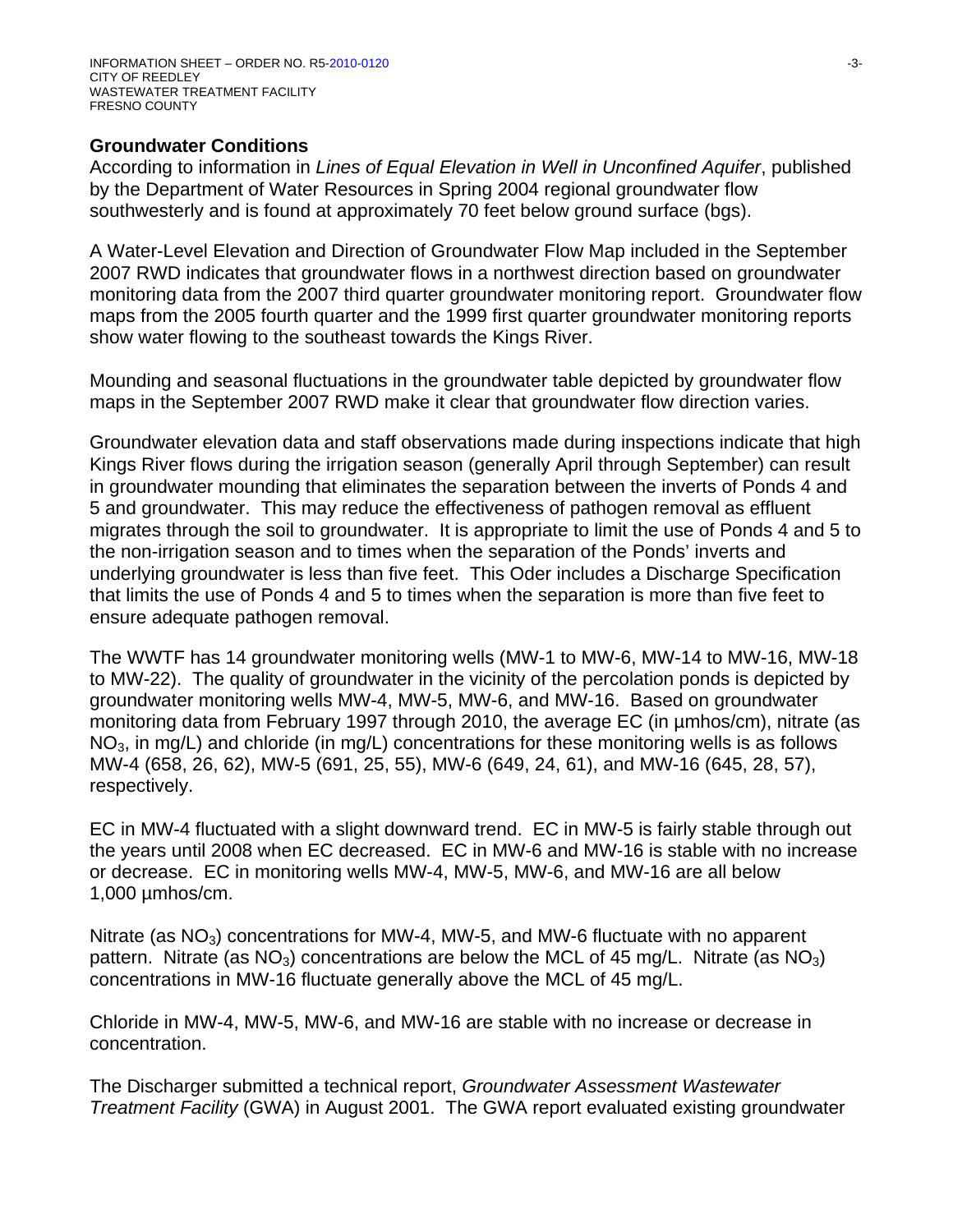data and identified monitoring wells MW-4, MW-5, MW-6, and MW-16 as being effluent dominated since their location is adjacent to the percolation ponds. The GWA report further stated that wells MW-1, MW-2, MW-3, and MW-21 are impacted from the historical use of unlined sludge drying beds and that the northern extent of nitrate pollution had not been defined.

Based on groundwater monitoring data from February 1997 through March 2010, the average EC (in  $\mu$ mhos/cm), nitrate (as NO<sub>3</sub>, in mg/L) and chloride (in mg/L) concentrations for monitoring wells in the vicinity of the abandoned sludge drying beds (MW-1, MW-2, MW-3, MW-15, MW-21, and MW-22) are as follows, MW-1 (1047, 92, 83), MW-2 (729, 86, 58), MW-3 (966, 134, 51), MW-15 (807, 44, 70), MW-21 (1045, 74, 62), and MW-22 (796, 49, 76), respectively.

EC in MW-1 fluctuated, and then decreased slowly from December 2008 through May 2010. EC in MW-2 and MW-15 has gradually been decreasing. EC in MW-3 has generally not changed over a 13-year period. EC in MW-21 also fluctuated, and then decreased from 2007 through 2009. EC in MW-22 has been increasing since 2001.

Nitrate (as  $NO<sub>3</sub>$ ) concentrations for MW-1, MW-2, MW-3, MW-21, and MW-22 continue to exceed the nitrate (as  $NO<sub>3</sub>$ ) MCL of 45 mg/L. MW-15 has had nitrate (as  $NO<sub>3</sub>$ ) concentrations below the MCL since 2004.

Chloride concentrations in MW-1 fluctuated and in MW-2 the concentrations have been stable since 1997. Chloride concentrations in MW-3 and MW-15 have slightly decreased in mid-2004 and have been stable since then. Chloride concentrations in MW-21 fluctuated but show an overall decreasing trend and in MW-22 concentrations have increased.

Impacted soils that were spread over the abandoned sludge drying beds have been tested for nitrate (as N) concentrations twice yearly since 2002 (Sites 1 through 6) and at three depth intervals (4, 6, and 8 ft bgs). The ranges in nitrate (as N), TKN, and TN for these Sites are as follows:

| Nitrate (as N in mg/kg) | TKN (in mg/kg) | $TN$ (in mg/kg) |
|-------------------------|----------------|-----------------|
| $1 - 4$                 | 52-1400        | 52-1400         |
| $1 - 3$                 | 88-500         | 88-500          |
| $1 - 4$                 | 45-400         | 47-400          |
| $6 - 130$               | 58-1400        | 129-1400        |
| $1 - 75$                | 52-550         | 57-625          |
| $1 - 61$                | 22-300         | 59-307          |
| $2 - 56$                | 140-1100       | 162-1156        |
| $1 - 11$                | 10-500         | 10-511          |
| $2 - 38$                | 75-400         | 75-409          |
| $3 - 59$                | 99-1000        | 111-1006        |
| $3 - 103$               | 60-1400        | 89-1503         |
| $1 - 38$                | 98-900         | 111-938         |
|                         |                |                 |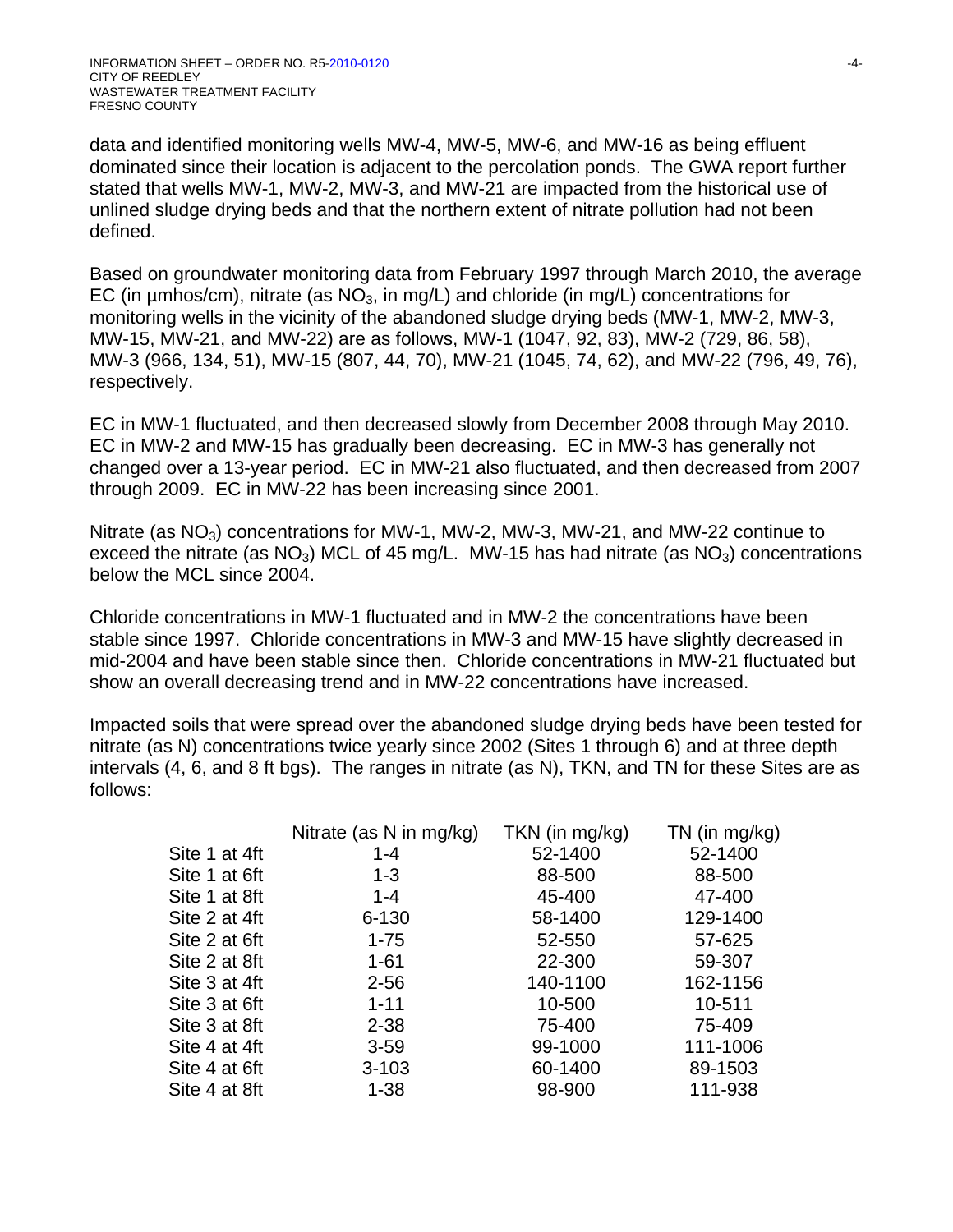|               | Nitrate (as N in mg/kg) | $TKN$ (in mg/kg) | $TN$ (in mg/kg) |
|---------------|-------------------------|------------------|-----------------|
| Site 5 at 4ft | $2 - 84$                | 160-1400         | 169-1484        |
| Site 5 at 6ft | $1 - 15$                | 56-400           | 64-401          |
| Site 5 at 8ft | $1 - 12$                | 43-500           | 46-501          |
| Site 6 at 4ft | $5 - 63$                | 100-1200         | 110-1207        |
| Site 6 at 6ft | $1 - 93$                | 100-1300         | 142-1301        |
| Site 6 at 8ft | $4 - 92$                | 140-2200         | 200-2228        |

The City needs to evaluate the effectiveness of its phytoremediation project and groundwater cleanup strategy. A provision requiring the submittal of a technical report is included in this Order.

The City gets its source water from a network of six water supply wells. Based on the 2008 SMRs, the flow-weighted average for source water EC was reported as 221 µmhos/cm.

### **Basin Plan, Beneficial Uses, and Regulatory Considerations**

The *Water Quality Control Plan for the Tulare Lake Basin, Second Edition, revised January 2004* (hereafter Basin Plan) designates beneficial uses, establishes narrative and numerical water quality objectives, contains implementation plans and policies for protecting all water of the Basin, and incorporates, by reference, plans and policies of the State Water Board. Pursuant to section 12363(a) of the California Water Code (CWC), these requirements implement the Basin Plan.

The Basin Plan specifies that municipal and domestic wastewater dischargers will be required to reclaim and reuse wastewater whenever reclamation is feasible.

The Basin Plan identifies the greatest long-term water quality problem facing the entire Tulare Lake Basin is increasing salinity in groundwater, a process accelerated due to the intensive use of soil and water resources by irrigated agriculture. The Basin Plan recognizes that degradation is unavoidable until there is a long-term solution to the salt imbalance. Until then, the Basin Plan establishes several salt management requirements, including:

- a. The incremental increase in salts from use and treatment must be controlled to the extent possible. The maximum EC of effluent discharged to land shall not exceed the EC of the source water plus 500 µmhos/cm. When the source water is from more than one source, the EC shall be a weighted average of all sources.
- b. Discharges to areas that may recharge to good quality groundwater shall not exceed an EC of 1,000 µmhos/cm, a chloride content of 175 mg/L, and boron content of 1.0 mg/L. WWTF monitoring data indicates effluent levels are significantly below these limits, thus this Order does not include numerical effluent limits for these constituents. This Order does require monitoring for these constituents.

The Basin Plan requires municipal WWTFs that discharge to land to comply with treatment performance standards for BOD and TSS. WWTFs that preclude public access and are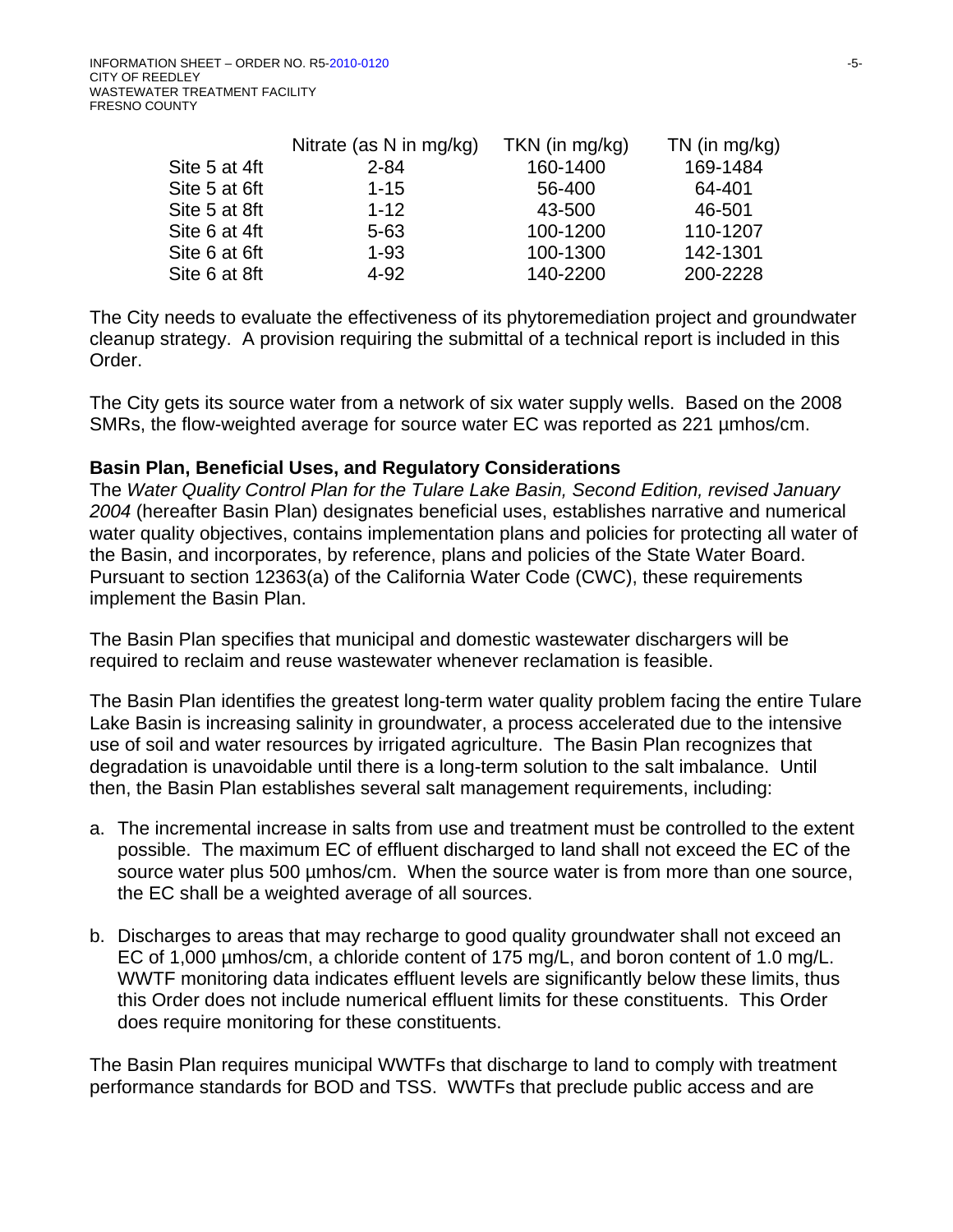greater than 1 mgd must provide removal of 80 percent or reduction to 40 mg/L, whichever is more restrictive, for both BOD and TSS.

### **Antidegradation**

State Water Board Resolution No. 68-16 ("Policy with Respect to Maintaining High Quality Water of the State") (hereafter Resolution No. 68-16) prohibits degradation of groundwater unless it has been shown that:

- a. The degradation is consistent with the maximum benefits to the people of the State;
- b. The degradation will not unreasonable affect present and anticipated future beneficial uses;
- c. The degradation does not result in water quality less than that prescribed in State and regional policies, including violation of one or more water quality objectives, and
- d. The Discharger employs BPTC to minimize degradation.

Degradation of groundwater by some of the typical waste constituents released with discharge from a municipal wastewater utility after effective source control, treatment, and control is consistent with maximum benefit to the people of the State. The technology, energy, and waste management advantages of municipal utility service far exceed any benefits derived from a community otherwise reliant on numerous concentrated individual wastewater systems, and the impacts on water quality will be substantially less. Economic prosperity of valley communities and associated industry is of maximum benefit to the people of the State, and therefore sufficient reason to accommodate growth and groundwater degradation provided terms of the Basin Plan are met.

Constituents of concern in the discharge that have the potential to degrade groundwater include salts and nutrients. This Order establishes terms and conditions of discharge to ensure that the discharge does not unreasonably affect present and anticipated uses of groundwater.

The Order includes Basin Plan effluent limits for EC that represent BPTC with respect to salinity. It also contains groundwater limitations that apply water quality objectives established in the Basin Plan to protect beneficial uses. With respect to EC, the quality of the discharge is better than the most sensitive water quality objective for EC.

The WWTF provides nitrogen removal and the Order includes limits that require the effluent total nitrogen to be 10 mg/L or less. Nitrate (as N) represents only a portion of the total nitrogen in effluent. Other nitrogen species can include organic nitrogen, ammonia, and nitrite. Additional nitrogen losses will occur in the ponds and during the migration of effluent through the soil profile to groundwater. The total nitrogen limit of 10 mg/L will ensure that the nitrate (as N) concentration of this percolate will be less than the MCL of 10 mg/L. Groundwater Limitations in the Order also proscribe the discharge from causing the groundwater nitrate (as N) concentration from exceeding the MCL. Therefore, any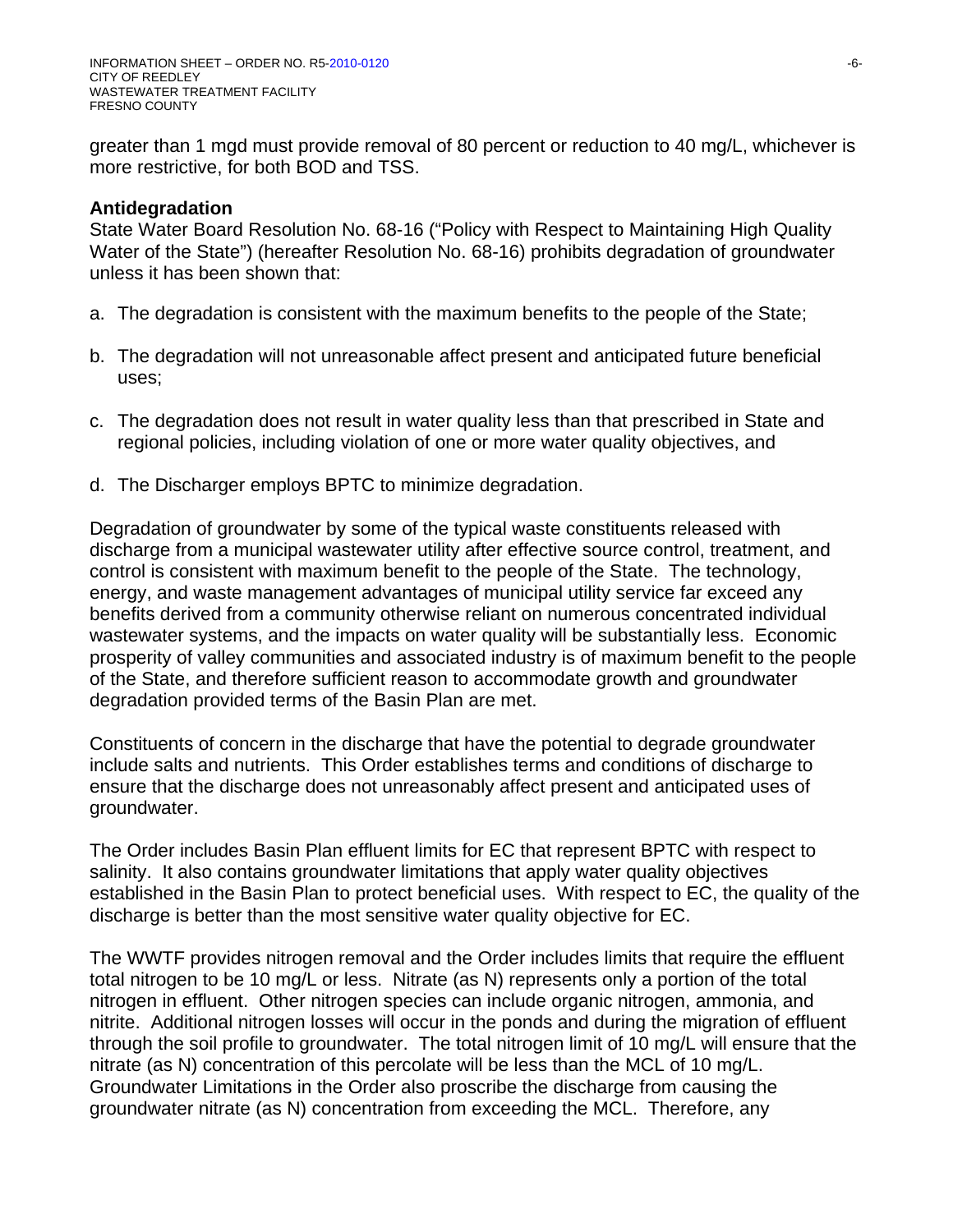degradation that may result from the discharge will not exceed water quality objectives or impair beneficial uses.

# **Treatment Technology and Control**

The expanded WWTF provides treatment and control of the discharge that incorporates:

- a. Secondary treatment of wastewater;
- b. Wastewater treatment for nitrogen removal;
- c. Mechanical sludge dewatering;
- d. Sludge hauled off-site;
- e. Pretreatment permits for significant industrial users;
- f. An operation and maintenance manual;
- g. Certified operators to ensure proper operation and maintenance; and
- h. Source water, discharge, and groundwater monitoring.

Implementation of the above treatment, operation, maintenance, and monitoring measures, as required by this Order, represents the implementation of BPTC of the discharge.

Given the above, the discharge meets the requirements of Resolution 68-16.

# **CEQA**

The City of Reedley adopted an Environmental Impact Report (EIR) (SCH # 2006021132) in accordance with the California Environmental Quality Act (CEQA) and filed a Notice of Determination on 24 May 2007 for an increase in capacity from 3.0 mgd to 5.0 mgd for Phase I and then up to 7.0 mgd for Phase II.

Central Valley Water Board staff reviewed the Final EIR and concurs with the conclusion that the project would be an improvement over the existing discharge and that the discharge would not have a significant impact on water quality, particularly because the effluent quality will improve. This Order includes effluent limits for BOD, TSS, EC and nitrogen. Compliance with these will mitigate any significant impacts to water quality.

# **Title 27**

CWC section 13173 defines designated waste as either:

- a. Hazardous waste that has been granted a variance from hazardous waste management requirements pursuant to section 25143 of the Health and Safety Code.
- b. Non-hazardous waste that consists of, or contains, pollutants that, under ambient environmental conditions at a waste management unit, could be released in concentrations exceeding applicable water quality objectives of could reasonably be expected to affect beneficial uses of the water of the State contained in the appropriate water quality control plan.

Pursuant to section 20090(a) of Title 27 California Code of Regulations, the discharge of domestic sewage or treated effluent associated with municipal wastewater treatment plants is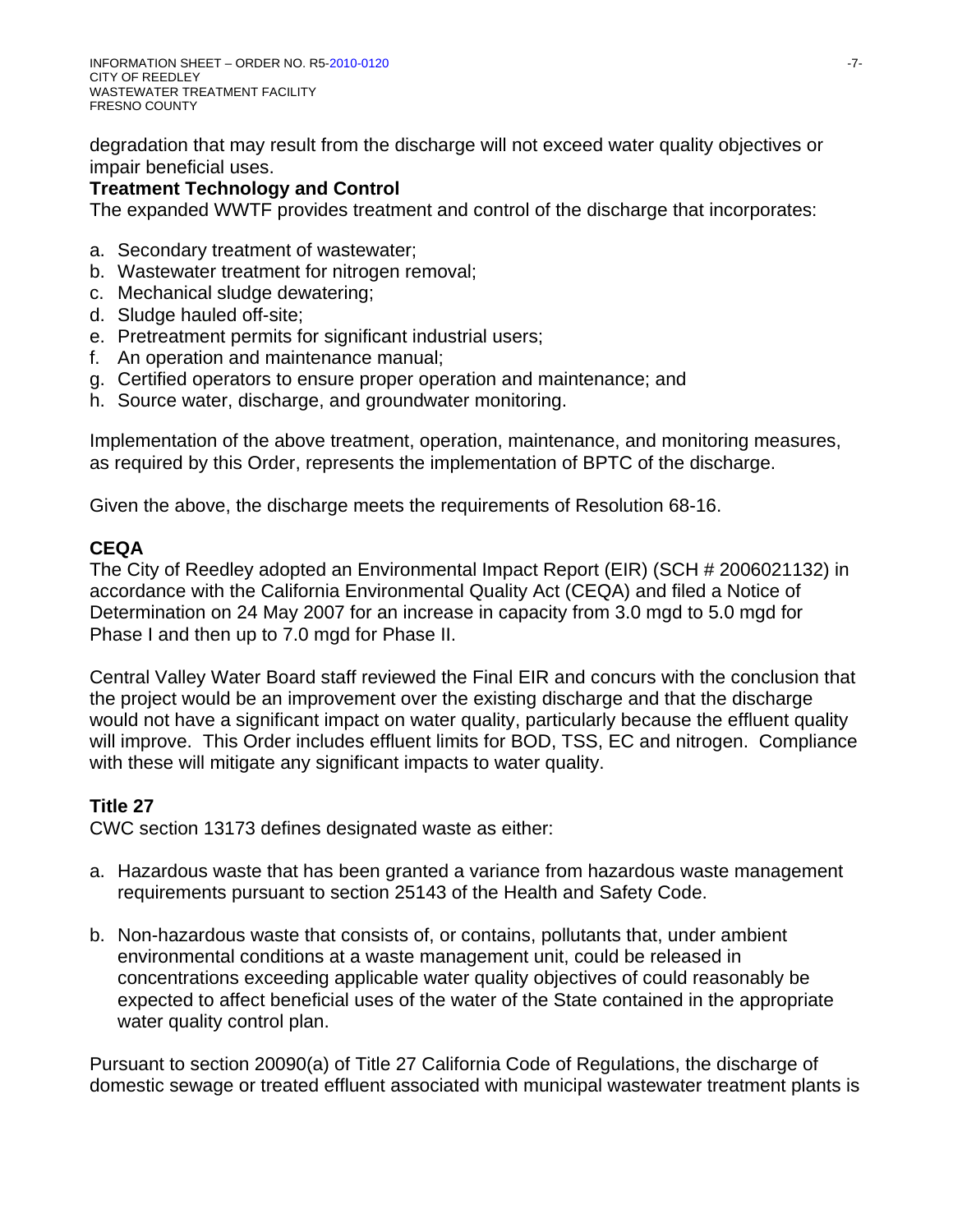exempt from Title 27, provided any resulting degradation of groundwater is in accordance with the Basin Plan and the waste need not be managed as a hazardous waste.

None of the wastes regulated by the proposed Order are hazardous wastes or required to be treated as hazardous wastes. As described under the Antidegradation Analysis section above, the authorized discharge of treated wastewater to land will not cause exceedances of Basin Plan requirements or applicable water quality objectives, and are thus exempt from Title 27 pursuant to section 20090(a).

Historically, sludge handling practices included discharging sludge to unlined sludge drying beds. Sludge drying and storage practices impacted shallow groundwater at the north end of the WWTF with salts and nitrates. The Discharger discontinued these practices and is continuing a project to assess and remediate the groundwater plume. Additional assessment of remediation options is necessary to optimize the management of groundwater degradation caused by historic sludge handling practices.

The Discharger now mechanically dewaters its sludge and hauls it off-site to McCarthy Family Farm Inc. for composting under appropriate WDRs. Sludge is only stored onsite for short periods in a lined drying bed during emergencies. Short term storage in a lined drying bed is not expected to result in discharges causing exceedences of water quality objectives.

# **Proposed Order Terms and Conditions**

## **Discharge Prohibitions, Specifications and Provisions**

The proposed Order prohibits discharge to surface waters and surface water drainage courses.

The proposed Order sets a monthly average daily flow limit of 4.69 mgd. The Discharger must submit an engineering report showing the WWTF has sufficient treatment, storage and disposal capacity to comply with a monthly average discharge flow limit of 5.0 mgd before discharge above 4.69 mgd will be authorized.

The Order includes effluent limits for  $BOD<sub>5</sub>$  and TSS of 40 mg/L as monthly average and 80 mg/L as daily maximum. These limitations are based on Basin Plan minimum performance standards for municipal facilities.

The proposed Order's provisions regarding percolation pond dissolved oxygen and freeboard are consistent with Central Valley Water Board policy for the prevention of nuisance conditions, and are applied to all such facilities.

The proposed Order prescribes groundwater limitations that implement water quality objectives for groundwater from the Basin Plan.

The proposed Order includes provisions that require the Discharger to conduct a salinity evaluation and submit a salinity minimization plan. A provision requiring the Discharger to evaluate the effectiveness of the phytoremediation project in remediating impacted